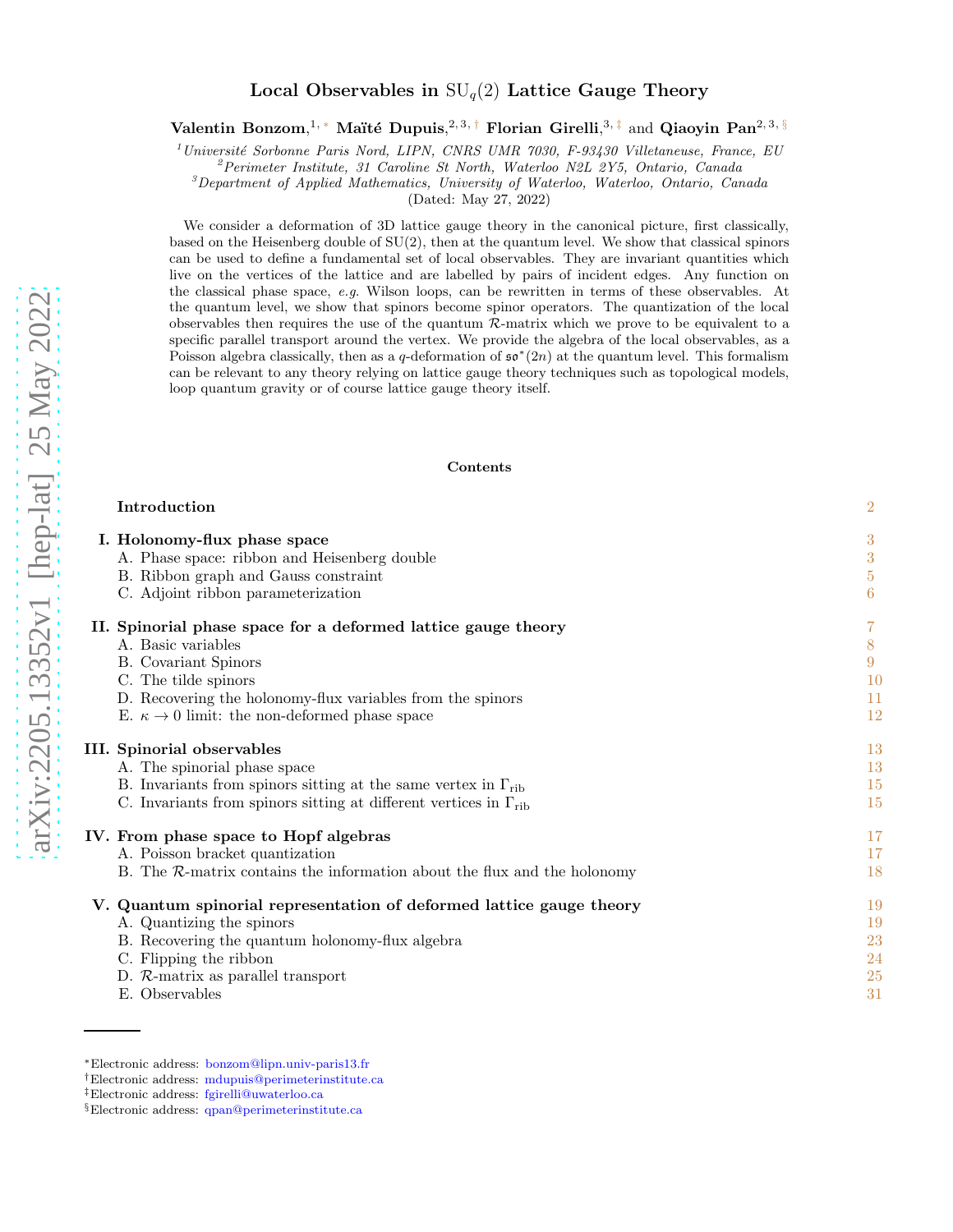| Conclusion                                                            | 33 |
|-----------------------------------------------------------------------|----|
| Acknowledgements                                                      | 34 |
| A. Explicit Poisson brackets for Heisenberg double $SL(2,\mathbb{C})$ | 34 |
| <b>B.</b> $\mathcal{U}_q(\mathfrak{su}(2))$ and $\text{SU}_q(2)$      | 35 |
| References                                                            | 37 |

2

#### <span id="page-1-0"></span>Introduction

The Hamiltonian picture of a lattice gauge theory is specified by the phase space  $T^*G$  of a rotator associated to each edge of a lattice  $[1]$ , for a Lie group G. At the vertices, local gauge transformations are generated by the Gauss constraint, which encodes the conservation of the angular momentum of the different rotators meeting at the vertex. This structure, called kinematical, is relevant not only to the discretization of Yang-Mills theory but also for example to loop quantum gravity. The latter aims at describing the quantum nature of space-time using gauge theory techniques [\[2](#page-36-2)], and some class of specific topological models. All those models are based on the same kinematical structure of lattice gauge theory, and they differ in their dynamical aspects.

Instead of a Lie group G, one can generalize the construction by using a Hopf algebra  $\mathcal{H}$  (a.k.a. a quantum group) [\[3,](#page-36-3) [4\]](#page-36-4). At the classical level, this corresponds to replacing the cotangent bundle  $T^*G$  with a Heisenberg double [\[5](#page-36-5)[–7\]](#page-36-6). The Hamiltonian picture of Hopf algebra lattice gauge theory is relevant to the construction of topological models which are in particular used to define some quantum computing models  $[8, 9]$  $[8, 9]$  $[8, 9]$ , or to define (loop) quantum gravity models [\[10](#page-36-9)[–13](#page-36-10)] with a non vanishing cosmological constant.

The symmetry algebra becomes the Drinfeld double  $\mathcal{H}^* \bowtie \mathcal{H}$  of a given Hopf algebra  $\mathcal{H}$ , whose elements decorate the lattice (see also [\[14](#page-36-11)] where instead of the Drinfeld double one uses a bicrossproduct Hopf algebra). Recent developments [\[15](#page-36-12), [16\]](#page-36-13) have shown that a clean way to use quantum groups on the lattice is to replace the edges of the lattice with ribbons. As a consequence, the local gauge invariance is then expressed in terms of a constraint on elements of  $\mathcal{H}^*$  instead of  $T^*G$ , which can be interpreted geometrically as a holonomy constrained to be flat. This is therefore a deformed Gauss constraint.

In any theory, the construction of observables is of course fundamental. While the notion of observables in the gravity case is more subtle than in the Yang-Mills case  $[17, 18]$  $[17, 18]$ , it is customary to call (abusing the terminology) the quantities that are locally gauge invariant, observables (so strictly speaking they could be called more appropriately, kinematical observables). Mathematically these quantities are invariant (*i.e.* transforms as scalars) under infinitesimal gauge transformations (which are deformed in the case of quantum groups).

Wilson loops are well-known and natural observables of this type in any gauge theory. They are also extended objects. In the context of loop quantum gravity, it was realized that there are other observables which are more local in nature. Instead of being extended as Wilson lines, they are associated to the vertices of the lattice [\[19](#page-36-16)[–23\]](#page-36-17).

Consider  $G = SU(2)$  as the gauge group (corresponding for instance to both 3D and 4D loop quantum gravity with no cosmological constant). The fundamental degrees of freedom can be taken to be *spinors* (*i.e.* living in the fundamental representation of  $SU(2)$ ; they have *nothing* to do with matter degrees of freedom) living on the ends of the lattice edges. The spinors which meet at an n-valent vertex can then be used to define observables labeled by pairs of incident edges, which moreover form a  $u(n)$  algebra. The framework passes on to the quantum level, where spinors become spinor operators (*i.e.* tensor operators in the fundamental representation) and give rise to a  $\mathfrak{u}(n)$  algebra of operators at each n-valent vertex.

Later on [\[24](#page-36-18)], the larger algebra  $\mathfrak{so}^*(2n)$  was identified as the full algebra of observables associated to *n*-valent vertices. These observables are the most fundamental ones since any other observable in the holonomy and flux variables, such as Wilson loops, can be rewritten as a function of those fundamental observables [\[25](#page-36-19)]. In other words, they parametrize the invariant subspace of the phase space.

In this paper we work out the generalization to the case of the quantum group  $SU_q(2)$  (with q real). We start with a plain lattice gauge theory based on a ribbon structure, using the classical group  $SL(2,\mathbb{C})$  but equipped with a nontrivial, deformed, Poisson structure of the Heisenberg double  $\mathcal{D}(SU(2))$ . We consider the deformed spinor variables which parametrize this phase space, already introduced in [\[13\]](#page-36-10). We show that it is then possible to generalize the construction of the local observables of [\[24\]](#page-36-18) to the deformed case. We obtain invariants for the deformed action of  $SU(2)$ .

We then proceed to the quantization. The quantization of the holonomy-flux algebra was already performed in [\[26\]](#page-36-20), which involved tensor operators of spin 1. Here we quantize the spinors directly, which give rise to spinor operators.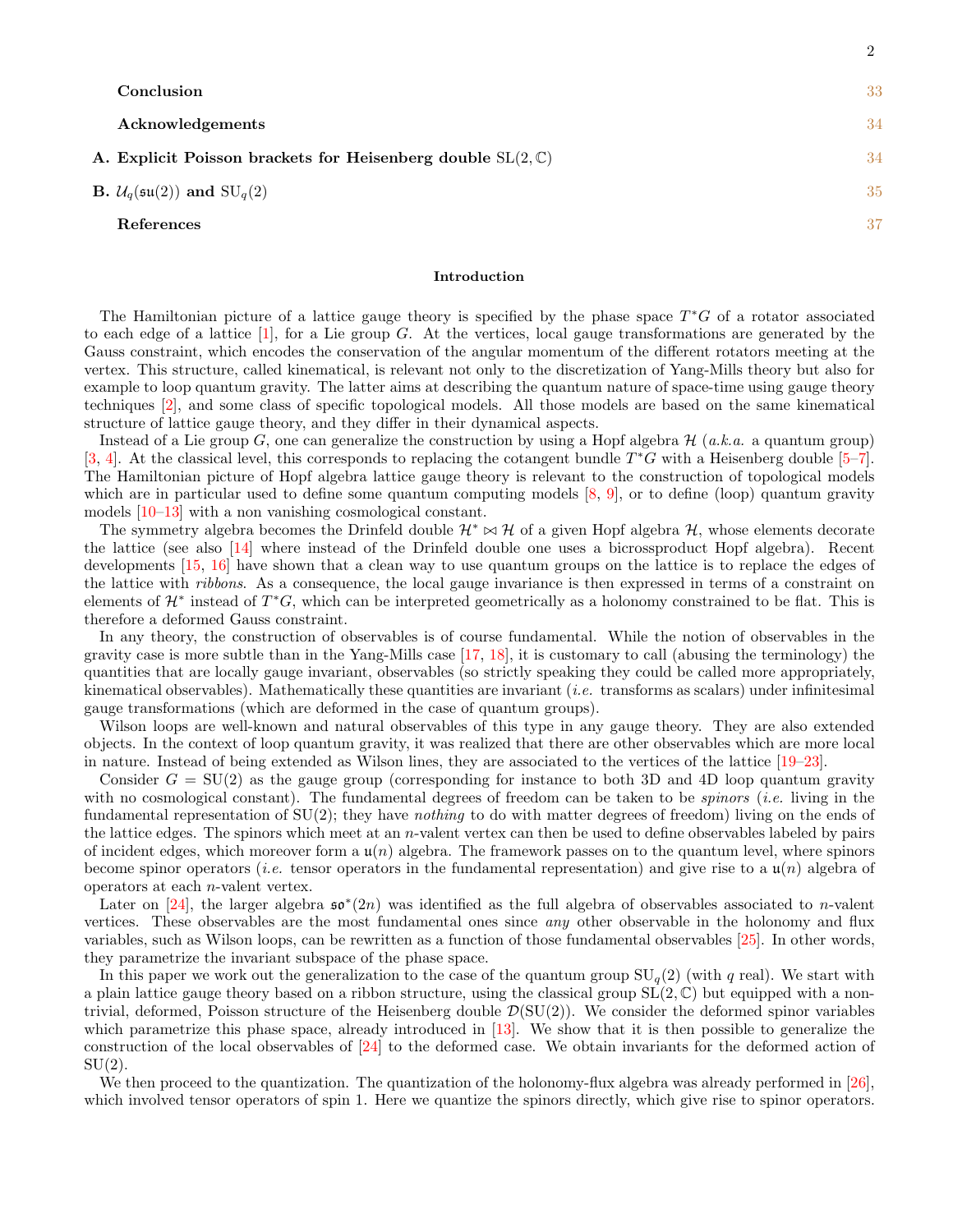Those objects have already been developed quite extensively using the full algebraic apparatus of quantum groups [\[27,](#page-36-21) [28\]](#page-37-0), such as the notion of braiding, induced by the quantum R-matrix. Those algebraic considerations thus provide the guide lines to actually build local observables directly at the quantum level [\[12](#page-36-22), [29\]](#page-37-1). However, since we are in the world of lattice gauge theory, it is also natural to use the geometric picture to construct the observables in terms of quantum parallel transport. Note that in the non-deformed case, no parallel transport is involved in these local observables. However, in the deformed case, AN(2) elements play the role of holonomies to transport spinors around the ribbon structure of vertices. It was already noticed in [\[26\]](#page-36-20) that one can find quantum invariants without using the braiding provided by the R-matrix. Here, we clarify this aspect and show that these two different approaches, algebra versus geometry, actually coincide beautifully. Indeed, the notion of braided permutation used to construct the tensor operators can be understood as a specific parallel transport along the ribbons. While this might not come as a surprise to experts in integrable systems, this interpretation in the context of lattice gauge theory is new to the best of our knowledge.

Quantizing the spinors leads to the quantization of the local observables which are build with them. The algebra of those observables around a vertex of valence n is shown to be a q-deformation of  $\mathfrak{so}^*(2n)$  from [\[24\]](#page-36-18), with a  $\mathcal{U}_q(\mathfrak{u}(n))$ subalgebra. This is proved by reproducing the Serre-Chevalley relations from our quantized observables.

The setup we have just described corresponds to the kinematical structure of several models. Specifying the *dynamics* then specializes the model. One can e.g. construct a Hamiltonian to deal with a (deformed) Yang-Mills type theory [\[6\]](#page-36-23), or a Kitaev-like model [\[16\]](#page-36-13).

In a companion paper [\[30](#page-37-2)], we have considered the dynamics of 3D quantum gravity with a cosmological constant using the present framework. As previously done in the flat case [\[31\]](#page-37-3), and in the deformed case using spin 1 operators [\[26\]](#page-36-20), we were able to write Hamiltonian constraints in terms of the local observables. Their quantization then leads to quantum Hamiltonian constraints, which in the invariant spin network basis give rise to difference equations. We were then able to show that changes in triangulations under Pachner moves change the coefficients in the spin network basis with the same amplitudes as in the Turaev-Viro model. It therefore derives the path integral approach (the Turaev-Viro model) from the Hamiltonian approach.

The article is organized as follows. In section [I,](#page-2-0) we recall the phase space structure of a deformed  $SU(2)$  lattice gauge theory. In particular, the phase space is defined in terms of fluxes and holonomies. The basic building block is the phase space of a deformed rotator. In section [II,](#page-6-0) we revisit this phase space and parametrize it in terms of spinors. We then proceed to the construction of the local observables associated to the vertices of the lattice.

In section [IV,](#page-16-0) as a preparation for the quantization of the spinors, we recall the quantization of the phase space of the deformed rotator and highlight that the R-matrix contains information on the quantum fluxes and holonomies.

In section  $\bar{V}$ , we quantize the spinors and obtain explicitly spinor operators. We show that the conjugation by the R−matrix which is used to build the observables at the quantum level can be interpreted as a parallel transport around the ribbon structure of vertices. Finally, we obtain the quantization of the local observables and prove that they form a deformation of  $\mathfrak{so}^*(2n)$  in terms of the Serre-Chevalley relations.

### <span id="page-2-0"></span>I. HOLONOMY-FLUX PHASE SPACE

As it is well-known, the phase space of lattice gauge theory is the phase space of a rotator, or spinning top [\[1\]](#page-36-1), given in terms of the cotangent bundle  $T^*G$  where G is the gauge group. In the deformed case, the phase space is deformed, it is not a cotangent bundle anymore. The general notion replacing the cotangent bundle is the Heisenberg double [\[32,](#page-37-4) [33](#page-37-5)]. The configuration and momentum variables are typically called holonomies and fluxes, so that we call the usual lattice gauge theory phase space the holonomy-flux phase space. This is in contrast with the spinorial phase space which we will introduce in Section [II.](#page-6-0)

In this section, we review the phase space structure of a lattice gauge theory based on the specific example of the Heisenberg double of  $SU(2)$ ,  $\mathcal{D}(SU(2)) \cong SU(2) \bowtie AN(2)$  which we will work with all along. This can be viewed as the deformed version of an  $SU(2)$  lattice gauge theory. The deformation parameter is  $\kappa \in \mathbb{R}^+$ . The standard phase space  $T^*SU(2)$  of an (undeformed) SU(2) lattice gauge theory is recovered in the limit  $\kappa \to 0$ .

#### <span id="page-2-1"></span>A. Phase space: ribbon and Heisenberg double

We are interested in graphs embedded in a 2D canonical surface Σ. We first consider a single edge for which the phase space is the Heisenberg double  $\mathcal{D}(\text{SU}(2))$  of  $\text{SU}(2)$  with the dual group AN(2). AN(2) is isomorphic to  $\text{SB}(2,\mathbb{C})$ , the special Borel group, which is the group of  $2 \times 2$  lower triangular matrices with positive real diagonal entries and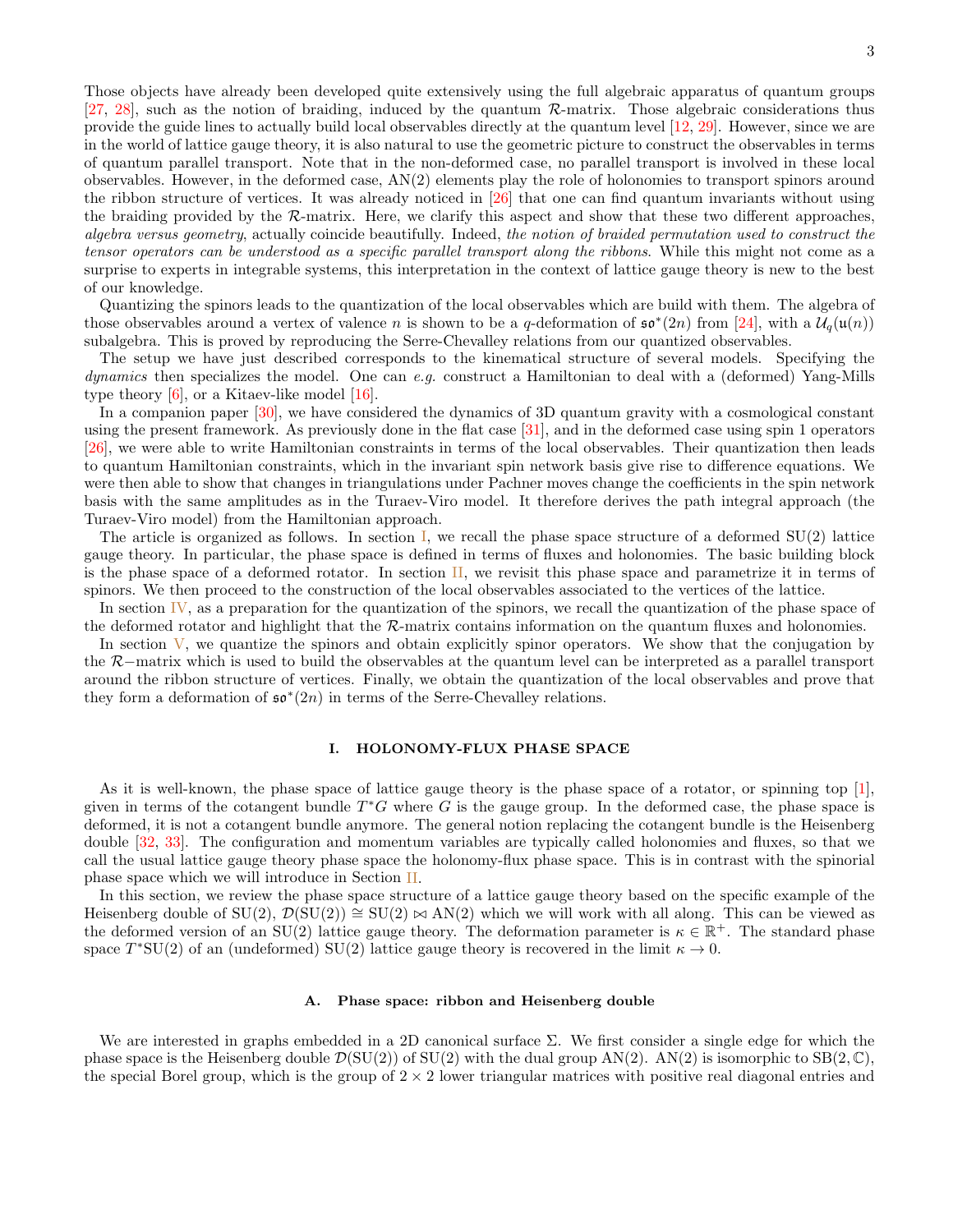determinant 1. We parameterize an  $AN(2)$  element  $\ell$  as

<span id="page-3-3"></span>
$$
\ell = \begin{pmatrix} \lambda & 0 \\ z & \lambda^{-1} \end{pmatrix}, \quad \lambda \in \mathbb{R}^+, z \in \mathbb{C}.
$$
 (1)

Note also that  $\mathcal{D}(\mathrm{SU}(2)) \cong \mathrm{SL}(2,\mathbb{C})$ . We write  $\mathcal{D}(\mathrm{SU}(2)) \cong \mathrm{SU}(2) \bowtie \mathrm{AN}(2)$  with  $\bowtie$  encoding the mutual action of the two subgroups. This phase space can in fact be derived from a proper discretization [\[34\]](#page-37-6) of 3D Euclidean gravity with a negative cosmological constant. A similar derivation can probably be used for other gauge theories.

**Poisson structure.** The Poisson structure of the Heisenberg double is fully determined by the r-matrix. Explicitly, the Poisson bracket is given by

<span id="page-3-1"></span>
$$
\{d_1, d_2\} = -r_{21}d_1d_2 + d_1d_2r = rd_1d_2 - d_1d_2r_{21}, \quad \forall d \in SL(2, \mathbb{C}),
$$
\n(2)

where we used the standard notation  $d_1 = d \otimes \mathbb{I}$ ,  $d_2 = \mathbb{I} \otimes d$  and  $r \equiv r_{12} = \sum r_{[1]} \otimes r_{[2]}$ ,  $r_{21} := \sum r_{[2]} \otimes r_{[1]}$ . The last equality is guaranteed by the fact that  $(r + r_{21})$  is the Casimir of  $\mathcal{D}(\text{SU}(2))$ . In the fundamental representation, the r-matrix can be written as a  $4 \times 4$  matrix

<span id="page-3-0"></span>
$$
r = \frac{1}{4} \sum_{i} \sigma_{i} \otimes \rho^{i} = \frac{i\kappa}{4} \begin{pmatrix} 1 & 0 & 0 & 0 \\ 0 & -1 & 4 & 0 \\ 0 & 0 & -1 & 0 \\ 0 & 0 & 0 & 1 \end{pmatrix} \in \mathfrak{su}(2) \otimes \mathfrak{an}(2), \tag{3}
$$

where  $\sigma_i$ ,  $i = 1, 2, 3$  are the Pauli matrices,  $\rho^i(i = 1, 2, 3)$  are Lie algebra generators of the Lie algebra  $\mathfrak{an}(2)$  which can be written in terms of the Pauli matrices as

$$
\rho^j = i\kappa (\sigma^j - \frac{1}{2} [\sigma^3, \sigma^j]) = \kappa (i\sigma^j + \epsilon^{3jk} \sigma^k)
$$
\n(4)

and the Lie algebra of  $\mathfrak{an}(2)$  is

$$
\left[\rho^i, \rho^j\right] = 2i\kappa(\delta^i_k \delta^j_3 - \delta^i_3 \delta^j_k)\rho^k. \tag{5}
$$

Note that the two subgroups  $SU(2)$  and  $AN(2)$  can be treated on the same footing. The phase space  $SL(2,\mathbb{C})$  can be equivalently described as the Heisenberg double  $\mathcal{D}(AN(2))$  of  $AN(2)$  with the r-matrix  $\tilde{r} \in \mathfrak{an}(2) \otimes \mathfrak{su}(2)$  where we simply have that  $\tilde{r} = r_{21}, \tilde{r}_{21} = r$  since it amounts to exchanging the generators of the two subspaces in [\(3\)](#page-3-0). The two equivalent descriptions of the phase space  $SL(2, \mathbb{C})$  corresponds to the two (and only two possible) Iwasawa decompositions of a given  $SL(2,\mathbb{C})$  element d. We denote by  $\ell \in AN(2), u \in SU(2)$  the elements of the left Iwasawa decomposition  $d = \ell u$  and by  $\tilde{\ell} \in AN(2), \tilde{u} \in SU(2)$  the elements of the right Iwasawa decomposition  $d = \tilde{u}\tilde{\ell}$ . Then [\(2\)](#page-3-1) can be decomposed into the Poisson brackets between  $\ell$  and  $u$ .

<span id="page-3-4"></span>
$$
\{\ell_1,\ell_2\} = -[r_{21},\ell_1\ell_2], \ \{\ell_1,u_2\} = -\ell_1r_{21}u_2, \ \{u_1,\ell_2\} = \ell_2ru_1, \ \{u_1,u_2\} = -[r,u_1u_2], \tag{6}
$$

or into the Poisson brackets between  $\tilde{\ell}$  and  $\tilde{u}$ .

<span id="page-3-5"></span>
$$
\{\tilde{\ell}_1, \tilde{\ell}_2\} = [r_{21}, \tilde{\ell}_1 \tilde{\ell}_2], \ \{\tilde{\ell}_1, \tilde{u}_2\} = -\tilde{u}_2 r_{21} \tilde{\ell}_1, \ \{\tilde{u}_1, \tilde{\ell}_2\} = \tilde{u}_1 r \tilde{\ell}_2, \ \{\tilde{u}_1, \tilde{u}_2\} = [r, \tilde{u}_1 \tilde{u}_2]. \tag{7}
$$

**Ribbon constraint.** The equivalence between the left and right Iwasawa decompositions defines a constraint, that we call the ribbon constraint

<span id="page-3-2"></span>
$$
\mathcal{C} = \ell u \tilde{\ell}^{-1} \tilde{u}^{-1} \,. \tag{8}
$$

It is easy to check that this is a system of second-class constraints (meaning that they do not close under Poisson brackets). The name "ribbon" will become clear when we represent graphically these two equal Iwasawa decompositions. Concretely, an edge  $e$  is thickened into a ribbon  $R(e)$  with

- long sides, parallel to e, carrying the  $SU(2)$  elements u,  $\tilde{u}$  called *holonomies*
- short sides carrying the AN(2) elements  $\ell, \tilde{\ell}$  and called *fluxes* [\[15](#page-36-12)].

This is represented in Figure [1](#page-4-1) together with a choice of orientations (detailed below). We have fixed the orientation of the long sides decorated with u and  $\tilde{u}$  to be opposite to that of the edge, which automatically fixes the orientation of the two short sides of a ribbon, so that the ribbon constraint  $(8)$  is satisfied.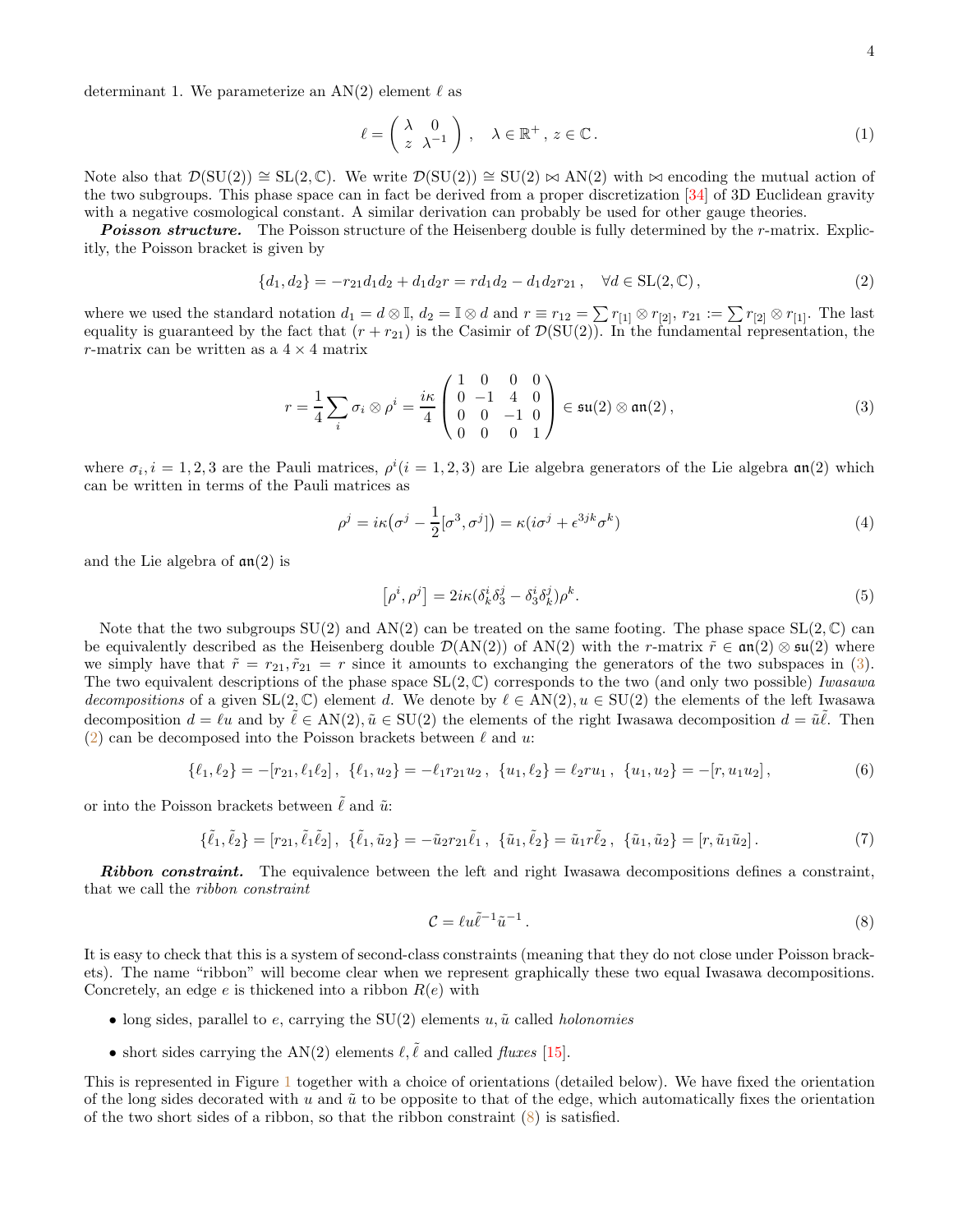

<span id="page-4-1"></span>FIG. 1: The ribbon graph associated to the ribbon constraint. The ribbon carries two pairs of variables  $(\ell, u)$ and  $(\tilde{\ell},\tilde{u})$ . The ribbon constraint is the trivialization of the ribbon loop  $\ell u \tilde{\ell}^{-1} \tilde{u}^{-1}$ .

All SU(2) and AN(2) subgroup elements are associated to sides of the ribbon and can thus be viewed as holonomies. The ribbon constraint is then interpreted as a trivialization of the path-ordered product of holonomies on the loop surrounding the ribbon. To emphasize that the phase space we describe here is the deformation of that of the  $\Lambda = 0$ loop gravity, we use the same terminology and call  $\ell, \ell$  fluxes and  $u, \tilde{u}$  holonomies in the rest of the article. This terminology is consistent with that in [\[15](#page-36-12)].

By solving the ribbon constraint, we obtain the Poisson brackets between  $(\ell, \tilde{u})$  and  $(\ell, u)$ :

<span id="page-4-3"></span>
$$
\{\ell_1, \tilde{u}_2\} = -r_{21}\ell_1\tilde{u}_2, \quad \{\tilde{\ell}_1, u_2\} = -\tilde{\ell}_1 u_2 r_{21}, \quad \{u_1, \tilde{\ell}_2\} = \tilde{\ell}_2 u_1 r, \quad \{\tilde{u}_1, \ell_2\} = r\tilde{u}_1 \ell_2, \{\tilde{\ell}_1, \ell_2\} = 0, \qquad \{\tilde{u}_1, u_2\} = 0.
$$
\n(9)

The explicit Poisson brackets between the matrix elements of  $\ell, u, \tilde{\ell}$ , and  $\tilde{u}$  can be found in Appendix [A.](#page-33-1) The dimension of the phase space for a ribbon is  $12 - 6 = 6$  upon imposing the ribbon constraint, thus consistent with the dimension of  $SL(2,\mathbb{C})$ .

 $SU(2)$  transformations. Let us define  $X := \ell \ell^{\dagger}$  and write  $w = \mathbb{I} + i\vec{\epsilon} \cdot \vec{\sigma}$  an infinitesimal  $SU(2)$  group element. Then, the variation of a phase space function h under a left infinitesimal  $SU(2)$  transformation is given by [\[15\]](#page-36-12):

<span id="page-4-2"></span>
$$
\delta_{\epsilon}h = -\lambda^{-2}\kappa^{-1}\{\text{Tr}WX, h\} = -\lambda^{-2}\kappa^{-1}\{2\epsilon_z\lambda^2 + \epsilon_{-}\lambda z + \epsilon_{+}\lambda \bar{z}, h\}, \quad \text{with } W = \begin{pmatrix} 2\epsilon_z & \epsilon_{-} \\ \epsilon_{+} & 0 \end{pmatrix}.
$$
 (10)

**Change of edge orientations.** The way we associate variables to the sides of a ribbon has been described above, as in Figure [1.](#page-4-1) Changing the orientation of an edge is an involution  $\iota$  which has the following effects on the variables,

$$
\iota: u \mapsto \tilde{u}^{-1} \tag{11}
$$
\n
$$
\ell \mapsto \tilde{\ell}^{-1}
$$

and since it is an involution,  $\iota(\tilde{u}) = u^{-1}$  and  $\iota(\tilde{\ell}) = \ell^{-1}$ .

#### <span id="page-4-0"></span>B. Ribbon graph and Gauss constraint

Let  $\Gamma$  be a graph embedded in  $\Sigma$ . We start with the phase space  $\prod_e \mathcal{D}(\mathrm{SU}(2))$  where the product is over the edges of Γ. As we thickened an edge into a ribbon, we now thicken Γ into a ribbon graph  $\Gamma_{\text{rib}}$  by

- thickening every edge into a ribbon in the same way as in Figure [1,](#page-4-1) where all ribbons are embedded in  $\Sigma$ ,
- thickening every *n*-valent vertex of  $\Gamma$  into an *n*-gon.

An example is given in Figure [2,](#page-5-1) with three 3-valent vertices and one internal face. As such, a ribbon graph contains three types of faces:

- i Faces within ribbon edges, for which the ribbon constraint is imposed these are the faces in grey in Figure [2;](#page-5-1)
- ii Faces surrounded by the short sides of the ribbons. They correspond to the thickened vertices and we call them ribbon vertices. In Figure [2,](#page-5-1) these are the three triangular faces  $R(v_1), R(v_2)$  and  $R(v_3)$ . Notice that they are bounded by fluxes only.
- iii Faces surrounded by the long sides of the ribbons these are the faces of the original graph. They are bounded by SU(2) holonomies only.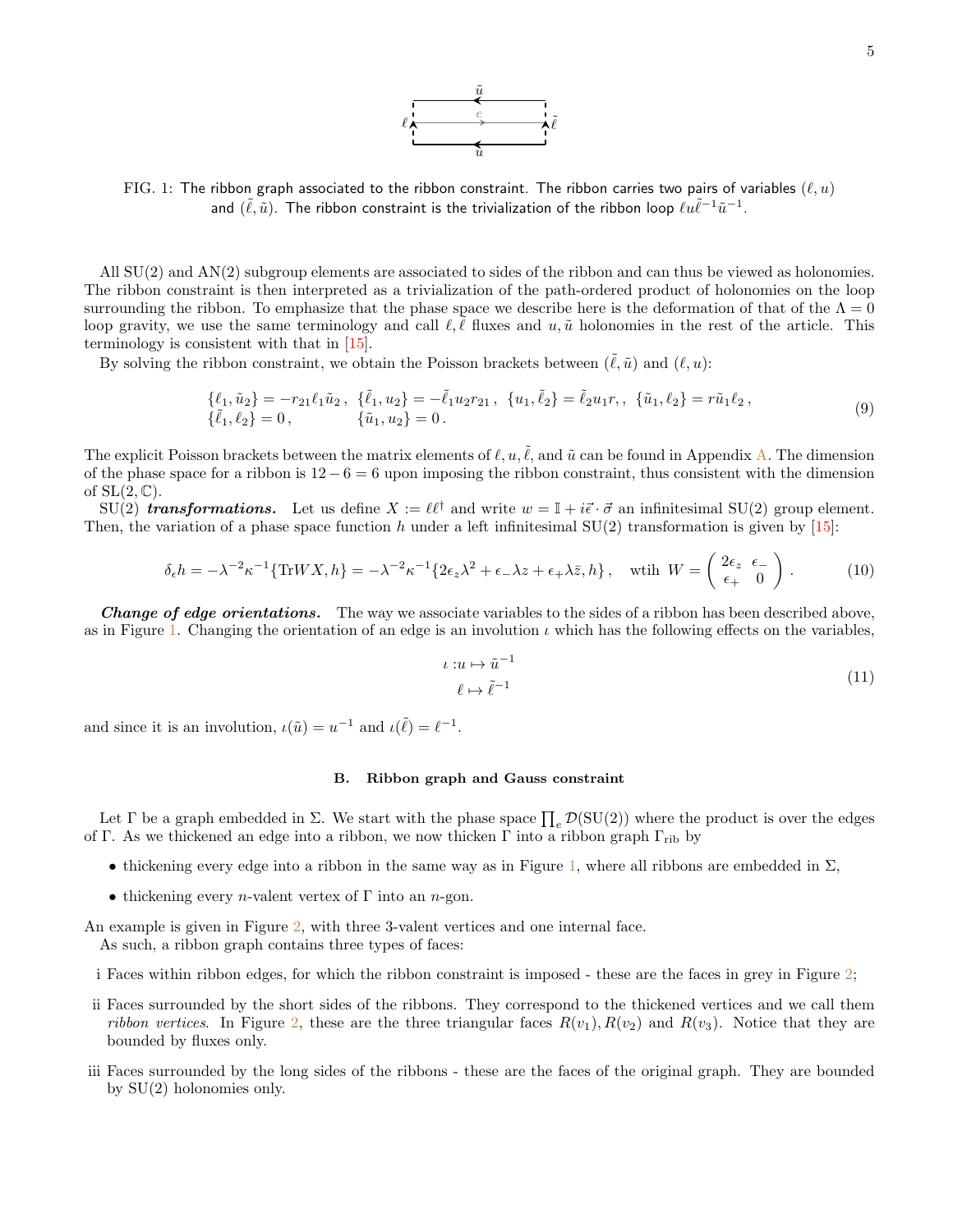<span id="page-5-1"></span>

FIG. 2: A piece of a graph  $\Gamma$  on the left and the corresponding piece of the ribbon graph  $\Gamma_{\rm rib}$  on the right.

To finish the combinatorial description of  $\Gamma_{\rm rib}$ , notice that the corners of  $\Gamma$ , *i.e.* the portions of  $\Sigma$  between pairs of edges incident to a vertex, give rise in  $\Gamma_{\text{rib}}$  to vertices (the ends of the long and short sides, and not to be confused with ribbon vertices).

Each ribbon edge thus carries variables  $\ell_e, u_e, \tilde{\ell}_e, \tilde{u}_e$  which satisfy the ribbon constraint  $\mathcal{C}_e = \ell_e u_e \tilde{\ell}_e^{-1} \tilde{u}_e^{-1}$ . In addition we introduce the Gauss constraints. The Gauss constraint associated to an  $n$ -valent vertex  $v$  imposes that the ordered product of the fluxes around the ribbon vertex  $R(v)$  is trivial. Explicitly, the Gauss constraint reads

<span id="page-5-4"></span>
$$
\mathcal{G}_v = \prod_{i=1}^n \ell_{e_i, v}, \quad \ell_{e_i, v} = \begin{cases} \ell_i & \text{if } o_i = 1 \\ \tilde{\ell}_i^{-1} & \text{if } o_i = -1 \end{cases}, \tag{12}
$$

where  $o_i = 1$  corresponds to an outgoing edge and  $o_i = -1$  corresponds to an incoming edge.

The Gauss constraint generates  $SU(2)$  transformations. A phase space function h transforms under the infinitesimal rotation parametrized by a infinitesimal vector  $\vec{\epsilon}$  as [\[15\]](#page-36-12)

<span id="page-5-2"></span>
$$
\delta_{\epsilon}h = -\kappa^{-1} \prod_{i=1}^{n} \Lambda_{i}^{-2} \{ \text{Tr} \left( W \mathcal{G}_{v} \mathcal{G}_{v}^{\dagger} \right), h \}, \qquad \text{with } W = \begin{pmatrix} 2\epsilon_{z} & \epsilon_{-} \\ \epsilon_{+} & 0 \end{pmatrix}, \tag{13}
$$

where  $\Lambda_i$  is the first diagonal element of the matrix [\(1\)](#page-3-3) of the *i*-th flux,  $\ell_{e_i,v}$ , in  $\mathcal{G}_v$ , that is  $\lambda_i$  or  $\tilde{\lambda}_i^{-1}$ .

The subspace satisfying the Gauss constraint at every vertex of Γ is called the kinematical phase space. Its parametrization using observables in terms of spinors and their quantization will be the focus of the present article. Beyond the kinematical aspects, several choices of dynamics are possible, such as lattice Hamiltonians for Yang-Mills. There is also a topological model called BF, and corresponding to 3D gravity, where the Hamiltonian is a constraint, just like the Gauss constraint. It is called the flatness constraint, and it imposes the holonomies around all faces to be trivial. The classical setup and the quantization of this flatness constraint was initiated in [\[26](#page-36-20)] and the extension to spinors has been developed in the companion article [\[30](#page-37-2)].

#### <span id="page-5-0"></span>C. Adjoint ribbon parameterization

We have been working with the ribbon constraint  $(8)$ , but there is another version available. Indeed, we have worked with AN(2) in terms of lower triangular matrices. But instead, we could use upper triangular matrices. The equivalence between the two formulations can be seen by using the adjoint on  $\mathcal{C}$ . It is also convenient to take the inverse, so that SU(2) elements are left invariant. This gives the following adjoint ribbon constraint

<span id="page-5-3"></span>
$$
\mathcal{C} = \ell u \tilde{\ell}^{-1} \tilde{u}^{-1} \qquad \to \qquad \mathcal{C}^{-1\dagger} = \ell^{-1\dagger} u \tilde{\ell}^\dagger \tilde{u}^{-1}.
$$
\n
$$
(14)
$$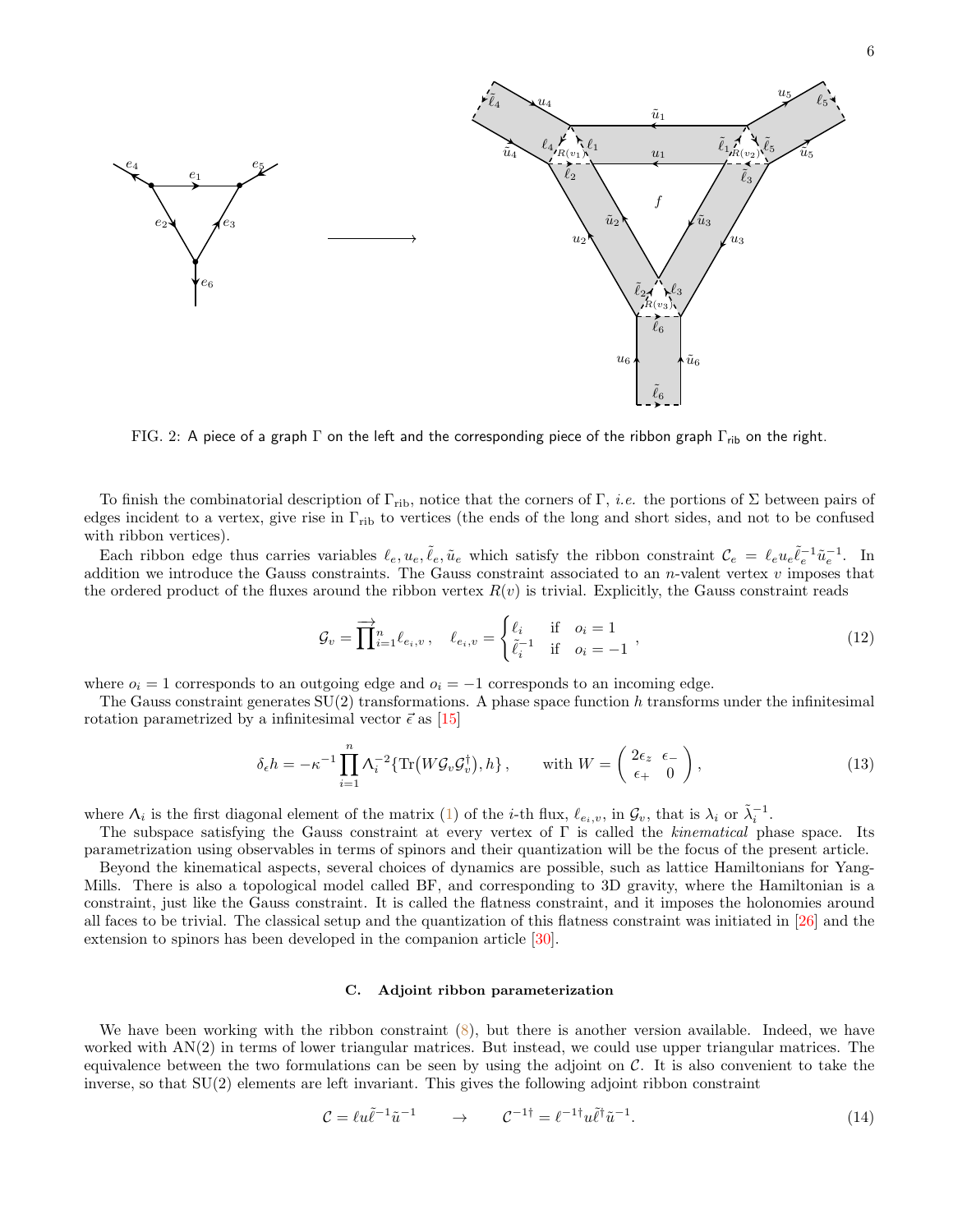<span id="page-6-1"></span>It amounts to replacing  $\ell$  and  $\tilde{\ell}$  with respectively  $\ell^{-1\dagger}$  and  $\tilde{\ell}^{-1\dagger}$  (and similarly with  $u, \tilde{u}$  but obviously  $u^{-1\dagger} = u$  for any  $u \in SU(2)$ ). Therefore, only the short side structure is changed, as in Figure [3.](#page-6-1) The associated transformation



FIG. 3: The conjugate ribbon structure defined in terms of upper triangular matrices.

preserving the Lie algebra  $\mathfrak{an}(2)$  is given by  $\rho^i \to -\rho^{i\dagger}$ . As a consequence, one switches the *r*-matrix by  $r \to -r^{\dagger} = r_{21}$ . All Poisson brackets are given in Appendix [A.](#page-33-1)

Under this parametrization, the Gauss constraint is transformed accordingly as  $\mathcal{G}_v \to \mathcal{G}_v^{\dagger-1}$ , which transforms  $\mathcal{G}_v \mathcal{G}_v^{\dagger} \to (\mathcal{G}_v \mathcal{G}_v^{\dagger})^{-1}$ . We thus have the same action on phase space functions as with the previous generators of gauge transformations if we consider

<span id="page-6-3"></span>
$$
\delta_{\epsilon}h = -\frac{1}{\kappa} \prod_{i=1}^{n} \Lambda_i^{-2} \{ \text{Tr}\tilde{W} \left( \mathcal{G}_v \mathcal{G}_v^{\dagger} \right)^{-1}, h \}, \qquad \text{with } \tilde{W} = \begin{pmatrix} 0 & -\epsilon_- \\ -\epsilon_+ & 2\epsilon_z \end{pmatrix}, \tag{15}
$$

where  $\Lambda_i$  is still  $\lambda_i$  or  $\tilde{\lambda}_i^{-1}$  according to the orientation of the edge  $e_i$ .

In fact, this adjoint parametrization is not only an alternative one but a necessary piece to construct the complete kinematical phase space because  $\ell$  and  $\ell$  only contain respectively z and  $\tilde{z}$  in their matrix elements, but neither  $\bar{z}$  nor  $\bar{z}$ . We will see in Section [IV](#page-16-0) that both z and  $\bar{z}$  (as well as  $\tilde{z}$  and  $\bar{\tilde{z}}$ ) are needed to construct the  $U_q(\mathfrak{su}(2))$  generators upon quantization.

#### <span id="page-6-0"></span>II. SPINORIAL PHASE SPACE FOR A DEFORMED LATTICE GAUGE THEORY

We have just described above the kinematical phase space using the holonomy-flux variables. We now describe the same space in terms of *spinors*. They live on the half-edges of the lattice and will make it easier to construct *local*, gauge invariant quantities, i.e. observables. Indeed, invariant functions of fluxes, for example, do not Poisson close [\[19\]](#page-36-16). The right variables to build a (Poisson) closed algebra of observables are the spinors.

To avoid confusion, we emphasize that they do not encode matter degrees of freedom, they are just a different parametrization of the phase-space. They were initially introduced in the loop quantum gravity formalism as a parametrization of the  $T^*SU(2)$  phase space [\[19,](#page-36-16) [21,](#page-36-24) [31](#page-37-3), [35](#page-37-7)[–38\]](#page-37-8). We intend here to construct the deformed spinors which provide an alternative parametrization of the deformed holonomy-flux phase space, which will allow us to construct the (deformed) notion of observables for this set up.

<span id="page-6-2"></span>We start with some deformed spinors that allow us to parametrize the  $AN(2)$  elements. We will then use them to define  $SU(2)$ -covariant spinors which are the key objects of this section. In Section [V,](#page-18-0) they will be quantized as spinor operators, which are spin-1/2 tensor operators for  $\mathcal{U}_q(\mathfrak{su}(2))$  or  $\mathcal{U}_{q^{-1}}(\mathfrak{su}(2))$  [\[27](#page-36-21)]. Graphically, they can be naturally associated to the four corners of the ribbon, see Figure [4,](#page-6-2) which will be clear by the end of Section [II C.](#page-9-0)



FIG. 4: SU(2)-covariant spinors in the ribbon picture. Note that we can replace  $\ell$  and  $\tilde\ell$  respectively by  $\ell^{-1\dagger}$ and  $\tilde{\ell}^{-1\dagger}$ .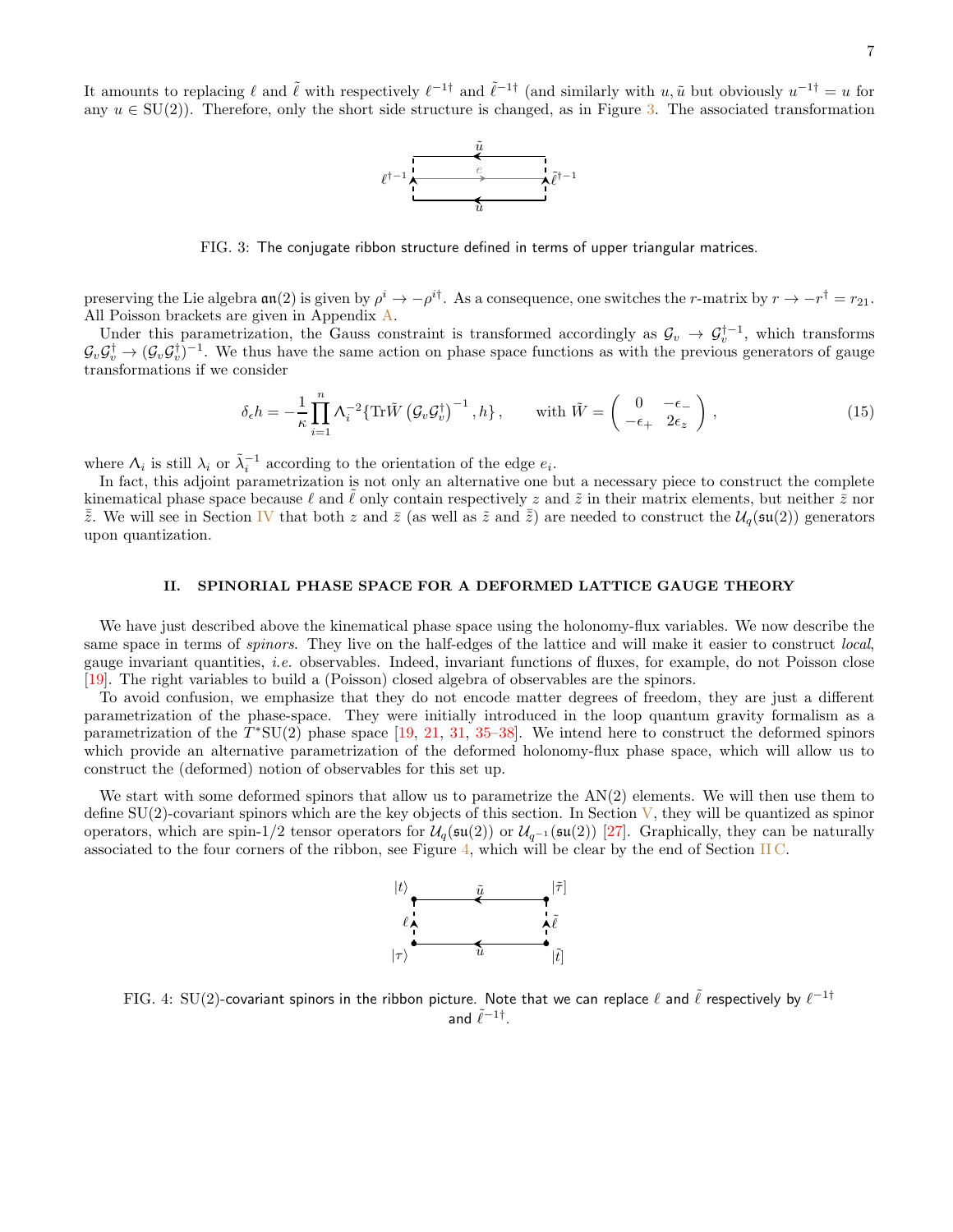### <span id="page-7-0"></span>A. Basic variables

Our building blocks are two independent spinors  $|\zeta\rangle, |\tilde{\zeta}\rangle \in \mathbb{C}^2$  and their conjugate  $\langle \zeta | \in \mathbb{C}^2$  and  $\langle \tilde{\zeta} | \in \mathbb{C}^2$ ,

$$
|\zeta\rangle = \begin{pmatrix} \zeta_0 \\ \zeta_1 \end{pmatrix}, \quad \langle \zeta | = (\bar{\zeta}_0, \bar{\zeta}_1), \quad |\tilde{\zeta}\rangle = \begin{pmatrix} \tilde{\zeta}_0 \\ \tilde{\zeta}_1 \end{pmatrix}, \quad \langle \tilde{\zeta} | = (\bar{\tilde{\zeta}}_0, \bar{\tilde{\zeta}}_1), \tag{16}
$$

such that

$$
\{\zeta_A, \bar{\zeta}_B\} = -i\delta_{AB}, \quad \{\zeta_A, \tilde{\zeta}_B\} = \{\bar{\zeta}_A, \bar{\tilde{\zeta}}_B\} = \{\zeta_A, \bar{\tilde{\zeta}}_B\} = \{\bar{\zeta}_A, \tilde{\zeta}_B\} = 0, \forall A, B = 0, 1.
$$

We also introduce the dual spinor

$$
|\zeta| = \begin{pmatrix} -\bar{\zeta}_1 \\ \bar{\zeta}_0 \end{pmatrix} = \begin{pmatrix} 0 & -1 \\ 1 & 0 \end{pmatrix} |\bar{\zeta}\rangle, \qquad [\zeta] = \begin{pmatrix} -\zeta_1 & \zeta_0 \end{pmatrix} . \tag{17}
$$

which is orthogonal to  $|\zeta\rangle$ ,  $\langle\zeta|\zeta\rangle = 0$ . Similarly, one defines the dual of the tilde spinor  $|\tilde{\zeta}|\$ . We denote  $N_A = \zeta_A \bar{\zeta}_A$ , the modulus of the spinor components for  $A = 0, 1$  and  $N = N_0 + N_1$  for their norm. A spinor and its dual have the same norm  $\langle \zeta | \zeta \rangle = |\zeta| \zeta = N$ . The modulus generates dilation on the complex variables:

<span id="page-7-1"></span>
$$
\{N_A, \zeta_B\} = i\delta_{AB}\zeta_A \,, \qquad \{N_A, \bar{\zeta}_B\} = -i\delta_{AB}\bar{\zeta}_B \,. \tag{18}
$$

Let us now define the deformed variables  $|\zeta^{\kappa}\rangle$  from  $|\zeta\rangle$ , with its dual  $\langle \zeta^{\kappa} |$  and norm  $\langle \zeta^{\kappa} | \zeta^{\kappa} \rangle$  as in [\[13\]](#page-36-10):

<span id="page-7-2"></span>
$$
\zeta_A^{\kappa} \equiv \zeta_A \sqrt{\frac{\sinh(\frac{\kappa}{2}N_A)}{\frac{\kappa}{2}N_A}}, \quad \bar{\zeta}_A^{\kappa} \equiv \overline{\zeta_A^{\kappa}}, \tag{19}
$$

$$
\langle \zeta^{\kappa} | \zeta^{\kappa} \rangle = \sum_{A} \bar{\zeta}_{A}^{\kappa} \zeta_{A}^{\kappa} = \sum_{A} \frac{2}{\kappa} \sinh(\frac{\kappa N_{A}}{2}) = \frac{1}{\kappa} \sum_{A} \left( e^{\frac{\kappa N_{A}}{2}} - e^{\frac{-\kappa N_{A}}{2}} \right) \ge 0, \text{ with } N_{A} = \bar{\zeta}_{A} \zeta_{A}. \tag{20}
$$

They satisfy the following Poisson brackets

$$
\{\zeta_A^{\kappa}, \bar{\zeta}_B^{\kappa}\} = -i \,\delta_{AB} \, \cosh\left(\frac{\kappa N_A}{2}\right), \quad \{N_A, \zeta_B^{\kappa}\} = i \,\delta_{AB} \, \zeta_A^{\kappa}, \quad \{N_A, \bar{\zeta}_B^{\kappa}\} = -i \,\delta_{AB} \, \bar{\zeta}_A^{\kappa} \,. \tag{21}
$$

It is easy to check that we recover the undeformed Poisson brackets [\(18\)](#page-7-1) when  $\kappa \to 0$ . The deformed variable  $|\tilde{\zeta}^{\kappa}\rangle$  is defined from  $|\tilde{\zeta}\rangle$  by [\(19\)](#page-7-2) and [\(20\)](#page-7-2) where all  $\zeta_A$  are replaced by  $\tilde{\zeta}_A$ .

**Change of edge orientations.** Since there are no differences between  $|\zeta^{\kappa}\rangle$  and  $|\tilde{\zeta}^{\kappa}\rangle$ , and since changing the orientation of an edge exchanges the two sectors, it is natural to lift the involution  $\iota$  to the spinor space as follows,

<span id="page-7-5"></span>
$$
\iota(\zeta_A^{\kappa}) = \tilde{\zeta}_A^{\kappa}, \qquad \iota(\tilde{\zeta}_A^{\kappa}) = \zeta_A^{\kappa}, \qquad \text{for } A = 0, 1.
$$
\n
$$
(22)
$$

**Recontructing the fluxes.** We will use  $\zeta_{0,1}^{\kappa}$  to reconstruct  $\ell$  and  $\tilde{\zeta}_{0,1}^{\kappa}$  to reconstruct  $\tilde{\ell}$ . Since the spinors in the tilde and non-tilde sectors are identical whereas  $\iota(\ell) \neq \tilde{\ell}, \ell$  can not be the same function of  $\zeta_{0,1}^{\kappa}$  as  $\tilde{\ell}$  is of  $\tilde{\zeta}_{0,1}^{\kappa}$ . We use

<span id="page-7-3"></span>
$$
\lambda \equiv \exp(\frac{\kappa}{4}(N_1 - N_0)), \ z \equiv -\kappa \bar{\zeta}_0^{\kappa} \zeta_1^{\kappa}, \n\tilde{\lambda} \equiv \exp(\frac{\kappa}{4}(\tilde{N}_0 - \tilde{N}_1)), \ \tilde{z} \equiv \kappa \bar{\zeta}_0^{\kappa} \tilde{\zeta}_1^{\kappa}.
$$
\n(23)

By applying  $\iota$  to [\(23\)](#page-7-3), we recover as expected that  $\iota(\lambda) = \tilde{\lambda}^{-1}$  and  $\iota(z) = -\tilde{z}$ . The AN(2) matrices  $\ell$  and  $\tilde{\ell}$  become functions of the spinors,

<span id="page-7-4"></span>
$$
\ell(\zeta_{0,1}^{\kappa}, \bar{\zeta}_{0,1}^{\kappa}) = \begin{pmatrix} \lambda & 0\\ z & \lambda^{-1} \end{pmatrix}, \quad \tilde{\ell}(\tilde{\zeta}_{0,1}^{\kappa}, \bar{\tilde{\zeta}}_{0,1}^{\kappa}) = \begin{pmatrix} \tilde{\lambda} & 0\\ \tilde{z} & \tilde{\lambda}^{-1} \end{pmatrix},
$$
\n(24)

and  $\iota(\ell) = \tilde{\ell}^{-1}$ . It is easy to check that these AN(2) matrix elements do satisfy the expected Poisson brackets [\(A4\)](#page-34-1). Let us point out that  $z, \overline{z}$ ,  $\lambda$  all commute with  $N = N_0 + N_1$ ,  $\{N, \overline{z}\} = \{N, \lambda\} = \{N, z\} = 0$ .

While the deformed variables  $|\zeta^{\kappa}\rangle$  and  $|\tilde{\zeta}^{\kappa}\rangle$  are important in parametrizing the AN(2) elements and generating the (infinitesimal) rotation transformations  $[15]$ , they are not yet the spinors we will use to reconstruct the holonomy-flux phase space, because they do *not* transform covariantly under the  $SU(2)$  action.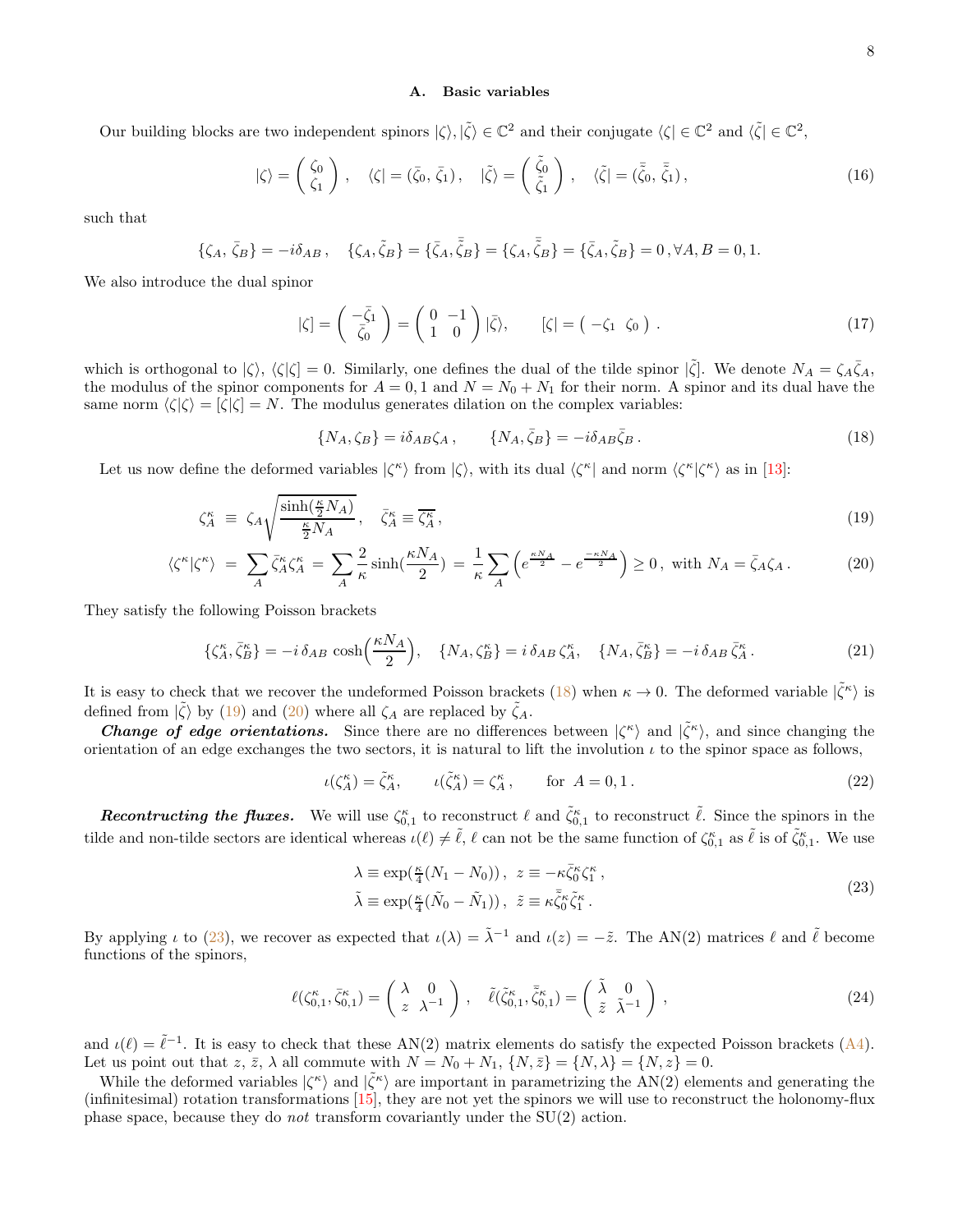### <span id="page-8-0"></span>B. Covariant Spinors

Let us now define the variables which transform covariantly as spin  $1/2$  under SU(2), *i.e.* either [\(13\)](#page-5-2) or [\(15\)](#page-6-3), depending on if we consider the ribbon variable  $\ell$  or  $\ell^{-1}$ . We consider the first case, where we deal with  $\ell$ . We recall that  $X = \ell \ell^{\dagger}$  with  $\ell$  an AN(2) element now parametrized as in [\(24\)](#page-7-4) whose entries are defined in terms of the spinor variables given in [\(23\)](#page-7-3).

**Covariant spinor.** An SU(2)-covariant spinor (henceforth spinor)  $|T\rangle$  is defined by the transformation law

<span id="page-8-1"></span>
$$
\delta_{\epsilon}|T\rangle \equiv (w - \mathbb{I})|T\rangle = i \begin{pmatrix} \epsilon_z & \epsilon_{-} \\ \epsilon_{+} & -\epsilon_z \end{pmatrix} |T\rangle, \qquad (25)
$$

where we recall that  $w = \mathbb{I} + i\vec{\epsilon} \cdot \vec{\sigma}$  is an infinitesimal SU(2) group element. As shown in [\[13](#page-36-10)], the only two independent solutions (up to normalization) to equate the RHS of [\(25\)](#page-8-1) with the RHS of [\(10\)](#page-4-2) are  $|t\rangle$  and its dual  $|t|$  defined as

<span id="page-8-4"></span>
$$
|t\rangle = \begin{pmatrix} t_- \\ t_+ \end{pmatrix} = \begin{pmatrix} e^{\frac{\kappa N_1}{4}} \zeta_0^{\kappa} \\ e^{-\frac{\kappa N_0}{4}} \zeta_1^{\kappa} \end{pmatrix}, \qquad |t] = \begin{pmatrix} 0 & -1 \\ 1 & 0 \end{pmatrix} |\overline{t}\rangle = \begin{pmatrix} -\overline{t}_+ \\ \overline{t}_- \end{pmatrix} = \begin{pmatrix} -e^{-\frac{\kappa N_0}{4}} \overline{\zeta}_1^{\kappa} \\ e^{\frac{\kappa N_1}{4}} \overline{\zeta}_0^{\kappa} \end{pmatrix}.
$$
 (26)

The norm is a function of the non-deformed norm  $N$ ,

$$
\langle t|t\rangle = [t|t] = \frac{2}{\kappa} \sinh\left(\frac{\kappa}{2}N\right).
$$

The Poisson brackets of the components are

<span id="page-8-3"></span>
$$
\begin{aligned}\n\{t_{-},t_{+}\} &= \frac{i\kappa}{2}t_{-}t_{+}, & \{t_{-},\bar{t}_{-}\} &= \frac{i\kappa}{2}\left(t_{-},\bar{t}_{-}-\frac{2}{\kappa}e^{\frac{\kappa}{2}N}\right), \\
\{\bar{t}_{-},\bar{t}_{+}\} &= -\frac{i\kappa}{2}\bar{t}_{-}, & \{t_{+},\bar{t}_{+}\} &= -\frac{i\kappa}{2}\left(t_{+},\bar{t}_{+}+\frac{2}{\kappa}e^{-\frac{\kappa}{2}N}\right), & \{t_{-},\bar{t}_{+}\} &= \{t_{+},\bar{t}_{-}\} = 0.\n\end{aligned} \tag{27}
$$

**Braided covariant spinor.** The spinor  $|t\rangle$  can be "parallelly transported" by  $\ell^{-1}$ , which produces another spinor, whose transformation law under  $SU(2)$  is called *braided*. Explicitly, using  $(23)$ , we have

$$
\ell^{-1} |t\rangle = \begin{pmatrix} \lambda^{-1} & 0 \\ -z & \lambda \end{pmatrix} \begin{pmatrix} e^{\frac{\kappa N_1}{4}} \zeta_0^{\kappa} \\ e^{-\frac{\kappa N_0}{4}} \zeta_1^{\kappa} \end{pmatrix} = e^{\frac{\kappa N}{4}} \begin{pmatrix} e^{-\frac{\kappa N_1}{4}} \zeta_0^{\kappa} \\ e^{\frac{\kappa N_0}{4}} \zeta_1^{\kappa} \end{pmatrix},
$$
\n(28)

which prompts the definition of the following spinor<sup>1</sup>,

<span id="page-8-2"></span>
$$
|\tau\rangle \equiv e^{-\frac{\kappa N}{4}} \ell^{-1} |t\rangle. \tag{29}
$$

The dual of  $|\tau\rangle$  is

$$
|\tau| = \begin{pmatrix} 0 & -1 \\ 1 & 0 \end{pmatrix} |\bar{\tau}\rangle = \begin{pmatrix} -\bar{\tau}_+ \\ \bar{\tau}_- \end{pmatrix} = \begin{pmatrix} -e^{\frac{\kappa N_0}{4}} \bar{\zeta}_1^{\kappa} \\ e^{-\frac{\kappa N_1}{4}} \bar{\zeta}_0^{\kappa} \end{pmatrix} = e^{\frac{\kappa}{4}N} \ell^{-1} |t].
$$

On the other hand, as the ribbon structure can be equivalently represented by either  $\ell$  or  $\ell^{-1}$  as shown in [\(14\)](#page-5-3), one expects that  $|\tau\rangle$  can also be defined by parallelly transporting  $|t\rangle$  with  $\ell^{\dagger}$ . This is indeed the case,

$$
|\tau\rangle = e^{\frac{\kappa N}{4}} \ell^{\dagger} |t\rangle, \quad |\tau] = e^{-\frac{\kappa N}{4}} \ell^{\dagger} |t| \,. \tag{30}
$$

Hence whether we use  $\ell$  or  $\ell^{-1\dagger}$  we get essentially the same object.

The Poisson brackets of the components of  $|\tau\rangle$  are the same as those of  $|t\rangle$  and  $|t|$  with  $\tau_A$  replacing  $t_{-A}$  and  $\bar{\tau}_A$ replacing  $\bar{t}_{-A}$ , *i.e.* 

$$
\begin{aligned}\n\{\tau_{-},\tau_{+}\} &= -\frac{i\kappa}{2}\tau_{-}\tau_{+} \,, \qquad \{\tau_{-},\bar{\tau}_{-}\} = -\frac{i\kappa}{2}(\tau_{-}\bar{\tau}_{-} + \frac{2}{\kappa}e^{-\kappa N}) \,, \qquad \{\tau_{-},\bar{\tau}_{+}\} = \{\bar{\tau}_{-},\tau_{+}\} = 0 \,. \tag{31} \\
\{\bar{\tau}_{-},\bar{\tau}_{+}\} &= \frac{i\kappa}{2}\bar{\tau}_{-}\bar{\tau}_{+} \,, \qquad \{\tau_{+},\bar{\tau}_{+}\} = \frac{i\kappa}{2}(\tau_{+}\bar{\tau}_{+} - \frac{2}{\kappa}e^{\kappa N}) \,, \end{aligned}
$$

<sup>&</sup>lt;sup>1</sup> It differs from the spinor  $|\tau\rangle$  of [\[13](#page-36-10)] by its normalization.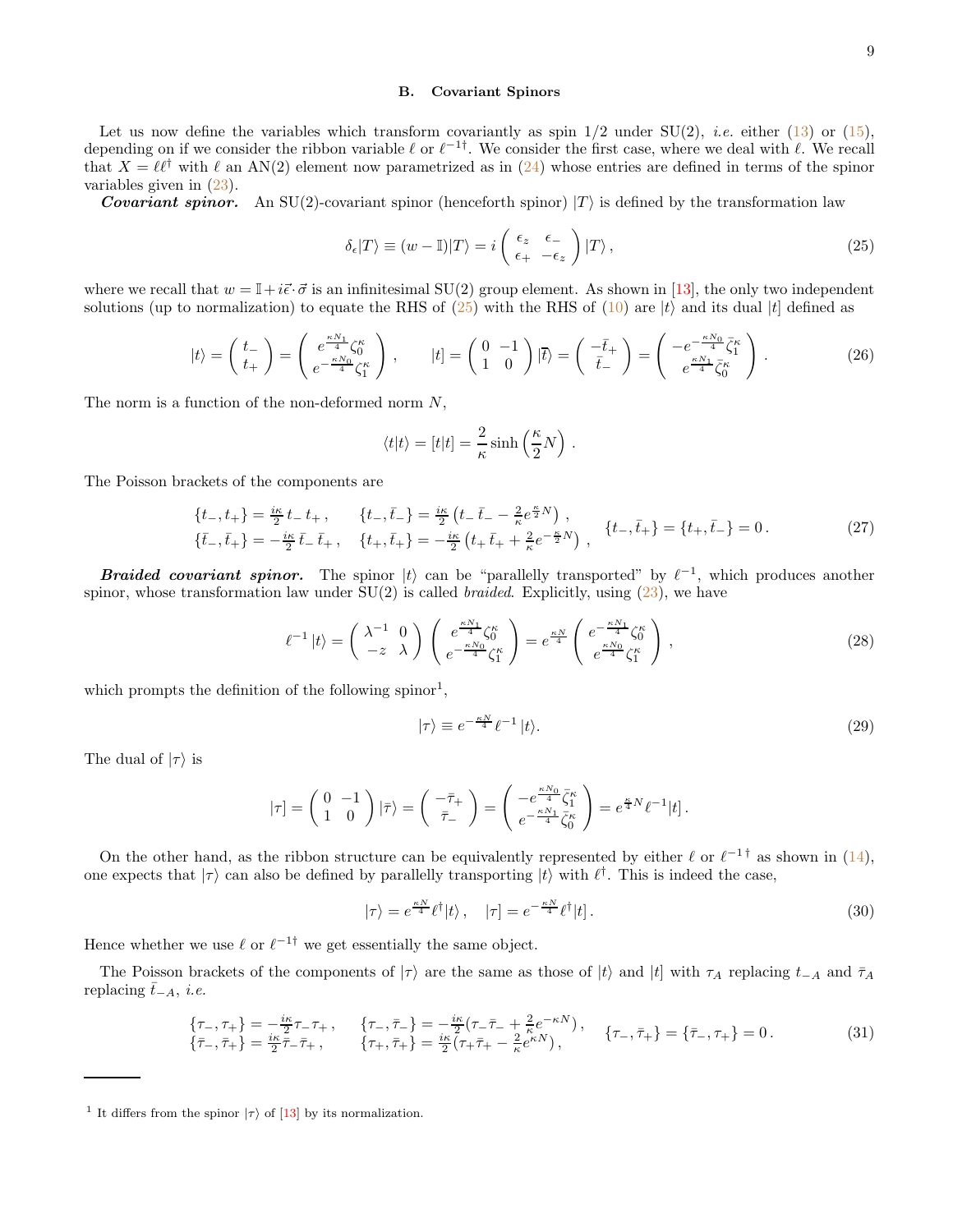$|\tau\rangle$  defines what we call a *braided spinor*. Indeed, it transforms as a spinor under the SU(2) transformations generated by  $(10)$ , but with a group element w' related to w through  $\ell$ . Since triangular matrices are not stable under conjugation by  $SU(2)$  group elements, we need to introduce another  $SU(2)$  group element to stabilize the transformation. Let  $^{(w)}\ell \in AN(2)$  and  $w' \in SU(2)$  be defined by the Iwasawa decomposition

$$
w\ell = (w)\ell w'.
$$
\n<sup>(32)</sup>

Then we say that  $\ell$  transforms as

$$
\ell \xrightarrow{w \in \text{SU}(2)} \xrightarrow{(w)} \ell = w \ell w'^{-1} \in \text{AN}(2). \tag{33}
$$

Going at the infinitesimal level  $[15]$ ,

$$
w \sim \mathbb{I} + i\vec{\epsilon} \cdot \vec{\sigma} = \mathbb{I} + i \begin{pmatrix} \epsilon_z & \epsilon_{-} \\ \epsilon_{+} & -\epsilon_z \end{pmatrix}, \quad w' \sim \mathbb{I} + i\vec{\epsilon'} \cdot \vec{\sigma} = \mathbb{I} + i \begin{pmatrix} \epsilon'_z & \epsilon'_{-} \\ \epsilon'_+ & -\epsilon'_z \end{pmatrix},
$$
\n(34)

the relation between  $\vec{\epsilon}$  and  $\vec{\epsilon'}$  is given by

$$
\epsilon'_{\pm} = \lambda^{-2} \epsilon_{\pm}, \n\epsilon'_{z} = \epsilon_{z} + \frac{1}{2} (\lambda^{-1} z \epsilon_{-} + \lambda^{-1} \bar{z} \epsilon_{+}).
$$
\n(35)

One can then check that, remarkably, the transformation generated by  $(10)$  is a rotation by (the infinitesimal version of)  $w'$ 

<span id="page-9-1"></span>
$$
\delta_{\epsilon}|\tau\rangle = -\lambda^{-2}\kappa^{-1}\{\text{Tr}WX,|\tau\rangle\} = -\lambda^{-2}\kappa^{-1}\{2\epsilon_{z}\lambda^{2} + \epsilon_{-}\lambda z + \epsilon_{+}\lambda\bar{z},|\tau\rangle\} = i\left(\begin{array}{c} \epsilon'_{z}\tau_{-} + \epsilon'_{-}\tau_{+} \\ \epsilon'_{+}\tau_{-} - \epsilon'_{z}\tau_{+} \end{array}\right) \sim (w'-\mathbb{I})|\tau\rangle\,,\tag{36}
$$

 $|\tau|$  is also a braided covariant spinor. The transformation [\(36\)](#page-9-1) can also be written as a non-braided one, but generated with  $X^{\text{op}} := \ell^{\dagger} \ell$  instead of X,

<span id="page-9-3"></span>
$$
\delta_{\epsilon}|\tau\rangle = \lambda^2 \kappa^{-1} \{ \text{Tr} W'(X^{\text{op}})^{-1}, |\tau\rangle \} = \lambda^2 \kappa^{-1} \{ 2\epsilon'_z \lambda^{-2} - \epsilon'_- \lambda^{-1} z - \epsilon'_+ \lambda^{-1} \bar{z}, |\tau\rangle \} = (w' - \mathbb{I})|\tau\rangle ,\tag{37}
$$

with  $W' = \epsilon'_z(\mathbb{I} + \sigma_z) + \epsilon'_-\sigma_+ + \epsilon'_+\sigma_-.$ 

#### <span id="page-9-0"></span>C. The tilde spinors

Covariant spinors and braided covariant spinors for the tilde sector, the "tilde covariant spinors", are defined in a similar way as the non-tilde ones. We have

<span id="page-9-2"></span>
$$
|\tilde{t}\rangle = \iota(|t\rangle) = \begin{pmatrix} \tilde{t}_{-} \\ \tilde{t}_{+} \end{pmatrix} = \begin{pmatrix} e^{\frac{\kappa \tilde{N}_{1}}{4}} \tilde{\zeta}_{0}^{\kappa} \\ e^{-\frac{\kappa \tilde{N}_{0}}{4}} \tilde{\zeta}_{1}^{\kappa} \end{pmatrix}, \quad |\tilde{t}| = \begin{pmatrix} 0 & -1 \\ 1 & 0 \end{pmatrix} |\tilde{t}\rangle = \begin{pmatrix} -\tilde{t}_{+} \\ \tilde{t}_{-} \end{pmatrix} = \begin{pmatrix} -e^{-\frac{\kappa \tilde{N}_{0}}{4}} \tilde{\zeta}_{1}^{\kappa} \\ e^{\frac{\kappa \tilde{N}_{1}}{4}} \tilde{\zeta}_{0}^{\kappa} \end{pmatrix},
$$
  

$$
|\tilde{\tau}\rangle = \iota(|\tau\rangle) = \begin{pmatrix} \tilde{\tau}_{-} \\ \tilde{\tau}_{+} \end{pmatrix} = \begin{pmatrix} e^{-\frac{\kappa \tilde{N}_{1}}{4}} \tilde{\zeta}_{0}^{\kappa} \\ e^{\frac{\kappa \tilde{N}_{0}}{4}} \tilde{\zeta}_{1}^{\kappa} \end{pmatrix}, \quad |\tilde{\tau}| = \begin{pmatrix} 0 & -1 \\ 1 & 0 \end{pmatrix} |\tilde{\bar{\tau}}\rangle = \begin{pmatrix} -\tilde{\bar{\tau}}_{+} \\ \tilde{\bar{\tau}}_{-} \end{pmatrix} = \begin{pmatrix} -e^{\frac{\kappa \tilde{N}_{0}}{4}} \tilde{\zeta}_{0}^{\kappa} \\ e^{-\frac{\kappa \tilde{N}_{0}}{4}} \tilde{\zeta}_{0}^{\kappa} \end{pmatrix},
$$
(38)

whose norms are given by

<span id="page-9-4"></span>
$$
\langle \tilde{t} | \tilde{t} \rangle = [\tilde{t} | \tilde{t}] = \langle \tilde{\tau} | \tilde{\tau} \rangle = [\tilde{\tau} | \tilde{\tau}] = \frac{2}{\kappa} \sinh\left(\frac{\kappa}{2} \tilde{N}\right). \tag{39}
$$

They are independent of the non-tilde spinors, i.e. all the components Poisson commute with those of the non-tilde spinors. The Poisson brackets of the tilde spinor components are the same as the non-tilde ones:

$$
\{\tilde{t}_{-}, \tilde{t}_{+}\} = \frac{i\kappa}{2} \tilde{t}_{-} \tilde{t}_{+}, \qquad \{\tilde{t}_{-}, \tilde{t}_{-}\} = \frac{i\kappa}{2} \left(\tilde{t}_{-} - \frac{2}{\kappa} e^{\frac{\kappa}{2} N}\right), \{\tilde{t}_{-}, \tilde{t}_{+}\} = -\frac{i\kappa}{2} \tilde{t}_{-} \tilde{t}_{+}, \qquad \{\tilde{t}_{+}, \tilde{t}_{+}\} = -\frac{i\kappa}{2} \left(\tilde{t}_{+} \tilde{t}_{+} + \frac{2}{\kappa} e^{-\frac{\kappa}{2} N}\right), \qquad \{\tilde{t}_{-}, \tilde{t}_{+}\} = \{\tilde{t}_{-}, \tilde{t}_{+}\} = 0, \qquad (40)
$$

$$
\{\tilde{\tau}_{-}, \tilde{\tau}_{+}\} = -\frac{i\kappa}{2} \tilde{\tau}_{-} \tilde{\tau}_{+}, \qquad \{\tilde{\tau}_{-}, \bar{\tilde{\tau}}_{-}\} = -\frac{i\kappa}{2} \left(\tilde{\tau}_{-} \bar{\tilde{\tau}}_{-} + \frac{2}{\kappa} e^{-\frac{\kappa}{2} \tilde{N}}\right), \{\tilde{\tau}_{-}, \bar{\tilde{\tau}}_{+}\} = \frac{i\kappa}{2} \tilde{\tilde{\tau}}_{-} \tilde{\tilde{\tau}}_{+}, \qquad \{\tilde{\tau}_{+}, \bar{\tilde{\tau}}_{+}\} = \frac{i\kappa}{2} \left(\tilde{\tau}_{+} \bar{\tilde{\tau}}_{+} - \frac{2}{\kappa} e^{\frac{\kappa}{2} \tilde{N}}\right), \qquad \{\tilde{\tau}_{-}, \bar{\tilde{\tau}}_{+}\} = \{\bar{\tilde{\tau}}_{-}, \tilde{\tau}_{+}\} = 0. \qquad (41)
$$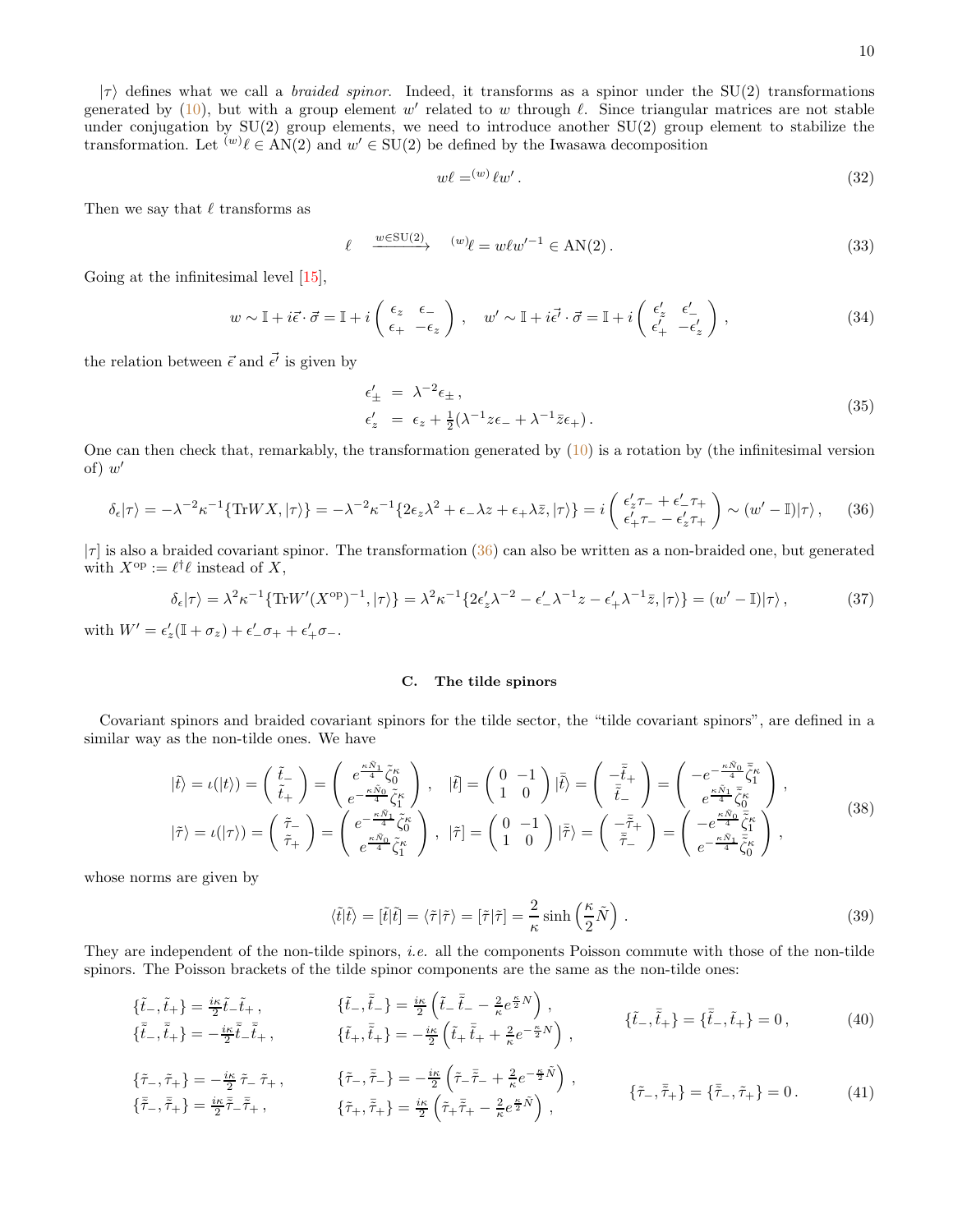Note however that  $\tilde{\ell}$  is not the same function of  $\tilde{\zeta}_0^{\kappa}$ ,  $\tilde{\zeta}_1^{\kappa}$  as  $\ell$  is of  $\zeta_0^{\kappa}$ ,  $\zeta_1^{\kappa}$ , see [\(23\)](#page-7-3), [\(24\)](#page-7-4). In fact, we have  $\iota(\ell) = \tilde{\ell}^{-1}$ where we recall that  $\iota$  defined in [\(22\)](#page-7-5) is an operator which adds tildes to  $\zeta_{0,1}^{\kappa}$  and their complex conjugates. As a consequence, the relation between  $|\tilde{t}\rangle$  and  $|\tilde{\tau}\rangle$  is not obtained by adding tildes to  $|\tau\rangle = e^{-\frac{\kappa N}{4}} \ell^{-1} |t\rangle = e^{\frac{\kappa N}{4}} \ell^{\dagger} |t\rangle$ . Instead we act with  $\iota$  to get

<span id="page-10-1"></span>
$$
|\tilde{\tau}\rangle = e^{-\frac{\kappa \tilde{N}}{4}}\tilde{\ell}|\tilde{t}\rangle = e^{\frac{\kappa \tilde{N}}{4}}\tilde{\ell}^{-1\dagger}|\tilde{t}\rangle. \tag{42}
$$

Since the Poisson brackets of the tilde spinors are the same (with tildes) as the non-tilde ones, the generator of  $SU(2)$  transformations for the tilde spinors is given by

$$
\iota\left(-\lambda^{-2}\kappa^{-1}\text{Tr}(WX)\right) = -\tilde{\lambda}^2\kappa^{-1}\text{Tr}W(\tilde{X}^{\text{op}})^{-1},\tag{43}
$$

where  $\tilde{X}^{\text{op}} = \tilde{\ell}^{\dagger} \tilde{\ell}$ . This is consistent with the Gauss constraint [\(12\)](#page-5-4), which is a product of  $\ell$  and  $\tilde{\ell}^{-1}$  depending on the orientations of the ribbons. Explicitly, we can expand  $\text{Tr}W(\tilde{X}^{\text{op}})^{-1}$  as

$$
\text{Tr}W(\tilde{X}^{\text{op}})^{-1} = 2\epsilon_z \tilde{\lambda}^{-2} - \epsilon_- \tilde{\lambda}^{-1} \tilde{z} - \epsilon_+ \tilde{\lambda}^{-1} \bar{\tilde{z}}.
$$
\n(44)

It is straightforward then using the Poisson brackets from [A](#page-33-1)ppendix  $\hat{A}$  to show that the tilde spinors [\(38\)](#page-9-2) satisfy the following equations

$$
\delta_{\epsilon}|\tilde{t}\rangle = -\tilde{\lambda}^{2}\kappa^{-1}\{\text{Tr}W(\tilde{X}^{\text{op}})^{-1},|\tilde{t}\rangle\} = (w-\mathbb{I})|\tilde{t}\rangle, \qquad \delta_{\epsilon}|\tilde{t}| = -\tilde{\lambda}^{2}\kappa^{-1}\{\text{Tr}W(\tilde{X}^{\text{op}})^{-1},|\tilde{t}|\} = (w-\mathbb{I})|\tilde{t}|, \qquad (45)
$$

$$
\delta_{\epsilon}|\tilde{\tau}\rangle = -\tilde{\lambda}^{2}\kappa^{-1}\{\text{Tr}W(\tilde{X}^{\text{op}})^{-1},|\tilde{\tau}\rangle\} = (w'' - \mathbb{I})|\tilde{\tau}\rangle, \qquad \delta_{\epsilon}|\tilde{\tau}\rangle = -\tilde{\lambda}^{2}\kappa^{-1}\{\text{Tr}W(\tilde{X}^{\text{op}})^{-1},|\tilde{\tau}|\} = (w'' - \mathbb{I})|\tilde{\tau}\rangle, \tag{46}
$$

where the infinitesimal SU(2) elements  $w = \mathbb{I} + i\vec{\epsilon} \cdot \vec{\sigma}$  and  $w'' = \mathbb{I} + i\vec{\epsilon''} \cdot \vec{\sigma}$  are related by the right SU(2) transformation of  $\ell$ , *i.e.* 

$$
\tilde{\ell} \xrightarrow{w \in \text{SU}(2)} \tilde{\ell}^{(w)} = w''^{-1} \tilde{\ell} w \in \text{AN}(2) \,, \quad w = \mathbb{I} + i\vec{\epsilon} \cdot \vec{\sigma} = \mathbb{I} + i \begin{pmatrix} \epsilon_z & \epsilon_{-} \\ \epsilon_{+} & -\epsilon_z \end{pmatrix} \,, \quad w'' = \mathbb{I} + i\vec{\epsilon'} \cdot \vec{\sigma} = \mathbb{I} + i \begin{pmatrix} \epsilon''_z & \epsilon''_{-} \\ \epsilon''_+ & -\epsilon''_z \end{pmatrix} \,.
$$
\n
$$
(47)
$$

Thus the two infinitesimal parameters  $\vec{\epsilon}$  and  $\vec{\epsilon''}$  are related by

$$
\epsilon_{\pm}'' = \tilde{\lambda}^2 \epsilon_{\pm} ,
$$
  
\n
$$
\epsilon_{z}'' = \epsilon_{z} - 1/2(\tilde{\lambda}z\epsilon_{-} + \lambda\bar{\tilde{z}}\epsilon_{+}).
$$
\n(48)

Just like there are two ways to write the transformations of  $|\tau\rangle$  and  $|\tau|$ , there are also two for  $|\tilde{\tau}\rangle$  and  $|\tilde{\tau}|$ . While we have seen above the equivalent of  $(36)$ , the equivalent of  $(37)$  is

$$
\delta_{\epsilon}|\tilde{\tau}\rangle = \iota\left(\lambda^2 \kappa^{-1}\right) \{ \text{Tr}W'' \iota(X^{\text{op}-1}), |\tilde{\tau}\rangle \} = \tilde{\lambda}^{-2} \kappa^{-1} \{ \text{Tr}W'' \tilde{X}, |\tilde{\tau}\rangle \}, \quad \delta_{\epsilon}|\tilde{\tau}\rangle = \tilde{\lambda}^{-2} \kappa^{-1} \{ \text{Tr}W'' \tilde{X}, |\tilde{\tau}\} \}, \tag{49}
$$

and it is clear that  $|\tilde{\tau}\rangle$  and  $|\tilde{\tau}|$  are braided spinors in the same sense as  $|\tau\rangle, |\tau|$ .

There is a nice geometric interpretation of the relations [\(29\)](#page-8-2) and [\(42\)](#page-10-1) which define the braided covariant spinors. If we consider  $|t\rangle$  to sit at a vertex of  $\Gamma_{\rm rib}$  which is the target of the short side carrying  $\ell$ , then  $|\tau\rangle = e^{-\frac{\kappa N}{4}}\ell^{-1}|t\rangle$  sits on the vertex of  $\Gamma_{\text{rib}}$  at the source of the short side carrying  $\ell$ . In other words,  $|\tau\rangle$  results from parallelly transporting |t\ by  $\ell^{-1}$ . Similarly  $|\tilde{\tau}\rangle$  is the result of parallelly transporting  $|\tilde{t}\rangle$  by  $\tilde{\ell}$ . This is represented in Figure [4.](#page-6-2)

## <span id="page-10-0"></span>D. Recovering the holonomy-flux variables from the spinors

We assign the four spinors  $|t\rangle$ ,  $|\tau\rangle$ ,  $|\tilde{t}|$ ,  $|\tilde{t}|$  to the corners of the ribbon edge as in Figure [4.](#page-6-2) We assume the norm matching condition  $N = \tilde{N}$  so that the tilde spinors and their corresponding non-tilde spinors have the same norm:

$$
\langle t|t\rangle = [\tilde{\tau}|\tilde{\tau}] = \frac{2}{\kappa} \sinh \frac{\kappa N}{2}.
$$
\n(50)

The holonomies  $u, \tilde{u} \in SU(2)$  can be parametrized in terms of these spinors

<span id="page-10-2"></span>
$$
u = \frac{|\tau\rangle[\tilde{t}| - |\tau]\langle\tilde{t}|}{\sqrt{\langle\tau|\tau\rangle\langle\tilde{t}|\tilde{t}\rangle}}, \quad \tilde{u} = \frac{|t\rangle[\tilde{\tau}| - |t]\langle\tilde{\tau}|}{\sqrt{\langle t|t\rangle\langle\tilde{\tau}|\tilde{\tau}\rangle}}, \qquad \text{with } N = \tilde{N}, \tag{51}
$$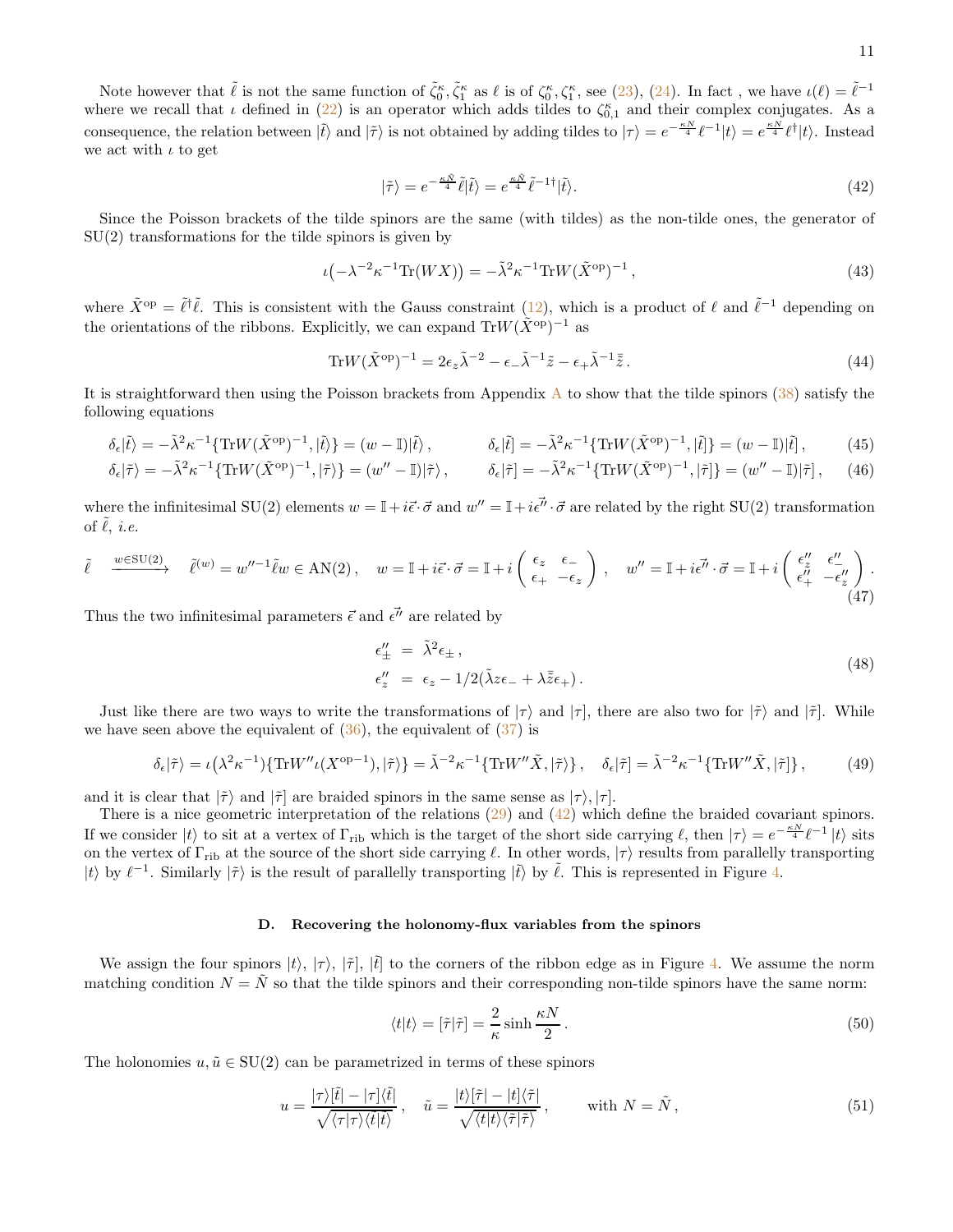so that the following parallel transport relations along the long sides of the ribbon are satisfied,

<span id="page-11-1"></span>
$$
u|\tilde{t}| = |\tau\rangle, \quad u|\tilde{t}\rangle = -|\tau|, \quad u^{-1}|\tau\rangle = |\tilde{t}|, \quad u^{-1}|\tau| = -|\tilde{t}\rangle,
$$
  
\n
$$
\tilde{u}|\tilde{\tau}\rangle = -|t|, \quad \tilde{u}|\tilde{\tau}| = |t\rangle, \quad \tilde{u}^{-1}|t| = -|\tilde{\tau}\rangle, \quad \tilde{u}^{-1}|t\rangle = |\tilde{\tau}|.
$$
\n(52)

Therefore, the spinor assignment of Figure [4](#page-6-2) fully illustrates the parallel transport relations of the four spinors. Finally, they solve the ribbon constraint:

$$
\begin{cases} \ell u|\tilde{t}| = \ell|\tau\rangle = e^{-\frac{\kappa N}{4}}|t\rangle \\ \tilde{u}\tilde{\ell}|\tilde{t}| = e^{-\frac{\kappa N}{4}}\tilde{u}|\tilde{\tau}| = e^{-\frac{\kappa N}{4}}|t\rangle \end{cases} \implies \mathcal{C} \equiv \ell u \tilde{\ell}^{-1} \tilde{u}^{-1} = \mathbb{I}, \tag{53}
$$

and the same can be done with the equivalent ribbon constraint  $\ell^{-1 \dagger} u \tilde{\ell}^{\dagger} \tilde{u}^{-1} = \mathbb{I}$ . These spinors thus live on the constraint surface generated by the ribbon constraint  $\mathcal{C}$ . The matrix components defined in [\(51\)](#page-10-2) also satisfy the desired Poisson brackets (see [\(A4\)](#page-34-1)).

As shown in [\[13\]](#page-36-10), the phase space  $SL(2,\mathbb{C})$  with the Poisson structure [\(2\)](#page-3-1) for one ribbon is equivalent to  $\mathcal{S}_\kappa \times \tilde{\mathcal{S}}_\kappa//\mathcal{M}$ , with  $S_{\kappa} = \{|t\rangle \in \mathbb{C}^2 \setminus \{ \langle t | t \rangle = 0 \} \}$  the spinor phase space with the Poisson structure  $(27)$ ,  $\tilde{S}_{\kappa} = \{|\tilde{t}\rangle \in \mathbb{C}^2 \setminus \{ \langle \tilde{t} | \tilde{t}\rangle = 0 \} \}$ the phase space with the Poisson structure [\(40\)](#page-9-4), and  $\mathcal{M} := N - \tilde{N}$  the norm matching constraint. It is a simple check that the dimension of such a phase space is  $8 - 2 = 6$ , matching that of the holonomy-flux phase space constructed in Section [I.](#page-2-0)

### <span id="page-11-0"></span>E.  $\kappa \to 0$  limit: the non-deformed phase space

We furthermore write the fluxes in terms of the spinors. Consider the Hermitian matrices  $\ell \ell^{\dagger} = X \equiv \kappa X_0 \mathbb{I} - \kappa \vec{X} \cdot \vec{\sigma}$ and  $\ell^{\dagger} \ell \equiv X^{\text{op}} = \kappa X_0^{\text{op}} \mathbb{I} - \kappa \vec{X}^{\text{op}} \cdot \vec{\sigma}$ . Their components can be represented in term of the spinors  $|t\rangle$  and  $|\tau\rangle$ ,

<span id="page-11-2"></span>
$$
X_0 = \frac{1}{\kappa} \sqrt{1 + \frac{\kappa^2}{4} \langle t | t \rangle^2} = X_0^{\text{op}} = \frac{1}{\kappa} \sqrt{1 + \frac{\kappa^2}{4} \langle \tau | \tau \rangle^2}, \quad \vec{X} = \frac{1}{2} \langle t | \vec{\sigma} | t \rangle, \quad \vec{X}^{\text{op}} = \frac{1}{2} \langle \tau | \vec{\sigma} | \tau \rangle. \tag{54}
$$

 $\text{Similarly, } \tilde{\ell} \tilde{\ell}^{\dagger} \equiv \tilde{X} = \kappa \tilde{X}_0 \mathbb{I} - \kappa \vec{\tilde{X}} \cdot \vec{\sigma} \text{ and } \tilde{\ell}^{\dagger} \tilde{\ell} \equiv \tilde{X}^{\text{op}} = \kappa \tilde{X}_0^{\text{op}} \mathbb{I} - \kappa \vec{\tilde{X}}^{\text{op}} \cdot \vec{\sigma} \text{ can be written with the tilde spinors. Explicitly,}$ 

<span id="page-11-3"></span>
$$
\tilde{X}_0 = \frac{1}{\kappa} \sqrt{1 + \frac{\kappa^2}{4} [\tilde{\tau}]\tilde{\tau}^2} = \tilde{X}_0^{\text{op}} = \frac{1}{\kappa} \sqrt{1 + \frac{\kappa^2}{4} [\tilde{t}]\tilde{t}^2}, \quad \vec{\tilde{X}} = \frac{1}{2} [\tilde{\tau}|\vec{\sigma}|\tilde{\tau}], \quad \vec{\tilde{X}}^{\text{op}} = \frac{1}{2} [\tilde{t}|\vec{\sigma}|\tilde{t}].
$$
\n(55)

These objects transform as vectors under the SU(2) transformation as  $\tilde{X} = \tilde{u}^{-1} X \tilde{u}$  and  $u^{-1} X^{\text{op}} u = \tilde{X}^{\text{op}}$ , consistently with [\(52\)](#page-11-1), and as such can be seen as the deformation of the flat flux vectors. They capture the hyperbolic geometry of the discretization of  $\Sigma$  [\[15\]](#page-36-12). In particular, the Gauss constraint for a three-valent node encodes the closure of a hyperbolic triangle, whose side lengths and angles can be fully characterized in terms of the vectors  $X$ s or  $X^{\text{op}}$ s associated to the corresponding sides (see [\[15\]](#page-36-12)).

When  $\kappa \to 0$ ,  $|t\rangle$ ,  $|\tilde{t}|$  is identical to  $|\tau\rangle$ ,  $|\tilde{\tau}|$  respectively, as it can be directly seen from their definition [\(26\)](#page-8-4), [\(29\)](#page-8-2) and [\(38\)](#page-9-2). We recover then the flat case where there is only one pair of spinors associated to each edge. The flux vectors  $\vec{X}$  and  $\vec{X}$  become the standard flat flux vectors which we denote  $\vec{x}$  and  $\vec{\tilde{x}}$  respectively. As a consistency check, one can take the  $\kappa \to 0$  limit for X [\(54\)](#page-11-2) and  $\tilde{X}$  [\(55\)](#page-11-3) defined in terms of the spinors, or more explicitly in terms of the  $\kappa$ -deformed spinor variables as in [\(23\)](#page-7-3). Let us rewrite

$$
X = \begin{pmatrix} \lambda^2 & \lambda \bar{z} \\ \lambda z & \lambda^{-2} + |z|^2 \end{pmatrix} = \begin{pmatrix} e^{\frac{\kappa(N_1 - N_0)}{2}} & -\kappa e^{\frac{\kappa(N_1 - N_0)}{4}} \zeta_0^{\kappa} \bar{\zeta}_1^{\kappa} \\ -\kappa e^{\frac{\kappa(N_1 - N_0)}{4}} \zeta_1^{\kappa} \bar{\zeta}_0^{\kappa} & e^{\frac{\kappa(N_0 - N_1)}{2}} + 4 \sinh \frac{\kappa N_1}{2} \sinh \frac{\kappa N_0}{2} \end{pmatrix}
$$

$$
\xrightarrow{\kappa \to 0} \begin{pmatrix} 1 + \frac{\kappa(N_1 - N_0)}{2} & -\kappa \zeta_0 \bar{\zeta}_1 \\ -\kappa \zeta_1 \bar{\zeta}_0 & 1 + \frac{\kappa(N_0 - N_1)}{2} \end{pmatrix} = (1 + \frac{\kappa N}{2})\mathbb{I} - \kappa \bar{x} \cdot \bar{\sigma},
$$

$$
\tilde{\lambda} = \begin{pmatrix} \tilde{\lambda}^2 & \tilde{\lambda} \bar{z} \\ \tilde{\lambda} \bar{z} & \tilde{\lambda}^{-2} + |\tilde{z}|^2 \end{pmatrix} = \begin{pmatrix} e^{\frac{\kappa(\bar{N}_0 - \bar{N}_1)}{4}} & \kappa e^{\frac{\kappa(\bar{N}_0 - \bar{N}_1)}{4}} \zeta_0^{\kappa} \bar{\zeta}_0^{\kappa} \\ \kappa e^{\frac{\kappa(\bar{N}_0 - \bar{N}_1)}{4}} \zeta_1^{\kappa} \bar{\zeta}_0^{\kappa} & e^{\frac{\kappa(\bar{N}_1 - \bar{N}_0)}{2}} + 4 \sinh \frac{\kappa \tilde{N}_1}{2} \sinh \frac{\kappa \tilde{N}_0}{2} \end{pmatrix}
$$
(56)
$$
\xrightarrow{\kappa \to 0} \begin{pmatrix} 1 + \frac{\kappa(\tilde{N}_0 - \tilde{N}_1)}{2} & \kappa \tilde{\zeta}_0 \bar{\zeta}_1 \\ \kappa \tilde{\zeta}_1 \bar{\zeta}_0^{\kappa} & 1 + \frac{\kappa(\tilde{N}_1 - \tilde{N}_0)}{2} \end{pmatrix} = (1
$$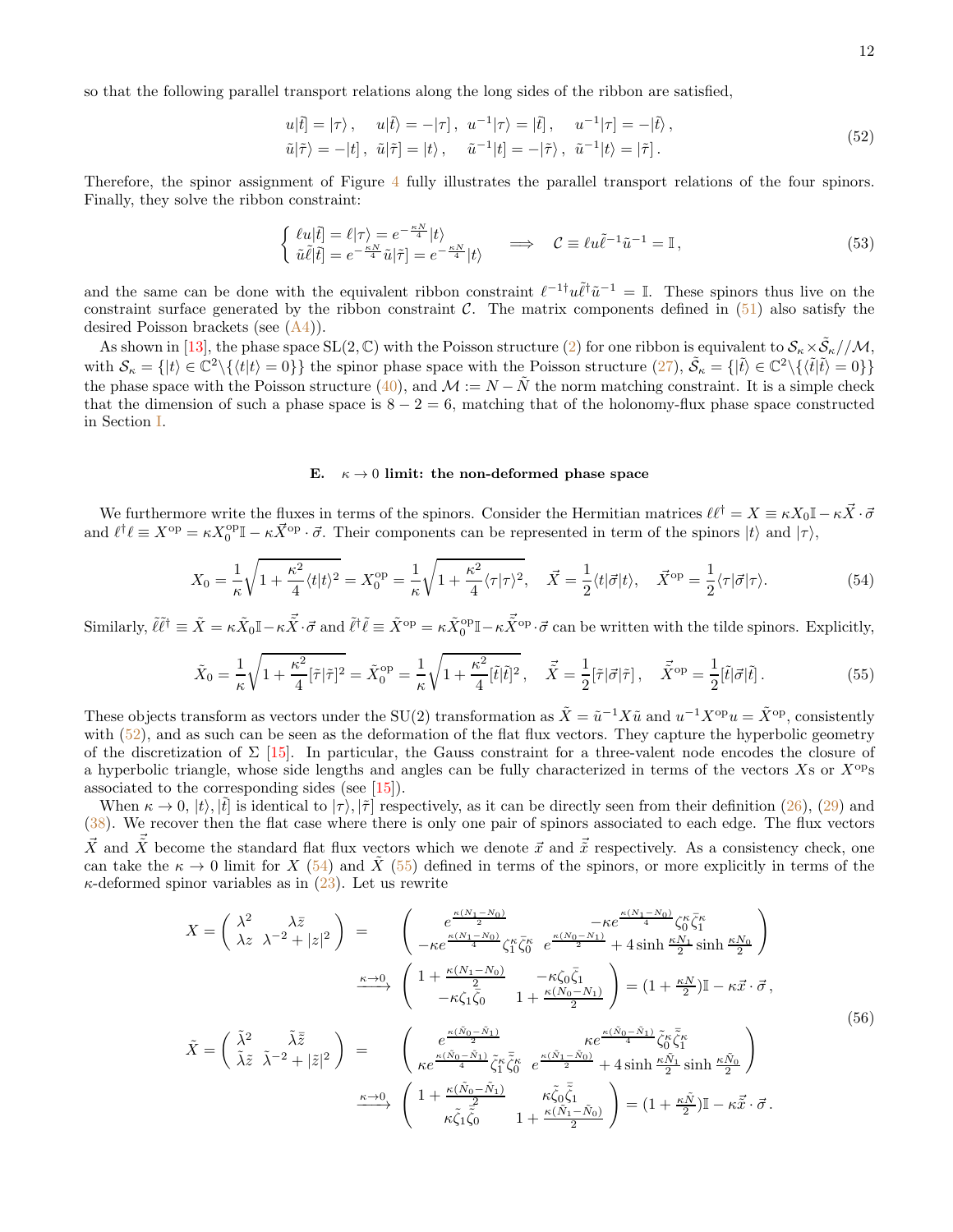where  $\vec{x} := \frac{1}{2} \langle \zeta | \vec{\sigma} | \zeta \rangle$  and  $\vec{\tilde{x}} := \frac{1}{2} [\tilde{\zeta} | \vec{\sigma} | \tilde{\zeta}]$ . On the other hand,  $u \stackrel{N=\tilde{N}}{\simeq} \tilde{u} \equiv g$ . The flat limit of the holonomy and the flux vector components can be checked to satisfy the Poisson brackets [\[39](#page-37-9)]

$$
\{x^{i}, g\} = \frac{i}{2}\sigma^{i}g, \ \{x^{i}, x^{j}\} = \epsilon^{ijk}x^{k}, \ \{g, g\} \stackrel{N=\tilde{N}}{\simeq} 0, \{\tilde{x}^{i}, g\} = \frac{i}{2}g\sigma^{i}, \ \{\tilde{x}^{i}, \tilde{x}^{j}\} = -\epsilon^{ijk}\tilde{x}^{k}, \ \{x^{i}, \tilde{x}^{j}\} = 0.
$$
\n(57)

Therefore, the  $\kappa \to 0$  limit of the flux vectors  $\vec{X}$  and  $\vec{X}$  [\(54\)](#page-11-2) recover the flat fluxes

$$
\vec{X} = -\frac{1}{2\kappa} \text{Tr}(X\vec{\sigma}) \xrightarrow{\kappa \to 0} \vec{x}, \quad \vec{\tilde{X}} = -\frac{1}{2\kappa} \text{Tr}(\tilde{X}\vec{\sigma}) \xrightarrow{\kappa \to 0} \vec{\tilde{x}}.
$$
\n(58)

The same limit can be achieved for  $\vec{X}^{\text{op}}$  and  $\vec{X}^{\text{op}}$  as  $|t\rangle \stackrel{\kappa \to 0}{\longleftrightarrow} |\tau\rangle$  and  $|\tilde{t}| \stackrel{\kappa \to 0}{\longleftrightarrow} |\tilde{\tau}|$ .

### <span id="page-12-0"></span>III. SPINORIAL OBSERVABLES

#### <span id="page-12-1"></span>A. The spinorial phase space

For a given graph Γ, we take the Cartesian product of the spinor phase spaces over all edges of Γ. An edge e carries the spinors  $|t_e\rangle, |\tau_e\rangle, |\tilde{t}_e\rangle$  and their duals. We have already seen in Section IID that those variables reconstruct the holonomy-flux variables in a way which automatically solves the ribbon constraint in each ribbon. We are thus left with imposing the Gauss constraint at each vertex of Γ.

Let us consider an n-valent vertex v of Γ. We then pick an arbitrary edge incident to it, which we denote by  $e_1$ , and then going counterclockwise starting from  $e_1$ , we label the other incident edges by  $e_2, \dots, e_n$  and identify  $e_{n+1} \equiv e_1$ . In the ribbon graph  $\Gamma_{\text{rib}}$ , v gives rise to an n-gon  $R(v)$  and each edge  $e_i$  to a ribbon edge  $R(e_i)$ . Each of them shares a vertex with its two neighbor ribbons, one clockwise and one counter-clockwise.

It is convenient to unify the notation for spinors as follows,

$$
\begin{aligned}\nt^- &= |t\rangle \quad t^+ = |t] \quad \tau^- = |\tau\rangle \quad \tau^+ = |\tau] \\
\tilde{t}^- &= |\tilde{t}\rangle \quad \tilde{t}^+ = |\tilde{t}|\quad \tilde{\tau}^- = |\tilde{\tau}\rangle \quad \tilde{\tau}^+ = |\tilde{\tau}|\n\end{aligned} \tag{59}
$$

or component-wise

$$
\begin{aligned}\n\overline{t_A} &= t_A, \ t_A^+ = (-1)^{\frac{1}{2} - A} \overline{t}_{-A}, \ \tau_A^- = \tau_A, \ \tau_A^+ = (-1)^{\frac{1}{2} - A} \overline{\tau}_{-A}, \\
\overline{t_A} &= \tilde{t}_A, \ \tilde{t}_A^+ = (-1)^{\frac{1}{2} - A} \overline{\tilde{t}}_{-A}, \ \tilde{\tau}_A^- = \tilde{\tau}_A, \ \tilde{\tau}_A^+ = (-1)^{\frac{1}{2} - A} \overline{\tilde{\tau}}_{-A}, A = \pm \frac{1}{2}.\n\end{aligned} \tag{60}
$$

We use the same notation as in  $(12)$  to denote the fluxes on the boundary edges of  $R(v)$  as  $\ell_{e_i,v}$ . Denote the spinor sitting at the source vertex of  $\ell_{e_i,v}$  to be  $t_{e_iv}^{\epsilon}$  and that sitting at its target is  $\tau_{e_iv}^{\epsilon}$ . Referring to Figure [4,](#page-6-2) they are explicitly

<span id="page-12-4"></span>
$$
\begin{cases}\n t_{e_i v}^{\epsilon} = t_i^{\epsilon} \\
 \tau_{e_i v}^{\epsilon} = \tau_i^{\epsilon}\n \end{cases}\n \text{if } o_i = + , \quad\n \begin{cases}\n t_{e_i v}^{\epsilon} = \tilde{t}_i^{\epsilon} \\
 \tau_{e_i v}^{\epsilon} = \tilde{\tau}_i^{\epsilon}\n \end{cases}\n \text{if } o_i = - .
$$
\n(61)

Indeed, each vertex in  $\Gamma_{\text{rib}}$  is assigned two spinors from two different ribbons. For instance, the spinors  $\tau_{e_{i+1}v}^{\epsilon}$  and  $t_{e_iv}^{\epsilon}$ sit at the vertex where  $\ell_{e_i,v}$  and  $\ell_{e_{i+1},v}$  intersect. We now show in the following proposition that these two spinors,  $\epsilon_{e_n}$  sitting at the base vertex, are all braided-covariant under the SU(2) transformation generated by the Gauss constraint.

<span id="page-12-3"></span>**Proposition III.1.** The spinors  $\tau_{e_{i+1},v}^{\epsilon_{i+1}}$  and  $t_{e_i,v}^{\epsilon_i}$   $(i = 1,\cdots,n)$  which sit on the same vertex of  $\Gamma_{rib}$  are braidedcovariant under the  $SU(2)$  transformation defined in  $(13)$  by the braided infinitesimal  $SU(2)$  parameter denoted by  $w^{(i)} = \mathbb{I} + i$  $\left( \begin{array}{cc} \epsilon_z^{(i)} & \epsilon_-^{(i)} \end{array} \right)$  $\epsilon_+^{(i)}\;\;\epsilon_z^{(i)}$ ! . If we parameterize  $\ell_{e_i,v} =$  $\bigwedge_i = 0$  $\mathfrak{z}_i$   $\Lambda_i^{-1}$  $\setminus$ , then the transformation reads

$$
\delta_{\epsilon}t_{e_iv}^{\epsilon} = -\kappa^{-1} \left(\prod_{k=1}^n \Lambda_k^{-2}\right) \left\{ \text{Tr}W\mathcal{G}\mathcal{G}^\dagger, t_{e_iv}^{\epsilon} \right\} = (w^{(i+1)} - \mathbb{I})t_{e_iv}^{\epsilon},\tag{62a}
$$

<span id="page-12-2"></span>
$$
\delta_{\epsilon}\tau_{e_iv}^{\epsilon} = -\kappa^{-1} \left(\prod_{k=1}^n \Lambda_k^{-2}\right) \{ \text{Tr} W \mathcal{G} \mathcal{G}^\dagger, \tau_{e_iv}^{\epsilon}\} = (w^{(i)} - \mathbb{I}) \tau_{e_iv}^{\epsilon}, \qquad (62b)
$$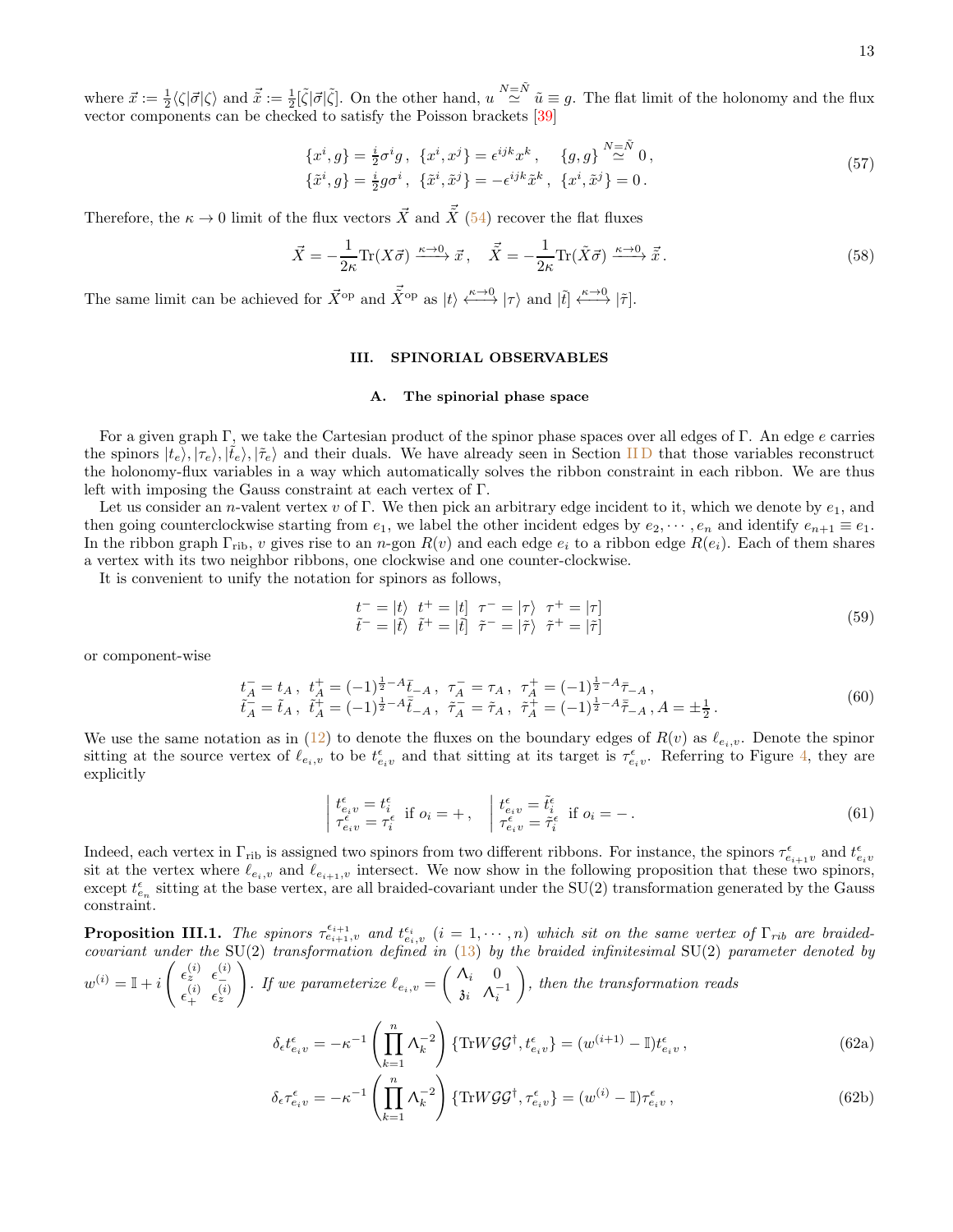where parameters in  $w^{(i)}$  are defined by induction as

<span id="page-13-0"></span>
$$
\begin{aligned}\n\begin{aligned}\n\epsilon_{\pm}^{(i)} &= \Lambda_i^{-2} \epsilon_{\pm}^{(i+1)} \\
\epsilon_z^{(i)} &= \epsilon_z^{(i+1)} + \frac{1}{2} \left( \Lambda_i^{-1} \mathfrak{z}_i \epsilon_{-}^{(i+1)} + \Lambda_i^{-1} \bar{\mathfrak{z}}_i \epsilon_{+}^{(i+1)} \right) \end{aligned},\n\quad \text{and} \quad\n\begin{aligned}\n\epsilon_{\pm}^{(n+1)} &= \epsilon_{\pm} \\
\epsilon_z^{(n+1)} &= \epsilon_z\n\end{aligned},\n\quad i = 1, \cdots, n. \tag{63}\n\end{aligned}
$$

*Proof.* We prove this proposition using the following induction result of the  $SU(2)$  transformation for any function f from  $[15]^2$ ,

<span id="page-13-1"></span>
$$
-\kappa^{-1}\left(\prod_{k=1}^{n}\Lambda_{k}^{-2}\right)\left\{\text{Tr}W\mathcal{G}\mathcal{G}^{\dagger},f\right\} \equiv -\kappa^{-1}\sum_{k=1}^{n}\Lambda_{k}^{-2}\text{Tr}W^{(k+1)}\{\ell_{e_{k},v}\ell_{e_{k},v}^{\dagger},f\},\quad\text{with}\quad\begin{aligned}W^{(k)} &= -\Lambda_{k}^{-2}\ell_{e_{k},v}^{\dagger}W^{(k+1)}\ell_{e_{k},v} \\W^{(n+1)} &\equiv W = \begin{pmatrix}2\epsilon_{z} & \epsilon_{-} \\ \epsilon_{+} & 0\end{pmatrix}^{(64)}\,,\end{aligned}
$$

and the Poisson brackets  $\{\Lambda_i^2, t_{e_i v,A}^{\epsilon}\} = (-1)^{\frac{1}{2}-A} \frac{i\kappa}{2} \Lambda_i^2 t_{e_i v,A}^{\epsilon}, \{\Lambda_i^2, \tau_{e_i v,A}^{\epsilon}\} = (-1)^{\frac{1}{2}-A} \frac{i\kappa}{2} \Lambda_i^2 \tau_{e_i v,A}^{\epsilon}$  and

<span id="page-13-2"></span>
$$
\begin{array}{l}\n\left\{\Lambda_{i\bar{\mathbf{j}}i}, t_{e_{i}v,-}^{e}\right\} = -i\kappa\Lambda_{i}^{2}t_{e_{i}v,+}^{e}, \n\left\{\Lambda_{i\bar{\mathbf{j}}i}, t_{e_{i}v,+}^{e}\right\} = 0, \n\left\{\Lambda_{i\bar{\mathbf{j}}i}, t_{e_{i}v,+}^{e}\right\} = -i\kappa\Lambda_{i}^{2}t_{e_{i}v,-}^{e}, \n\left\{\Lambda_{i\bar{\mathbf{j}}i}, \tau_{e_{i}v,-}^{e}\right\} = -i\kappa\Lambda_{i}^{2}t_{e_{i}v,-}^{e}, \n\left\{\Lambda_{i\bar{\mathbf{j}}i}, \tau_{e_{i}v,-}^{e}\right\} = -i\kappa\Lambda_{i}^{2}t_{e_{i}v,-}^{e}, \n\left\{\Lambda_{i\bar{\mathbf{j}}i}, \tau_{e_{i}v,-}^{e}\right\} = -i\kappa\Lambda_{i}^{2}t_{e_{i}v,-}^{e}, \n\left\{\Lambda_{i\bar{\mathbf{j}}i}, \tau_{e_{i}v,-}^{e}\right\} = -i\kappa\Lambda_{i}^{2}t_{e_{i}v,-}^{e}, \n\left\{\Lambda_{i\bar{\mathbf{j}}i}, \tau_{e_{i}v,+}^{e}\right\} = \frac{i\kappa}{2}\Lambda_{i\bar{\mathbf{j}}i}\tau_{e_{i}v,+}^{e} - i\kappa\tau_{e_{i}v,-}^{e}.
$$
\n(65)

The braided matrix  $W^{(k)}$  reads explicitly

$$
W^{(k)} = \begin{pmatrix} 2\epsilon_z^{(k)} & \epsilon_{\perp}^{(k)} \\ \epsilon_{\perp}^{(k)} & 0 \end{pmatrix}
$$
 (66)

where the vector components of  $\bar{\epsilon}^{(k)}$  are defined inductively in [\(63\)](#page-13-0) or explicitly

$$
\epsilon_{\pm}^{(k)} = \left(\prod_{i=k}^{n} \Lambda_i^{-2}\right) \epsilon_{\pm} , \quad \epsilon_{z}^{(k)} = \epsilon_{z} + \frac{1}{2} \sum_{i=k}^{n} \left(\prod_{j=i}^{n} \Lambda_j^{-2}\right) \left(\epsilon_{-} \Lambda_{i} \mathfrak{z}_{i} + \epsilon_{+} \Lambda_{i} \bar{\mathfrak{z}}_{i}\right) . \tag{67}
$$

Expanding the right-hand side of [\(64\)](#page-13-1), the SU(2) transformation for  $t_{e_i v,A}^{\epsilon}$  is

$$
\delta_{\epsilon}t_{e_iv}^{\epsilon} = -\kappa^{-1}\Lambda_i^{-2} \left(2\epsilon_z^{(i-1)}\{\Lambda_i^2, t_{e_iv}^{\epsilon}\} + \epsilon_-^{(i+1)}\{\Lambda_i\mathfrak{z}_i, t_{e_iv}^{\epsilon}\} + \epsilon_+^{(i+1)}\{\Lambda_i\bar{\mathfrak{z}}_i, t_{e_iv}^{\epsilon}\}\right) = \begin{pmatrix} \epsilon_z^{(i+1)} & \epsilon_{-}^{(i+1)} \\ \epsilon_+^{(i+1)} & -\epsilon_z^{(i+1)} \end{pmatrix} t_{e_iv}^{\epsilon},\tag{68}
$$

$$
\delta_{\epsilon}\tau_{e_iv}^{\epsilon} = -\kappa^{-1}\Lambda_i^{-2} \left(2\epsilon_z^{(i+1)}\{\Lambda_i^2, \tau_{e_iv}^{\epsilon}\} + \epsilon_-^{(i+1)}\{\Lambda_i\mathfrak{z}_i, \tau_{e_iv}^{\epsilon}\} + \epsilon_+^{(i+1)}\{\Lambda_i\bar{\mathfrak{z}}_i, \tau_{e_iv}^{\epsilon}\}\right) = \begin{pmatrix} \epsilon_z^{(i)} & \epsilon_{-}^{(i)} \\ \epsilon_+^{(i)} & -\epsilon_z^{(i)} \end{pmatrix} \tau_{e_iv}^{\epsilon},\tag{69}
$$

where the right-hand sides of both equations above are calculated via  $(63)$  and  $(65)$ . This proves  $(62)$ .

$$
\Box
$$

We will build local invariant quantities by taking scalar products between spinors from different edges which meet at the same vertex of Γ. Due to the ribbon structure, they might meet at the same vertex of  $\Gamma_{\text{rib}}$  or at different vertices of  $\Gamma_{\text{rib}}$ . In the latter case, parallel transport around the ribbon vertex is required to evaluate the scalar product at a common vertex in Γrib. An example of the situation is given for a 3-valent vertex in Figure [5.](#page-15-0) One can form (quadratic) scalar products of spinors from two adjacent links  $e_i$  and  $e_{i+1}$ . The symmetry transformation is induced at the vertex where the ribbons meet and if they sit at the same vertex, this ensures that the scalar product is invariant. One can also define observables for spinors not sitting at the same vertex. But in this case, it is necessary to parallel transport one spinor to the other in order to ensure invariance.

 $2$  We use different conventions from  $[15]$  hence why the expressions look different.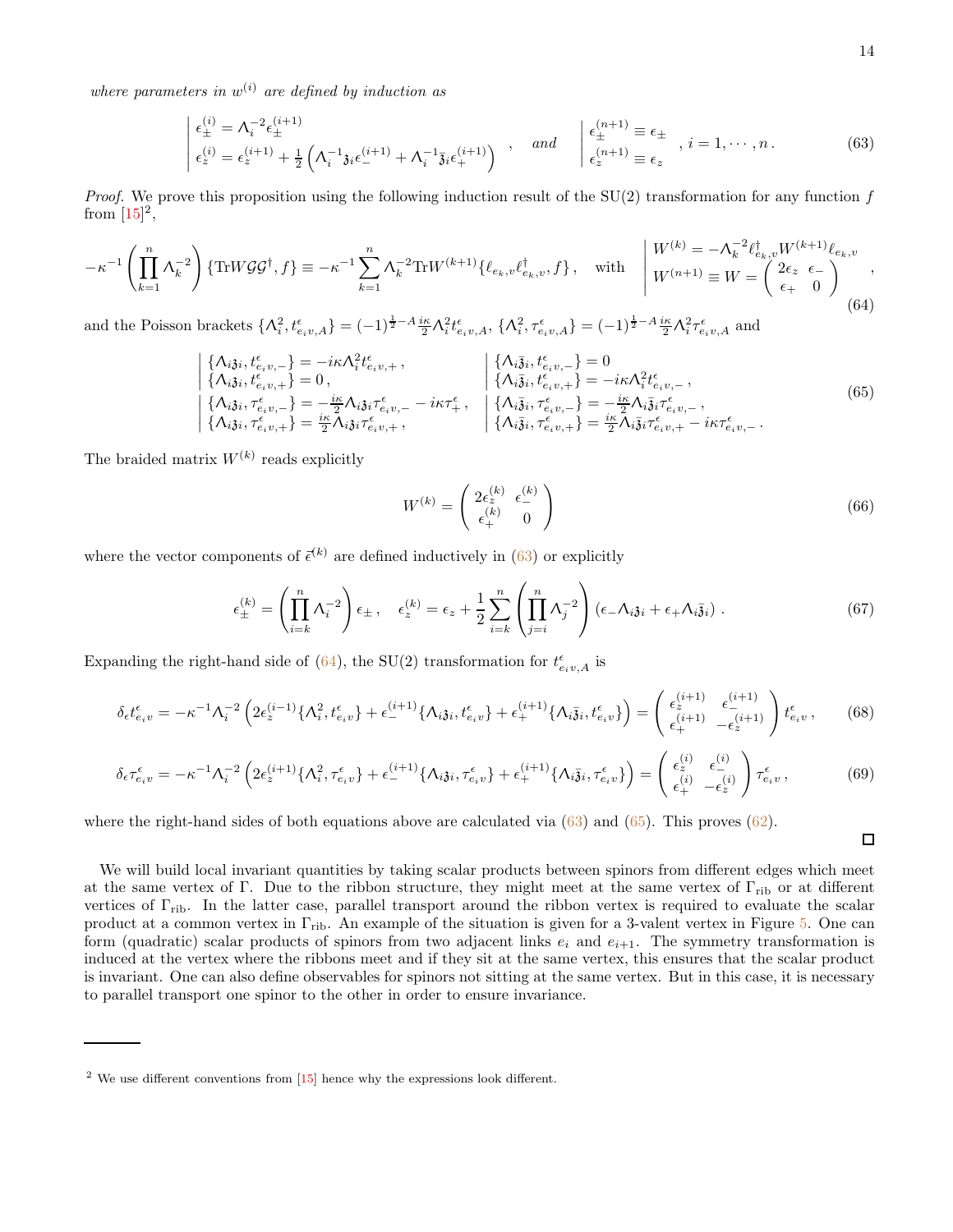### <span id="page-14-0"></span>B. Invariants from spinors sitting at the same vertex in  $\Gamma_{\text{rib}}$

The spinors  $t_{e_i v}^{\epsilon_i}$  and  $\tau_{e_{i+1}v}^{\epsilon_{i+1}}$  sit at the same vertex in  $\Gamma_{\text{rib}}$ . One can build directly quadratic observables denoted  $E_{i,i+1}^{\epsilon_i,\epsilon_{i+1}}$  with these two spinors by forming their scalar products

<span id="page-14-3"></span>
$$
E_{i,i+1}^{\epsilon_i,\epsilon_{i+1}} = \epsilon_i \sum_{A=\pm 1/2} (-1)^{\frac{1}{2}+A} t_{e_i v, -A}^{\epsilon_i} \tau_{e_{i+1} v, A}^{\epsilon_{i+1}} = \begin{cases} \epsilon_i \sum_{A=\pm 1/2} (-1)^{\frac{1}{2}+A} t_{i, -A}^{\epsilon_i} \tau_{i+1, A}^{\epsilon_{i+1}}, & \text{for} \quad o_i = o_{i+1} = 1\\ \epsilon_i \sum_{A=\pm 1/2} (-1)^{\frac{1}{2}+A} t_{i, -A}^{\epsilon_i} \tau_{i+1, A}^{\epsilon_{i+1}}, & \text{for} \quad o_i = -o_{i+1} = 1\\ \epsilon_i \sum_{A=\pm 1/2} (-1)^{\frac{1}{2}+A} \tilde{t}_{i, -A}^{\epsilon_i} \tau_{i+1, A}^{\epsilon_{i+1}}, & \text{for} \quad -o_i = o_{i+1} = 1\\ \epsilon_i \sum_{A=\pm 1/2} (-1)^{\frac{1}{2}+A} \tilde{t}_{i, -A}^{\epsilon_i} \tilde{t}_{i+1, A}^{\epsilon_{i+1}}, & \text{for} \quad o_i = o_{i+1} = -1 \end{cases} \tag{70}
$$

Consider for instance  $o_i = o_{i+1} = 1$ ,  $E_{i,i+1}^{\epsilon_i,\epsilon_{i+1}}$  encodes four possible options of scalar products depending on the signs of  $\epsilon_i = \pm$  and  $\epsilon_{i+1} = \pm$ .

<span id="page-14-2"></span>
$$
\epsilon_{i} \sum_{A=\pm 1/2} (-1)^{\frac{1}{2}+A} t_{i,-A}^{\epsilon_{i}} \tau_{i+1,A}^{\epsilon_{i+1}} = \begin{cases} [t^{\epsilon_{i}} | \tau^{\epsilon_{i+1}} \rangle & \text{for } \epsilon_{i} = \epsilon_{i+1} = -\\ [t^{\epsilon_{i}} | \tau^{\epsilon_{i+1}}] & \text{for } \epsilon_{i} = -, \epsilon_{i+1} = +\\ \langle t^{\epsilon_{i}} | \tau^{\epsilon_{i+1}} \rangle & \text{for } \epsilon_{i} = +, \epsilon_{i+1} = -\\ \langle t^{\epsilon_{i}} | \tau^{\epsilon_{i+1}}] & \text{for } \epsilon_{i} = \epsilon_{i+1} = + \end{cases} (71)
$$

They are by definition invariant under the SU(2) transformation acting on the vertex of  $\Gamma_{\rm rib}$  where the two spinors meet. Indeed, under an SU(2) transformation with  $g \in SU(2)$ ,  $[t^{\epsilon_i}] \rightarrow [t^{\epsilon_i}]g^{-1}, \langle t^{\epsilon_i}] \rightarrow \langle t^{\epsilon_i} | g^{-1}, | \tau^{\epsilon_{i+1}} \rangle \rightarrow$  $g|\tau^{\epsilon_{i+1}}\rangle, |\tau^{\epsilon_{i+1}}| \rightarrow g|\tau^{\epsilon_{i+1}}|$  and so clearly all  $E_{i,i+1}^{\epsilon_{i},\epsilon_{i+1}}$  defined in [\(71\)](#page-14-2) are invariant under SU(2) transformations. Since those transformations are generated by the Gauss constraint as shown in Proposition [III.1,](#page-12-3) we find directly the following corollary.

**Corollary III.2.** The scalar product  $E_{i,i+1}^{\epsilon_i,\epsilon_{i+1}}$  defined in [\(70\)](#page-14-3) is invariant under the infinitesimal gauge transformation  $\delta_{\epsilon}$  generated by the Gauss constraint defined in [\(13\)](#page-5-2), i.e.

$$
\delta_{\epsilon} E_{i,i+1}^{\epsilon_i,\epsilon_{i+1}} = 0. \tag{72}
$$

#### <span id="page-14-1"></span>C. Invariants from spinors sitting at different vertices in  $\Gamma_{\text{rib}}$

We now explain how to build invariants for an arbitrary pair of edges  $i, j = 1, ..., n$  incident to an *n*-valent vertex. As before, we can work with the ribbon decorated with  $\ell, \ell \text{ or } \ell^{-1}$ ,  $\ell^{-1}$ . We choose to explicit the case where we use  $\ell, \ell$ , the other case is obtained in a similar way.

Consider first  $j = i + 1$  so that the edges share a vertex in  $\Gamma_{\text{rib}}$ . Then we know of the invariant  $E_{i,i+1}^{\epsilon_i,\epsilon_{i+1}}$ . We can also try to define an observable in terms of  $\tau_i$  and  $\tau_{i+1}$ . We have showed that the scalar product of  $t_i$  and  $\tau_{i+1}$  is an observable. On the other hand, we know that  $t_i$  is the result of transporting  $\tau_i$  by  $\ell_{e_i v}$ , see [\(29\)](#page-8-2), [\(42\)](#page-10-1) ( $\ell_{e_i v}$  is defined in [\(12\)](#page-5-4)). Therefore we can in fact transport  $\tau_{i+1}$  by  $\ell_{e_i v}$  so that it sits at the same vertex as  $\tau_i$  in  $\Gamma_{\rm rib}$ . Obviously one gets the same invariant as in [\(70\)](#page-14-3).

**Proposition III.3.** Up to coefficients  $e^{\pm \frac{\kappa N_i}{4}}$ , we have that

<span id="page-14-4"></span>
$$
E_{i,i+1}^{\epsilon_{i},\epsilon_{i+1}} \propto \begin{cases} \epsilon_{i} \sum_{A=\pm 1/2} (-1)^{\frac{1}{2}+A} \tau_{i,-A}^{\epsilon_{i}} \left( \ell_{i}^{-1} \tau_{i+1}^{\epsilon_{i+1}} \right)_{A} \sim \epsilon_{i} \sum_{A=\pm 1/2} (-1)^{\frac{1}{2}+A} \tau_{i,-A}^{\epsilon_{i}} \left( \ell_{i}^{\dagger} \tau_{i+1}^{\epsilon_{i+1}} \right)_{A}, & \text{for } o_{i} = o_{i+1} = 1 \\ \epsilon_{i} \sum_{A=\pm 1/2} (-1)^{\frac{1}{2}+A} \tau_{i,-A}^{\epsilon_{i}} \left( \ell_{i}^{-1} \tau_{i+1}^{\epsilon_{i+1}} \right)_{A} \sim \epsilon_{i} \sum_{A=\pm 1/2} (-1)^{\frac{1}{2}+A} \tau_{i,-A}^{\epsilon_{i}} \left( \ell_{i}^{\dagger} \tau_{i+1}^{\epsilon_{i+1}} \right)_{A}, & \text{for } o_{i} = -o_{i+1} = 1 \\ \epsilon_{i} \sum_{A=\pm 1/2} (-1)^{\frac{1}{2}+A} \tilde{\tau}_{i,-A}^{\epsilon_{i}} \left( \tilde{\ell}_{i} \tau_{i+1}^{\epsilon_{i+1}} \right)_{A} \sim \epsilon_{i} \sum_{A=\pm 1/2} (-1)^{\frac{1}{2}+A} \tilde{\tau}_{i,-A}^{\epsilon_{i}} \left( \tilde{\ell}_{i}^{-1} \tau_{i+1}^{\epsilon_{i+1}} \right)_{A}, & \text{for } -o_{i} = o_{i+1} = 1 \\ \epsilon_{i} \sum_{A=\pm 1/2} (-1)^{\frac{1}{2}+A} \tilde{\tau}_{i,-A}^{\epsilon_{i}} \left( \tilde{\ell}_{i} \tilde{\tau}_{i+1}^{\epsilon_{i+1}} \right)_{A} \sim \epsilon_{i} \sum_{A=\pm 1/2} (-1)^{\frac{1}{2}+A} \tilde{\tau}_{i,-A}^{\epsilon_{i}} \left( \tilde{\ell}_{i}^{-1} \tilde{\tau}_{i+1}^{\epsilon_{i+1}} \right)_{A}, & \text{for } o_{i} = o_{i+1} = -1. \end{cases} \tag{73}
$$

*Proof.* Consider the definition [\(70\)](#page-14-3) and focus on the first case, with  $o_i = o_{i+1} = 1$ . Then, we apply [\(29\)](#page-8-2),  $(\ell_i \tau_i^{\epsilon_i})_A \propto t_{i,A}^{\epsilon_i}$ and that  $\left(\ell_i^{-1\;\dagger}\tau_i^{\epsilon_i}\right)$  $A \propto t_{1,A}^{\epsilon_i}$  up to coefficients  $e^{\pm \frac{\kappa N_i}{4}}$ . We further have

$$
\left(\ell^{-1}\right)_{AB} = (-1)^{B-A}\ell_{-B-A}, \quad \left(\ell^{\dagger}\right)_{AB} = (-1)^{B-A}\left(\ell^{-1\dagger}\right)_{-B-A}.
$$
\n(74)

\ngether, we get the proposition.

Putting these equalities together, we get the proposition.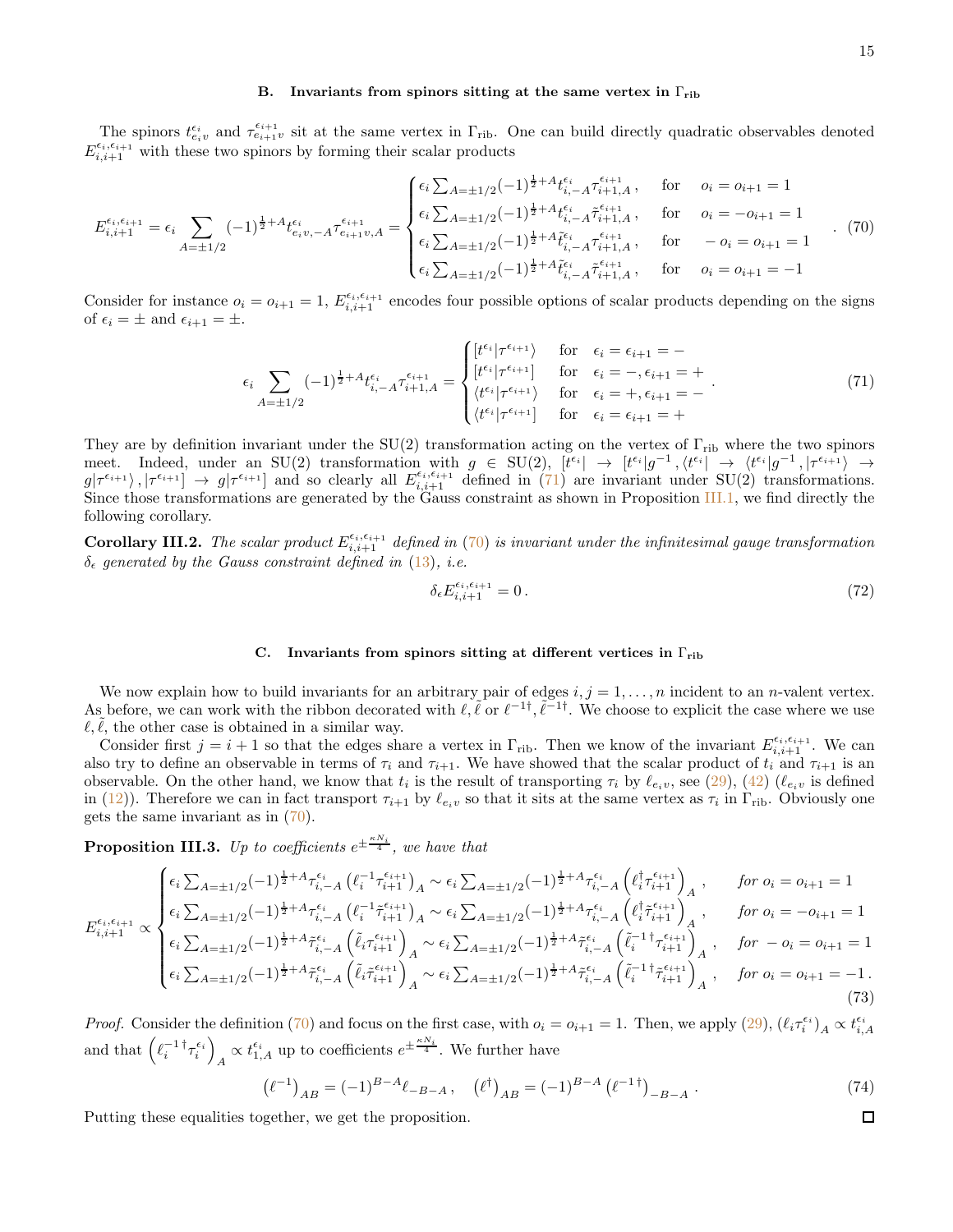<span id="page-15-0"></span>

FIG. 5: A node with three incident edges  $e_1, e_2, e_3$  (in gray) and the correspondent ribbon graph. The four possible orientations for  $e_1$  and  $e_2$  with a fix orientation  $o_3=-1$  for  $e_3$  are illustrated separately. The spinors defining the scalar product  $E_{12}^{\epsilon_1,\epsilon_2}$  can be read at the common vertex  $(in\ red)$  of the ribbons associated to  $e_1$ and  $e_2$ .

In the quantization scheme, since we need to order the Hilbert spaces, and build the spinor operators using some braided permutation to the following Hilbert space we will need to set up a reference point. This is called the cilium. We will see that the notion of braided permutation is nothing else than the quantum version of the parallel transport we are discussing. As a consequence, the notion of quantum observable based on the braiding will be associated to the formulation  $(73)$  instead of  $(70)$ .

We generalize this construction to edges  $e_i, e_j$  incident to the same vertex in  $\Gamma$  but with  $j \neq i + 1$ . To simplify the notations of [\(61\)](#page-12-4), we denote  $\tau_i^{\epsilon_i} \equiv \tau_{e_i v}^{\epsilon_i}$  and similarly for the other spinors. Up to parallel transport by  $\ell_{e_i v}, \ell_{e_j v}$ , we can always build our observables from the spinors  $\tau_i^{\epsilon_i}, \tau_j^{\epsilon_j}$ . The recipe is to parallel transport  $\tau_j^{\epsilon_j}$  around the ribbon vertex to meet  $\tau_i^{\epsilon_i}$  at the same vertex in  $\Gamma_{\text{rib}}$ . This is done by introducing  $\mathcal{L}_{ij}$  (resp.  $\mathcal{L}_{ij}^{-1\dagger}$ ), the AN(2) holonomy consisting of the product of  $\ell^{-1}$  and  $\tilde{\ell}$  (resp.  $\ell^{\dagger}$  and  $\tilde{\ell}^{-1\dagger}$ ) clockwise around  $R(v)$  from j to i,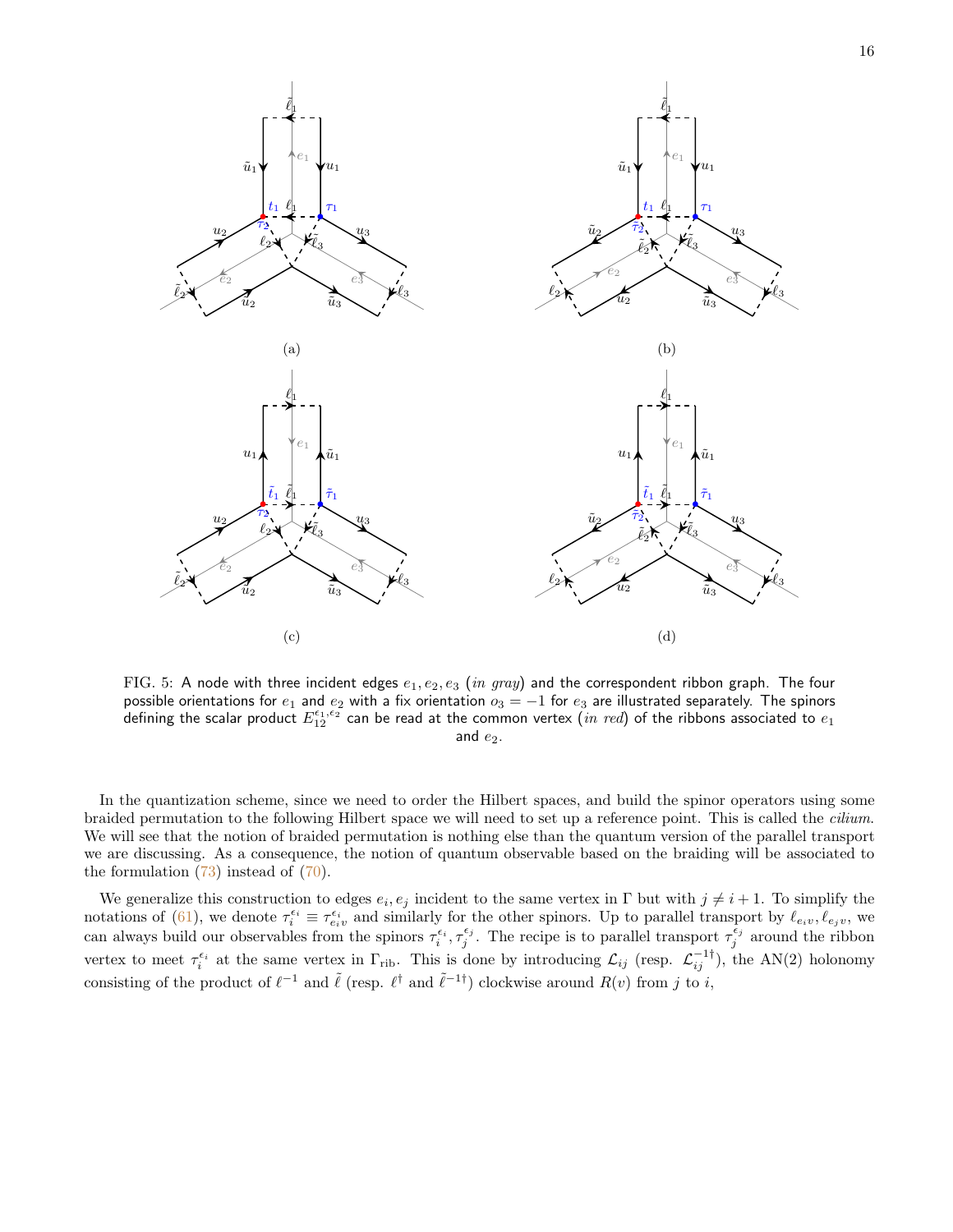Proposition III.4. The quantity

<span id="page-16-4"></span>
$$
E_{ij}^{\epsilon_{i},\epsilon_{j}} = \begin{cases} \epsilon_{i} \sum_{A=\pm 1/2} (-1)^{\frac{1}{2}+A} \tau_{i,-A}^{\epsilon_{i}} \left( \mathcal{L}_{ij} \tau_{j}^{\epsilon_{j}} \right)_{A} \sim \epsilon_{i} \sum_{A=\pm 1/2} (-1)^{\frac{1}{2}+A} \tau_{i,-A}^{\epsilon_{i}} \left( \mathcal{L}_{ij}^{-1} \tau_{j}^{\epsilon_{j}} \right)_{A}, & \text{for} \quad o_{i} = o_{j} = 1 \\ \epsilon_{i} \sum_{A=\pm 1/2} (-1)^{\frac{1}{2}+A} \tau_{i,-A}^{\epsilon_{i}} \left( \mathcal{L}_{ij} \tilde{\tau}_{j}^{\epsilon_{j}} \right)_{A} \sim \epsilon_{i} \sum_{A=\pm 1/2} (-1)^{\frac{1}{2}+A} \tau_{i,-A}^{\epsilon_{i}} \left( \mathcal{L}_{ij}^{-1} \tilde{\tau}_{j}^{\epsilon_{j}} \right)_{A}, & \text{for} \quad o_{i} = -o_{j} = 1 \\ \epsilon_{i} \sum_{A=\pm 1/2} (-1)^{\frac{1}{2}+A} \tilde{\tau}_{i,-A}^{\epsilon_{i}} \left( \mathcal{L}_{ij} \tau_{j}^{\epsilon_{j}} \right)_{A} \sim \epsilon_{i} \sum_{A=\pm 1/2} (-1)^{\frac{1}{2}+A} \tilde{\tau}_{i,-A}^{\epsilon_{i}} \left( \mathcal{L}_{ij}^{-1} \tilde{\tau}_{j}^{\epsilon_{j}} \right)_{A}, & \text{for} \quad -o_{i} = o_{j} = 1 \\ \epsilon_{i} \sum_{A=\pm 1/2} (-1)^{\frac{1}{2}+A} \tilde{\tau}_{i,-A}^{\epsilon_{i}} \left( \mathcal{L}_{ij} \tilde{\tau}_{j}^{\epsilon_{j}} \right)_{A} \sim \epsilon_{i} \sum_{A=\pm 1/2} (-1)^{\frac{1}{2}+A} \tilde{\tau}_{i,-A}^{\epsilon_{i}} \left( \mathcal{L}_{ij}^{-1} \tilde{\tau}_{j}^{\epsilon_{j}} \right)_{A}, & \text{for} \quad o_{i} = o_{j} = -1 \\ (75) \end{cases}
$$

is an observable, i.e.  $\delta_{\epsilon} E_{e_i e_j}^{\epsilon_i, \epsilon_j} = 0$ .

Different expressions can be obtained if one uses  $t_{e_i v}^{\epsilon_i}$  or  $t_{e_j v}^{\epsilon_j}$  instead. Let us now discuss the quantization of the model.

### <span id="page-16-0"></span>IV. FROM PHASE SPACE TO HOPF ALGEBRAS

The relevant structures for this quantization are the Hopf algebras  $\mathcal{U}_q(\mathfrak{su}(2))$ ,  $\mathcal{U}_{q^{-1}}(\mathfrak{su}(2))$ , and  $\text{SU}_q(2)$ ,  $\text{SU}_{q^{-1}}(2)$ with q real. The necessity to have the Hopf algebras  $U_{q^{-1}}(\mathfrak{su}(2))$ , and  $SU_{q^{-1}}(2)$  was perhaps not fully appreciated in the previous work  $[13]$ , though it appeared already in  $[6]$ .

We are interested in the quantization of the Poisson brackets [\(6\)](#page-3-4) and [\(7\)](#page-3-5) for a single ribbon. To this aim, we construct the operators associated to the classical variables (the holonomy-flux algebra) and introduce the Hilbert space structure on which we represent these operators.

#### <span id="page-16-2"></span><span id="page-16-1"></span>A. Poisson bracket quantization

As a first step, we introduce the deformation parameter,  $q = e^{\hbar \kappa}$ . Then the classical r-matrix is quantized as  $r \to R$ with

$$
R = \begin{pmatrix} q^{\frac{1}{4}} & 0 & 0 & 0 \\ 0 & q^{-\frac{1}{4}} & q^{-\frac{1}{4}}(q^{\frac{1}{2}} - q^{-\frac{1}{2}}) & 0 \\ 0 & 0 & q^{-\frac{1}{4}} & 0 \\ 0 & 0 & 0 & q^{\frac{1}{4}} \end{pmatrix} \approx \mathbb{I} \otimes \mathbb{I} + i\hbar r + O(\hbar^2). \tag{76}
$$

Note that one obtains the inverse matrix  $R^{-1}$  if one replaces q by  $q^{-1}$ .

We quantize the holonomies and fluxes to be matrices of operators  $\ell \to L$ ,  $u \to U$ ,  $\tilde{\ell} \to \tilde{L}$ ,  $\tilde{u} \to \tilde{U}$ . The quantization of the Poisson brackets  $(6)$  and  $(7)$  $(7)$  $(7)$  gives the following commutation relations for the matrices of operators  $[6, 7]$ 

$$
R_{21}U_1U_2 = U_2U_1R_{21}, \quad RL_1L_2 = L_2L_1R, \quad L_1R_{21}^{-1}U_2 = U_2L_1, \quad L_2R^{-1}U_1 = U_1L_2,
$$
  
\n
$$
R_{21}^{-1}\tilde{U}_1\tilde{U}_2 = \tilde{U}_2\tilde{U}_1R_{21}^{-1}, \quad R^{-1}\tilde{L}_1\tilde{L}_2 = \tilde{L}_2\tilde{L}_1R^{-1}, \quad \tilde{U}_2R_{21}\tilde{L}_1 = \tilde{L}_1\tilde{U}_2, \quad \tilde{U}_1R\tilde{L}_2 = \tilde{L}_2\tilde{U}_1,
$$
  
\n
$$
\tilde{L}_1U_2R_{21}^{-1} = U_2\tilde{L}_1, \quad R\tilde{U}_1L_2 = L_2\tilde{U}_1, \quad R_{21}^{-1}L_1\tilde{U}_2 = \tilde{U}_2L_1, \quad U_1\tilde{L}_2R = \tilde{L}_2U_1.
$$
\n
$$
(77)
$$

The Poisson brackets [\(6\)](#page-3-4), [\(7\)](#page-3-5) and [\(9\)](#page-4-3) are recovered at the first order through the map  $[\hat{A}, \hat{B}] = i\hbar \{\hat{A}, \hat{B}\}$ . Note that  $R^{-1}$  appears because of the minus sign difference between the classical Poisson structures respectively defined in [\(6\)](#page-3-4) and in [\(7\)](#page-3-5).

The classical Casimir  $r + r_{21}$  can be quantized as  $R_{21}R$  and requesting this operator to be a Casimir implies that

$$
[R_{21}R, L_1L_2] = [R_{21}R, U_2U_1] = [R_{21}R, L_2L_1] = [R_{21}R, U_1U_2] = 0.
$$
\n(78)

Using this in [\(77\)](#page-16-2) leads to the following equivalent commutation relations

<span id="page-16-3"></span>
$$
R_{21}U_1U_2 = U_2U_1R_{21} \iff R^{-1}U_1U_2 = U_2U_1R^{-1}, R_{21}^{-1}\tilde{U}_1\tilde{U}_2 = \tilde{U}_2\tilde{U}_1R_{21}^{-1} \iff R\tilde{U}_1\tilde{U}_2 = \tilde{U}_2\tilde{U}_1R,
$$
\n(79)

which are more amenable to identify the relevant structure.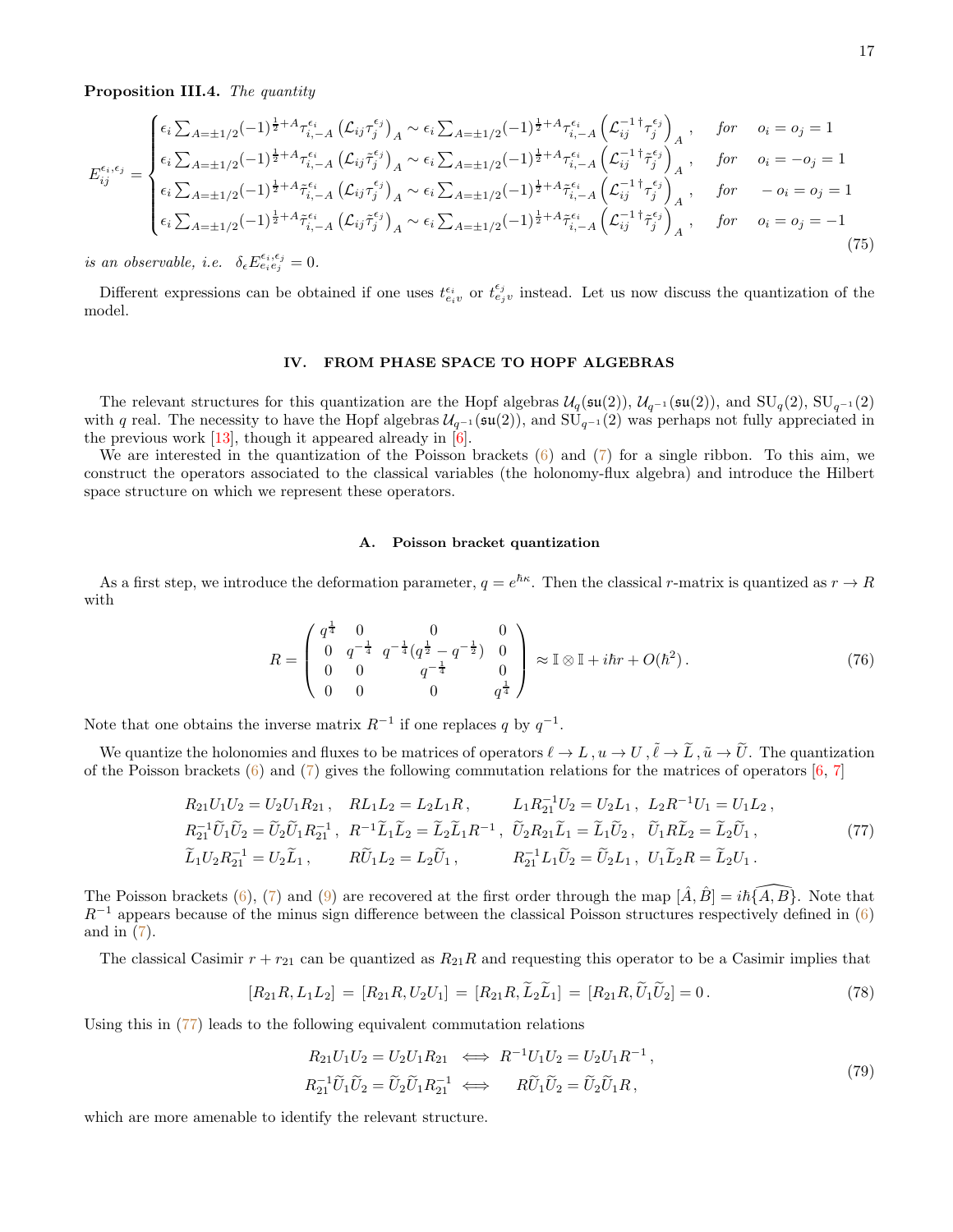The relations [\(77\)](#page-16-2) and [\(79\)](#page-16-3) define the algebra structure of the Hopf algebras  $\mathcal{U}_{q^{-1}}(\mathfrak{su}(2)), \mathcal{U}_q(\mathfrak{su}(2))^3$  and  $\mathrm{SU}_q(2), \, \mathrm{SU}_{q^{-1}}(2)$ 

$$
\begin{cases}\n\tilde{\ell} \in \text{AN}(2) \to \tilde{L} \in \text{AN}_q(2) \equiv \text{Fun}_q(\text{AN}(2)) \cong \mathcal{U}_q(\mathfrak{su}(2)) \\
\tilde{u} \in \text{SU}(2) \to \tilde{U} \in \text{SU}_q(2) \equiv \text{Fun}_q(\text{SU}(2)) \\
\ell \in \text{AN}(2) \to L \in \text{Fun}_{q^{-1}}(\text{AN}(2)) \cong \mathcal{U}_{q^{-1}}(\mathfrak{su}(2)) \\
u \in \text{SU}(2) \to U \in \text{SU}_{q^{-1}}(2)\n\end{cases},
$$
\n(80)

We have in particular

<span id="page-17-3"></span>
$$
L = \begin{pmatrix} K^{-1} & 0 \\ -q^{\frac{1}{4}}(q^{\frac{1}{2}} - q^{-\frac{1}{2}})J_{+} & K \end{pmatrix}, \quad \widetilde{L} = \begin{pmatrix} \widetilde{K} & 0 \\ q^{-\frac{1}{4}}(q^{\frac{1}{2}} - q^{-\frac{1}{2}})J_{+} & \widetilde{K}^{-1} \end{pmatrix},
$$
\n(81)

where  $(J_{\pm}, K = q^{\frac{J_z}{2}})$  and  $(\tilde{J}_{\pm}, \tilde{K} = q^{\frac{\tilde{J}_z}{2}})$  are two commuting copies of the  $\mathcal{U}_q(\mathfrak{su}(2))$  generators (see Appendix [B\)](#page-34-0). The antipodes  $\overline{S}(L)$  and  $S(\tilde{L})$  (see [\(B2\)](#page-34-2) and [\(B11\)](#page-35-0)) are given by acting the correspondent antipodes on all the matrix elements. That is

$$
\overline{S}(L) = \begin{pmatrix} \overline{S}(K^{-1}) & 0 \\ -q^{\frac{1}{4}}(q^{\frac{1}{2}} - q^{-\frac{1}{2}}) \overline{S}(J_+) & \overline{S}(K) \end{pmatrix} = \begin{pmatrix} K & 0 \\ q^{-\frac{1}{4}}(q^{\frac{1}{2}} - q^{-\frac{1}{2}})J_+ & K^{-1} \end{pmatrix},
$$
\n(82)

$$
S(\widetilde{L}) = \begin{pmatrix} S(\widetilde{K}) & 0 \\ q^{-\frac{1}{4}}(q^{\frac{1}{2}} - q^{-\frac{1}{2}})S(\widetilde{J}_{+}) & S(\widetilde{K}^{-1}) \end{pmatrix} = \begin{pmatrix} \widetilde{K}^{-1} & 0 \\ -q^{\frac{1}{4}}(q^{\frac{1}{2}} - q^{-\frac{1}{2}})\widetilde{J}_{+} & \widetilde{K} \end{pmatrix}.
$$
 (83)

The definitions of those Hopf algebras are given in Appendix [B.](#page-34-0) We note that the left Iwasawa decomposition leads to elements in the Hopf algebras,  $U_{q^{-1}}(\mathfrak{su}(2))$  and  $SU_{q^{-1}}(2)$  while the right decomposition leads to elements in the Hopf algebras,  $U_q(\mathfrak{su}(2))$  and  $SU_q(2)$ . At the classical level, this is reflected in the presence of the minus sign difference between [\(6\)](#page-3-4), [\(7\)](#page-3-5), the Poisson structures respectively for the elements u,  $\ell$  of the left Iwasawa decomposition and for the elements  $\tilde{u}$ ,  $\tilde{\ell}$  of the right Iwasawa decomposition.

### <span id="page-17-0"></span>B. The  $R$ -matrix contains the information about the flux and the holonomy

Let us add some additional comments on the defining relations

<span id="page-17-1"></span>
$$
L_1 L_2 R^{-1} = R^{-1} L_2 L_1, \quad R^{-1} U_1 U_2 = U_2 U_1 R^{-1}, \quad \widetilde{L}_1 \widetilde{L}_2 R = R \widetilde{L}_2 \widetilde{L}_1, \quad R \widetilde{U}_1 \widetilde{U}_2 = \widetilde{U}_2 \widetilde{U}_1 R. \tag{84}
$$

It is well-known [\[40](#page-37-10)] that they can be obtained from the quantum Yang-Baxter equation (QYBE)

<span id="page-17-2"></span>
$$
\mathcal{R}_{12}\mathcal{R}_{13}\mathcal{R}_{23} = \mathcal{R}_{23}\mathcal{R}_{13}\mathcal{R}_{12} \,, \tag{85}
$$

where we have used the standard notation  $\mathcal{R}_{12} = \sum \mathcal{R}_{(1)} \otimes \mathcal{R}_{(2)} \otimes \mathbb{I}$ ,  $\mathcal{R}_{23} = \mathbb{I} \otimes \mathcal{R}_{(1)} \otimes \mathcal{R}_{(2)}$ ,  $\mathcal{R}_{13} = \mathcal{R}_{(1)} \otimes \mathbb{I} \otimes \mathcal{R}_{(2)}$ . The solution relevant to us is specifically

$$
\mathcal{R} = q^{J_z \otimes J_z} \sum_{n=0}^{\infty} \frac{(1 - q^{-1})^n}{[n]!} q^{\frac{n(n-1)}{4}} \left( q^{\frac{J_z}{2}} J_+ \right)^n \otimes \left( q^{-\frac{J_z}{2}} J_- \right)^n . \tag{86}
$$

where  $[n] := \frac{q^{n/2} - q^{-n/2}}{q^{1/2} - q^{-1/2}}$  $\frac{q^{-1}-q^{-1}}{q^{1/2}-q^{-1/2}}$  is called a q-number.

In the above quantization scheme, we have used this solution in the  $\frac{1}{2} \otimes \frac{1}{2}$  representation, with the generators represented as  $2\times 2$  matrices

$$
\rho(J_-) = \begin{pmatrix} 0 & 0 \\ 1 & 0 \end{pmatrix}, \quad \rho(J_+) = \begin{pmatrix} 0 & 1 \\ 0 & 0 \end{pmatrix}, \quad \rho(K) = \begin{pmatrix} q^{\frac{1}{4}} & 0 \\ 0 & q^{-\frac{1}{4}} \end{pmatrix} \rightarrow R = \rho(\mathcal{R})
$$
\n(87)

<sup>&</sup>lt;sup>3</sup> Strictly speaking, these are the matrix elements of L which belong to Fun<sub> $a$ </sub>−1 (AN(2)).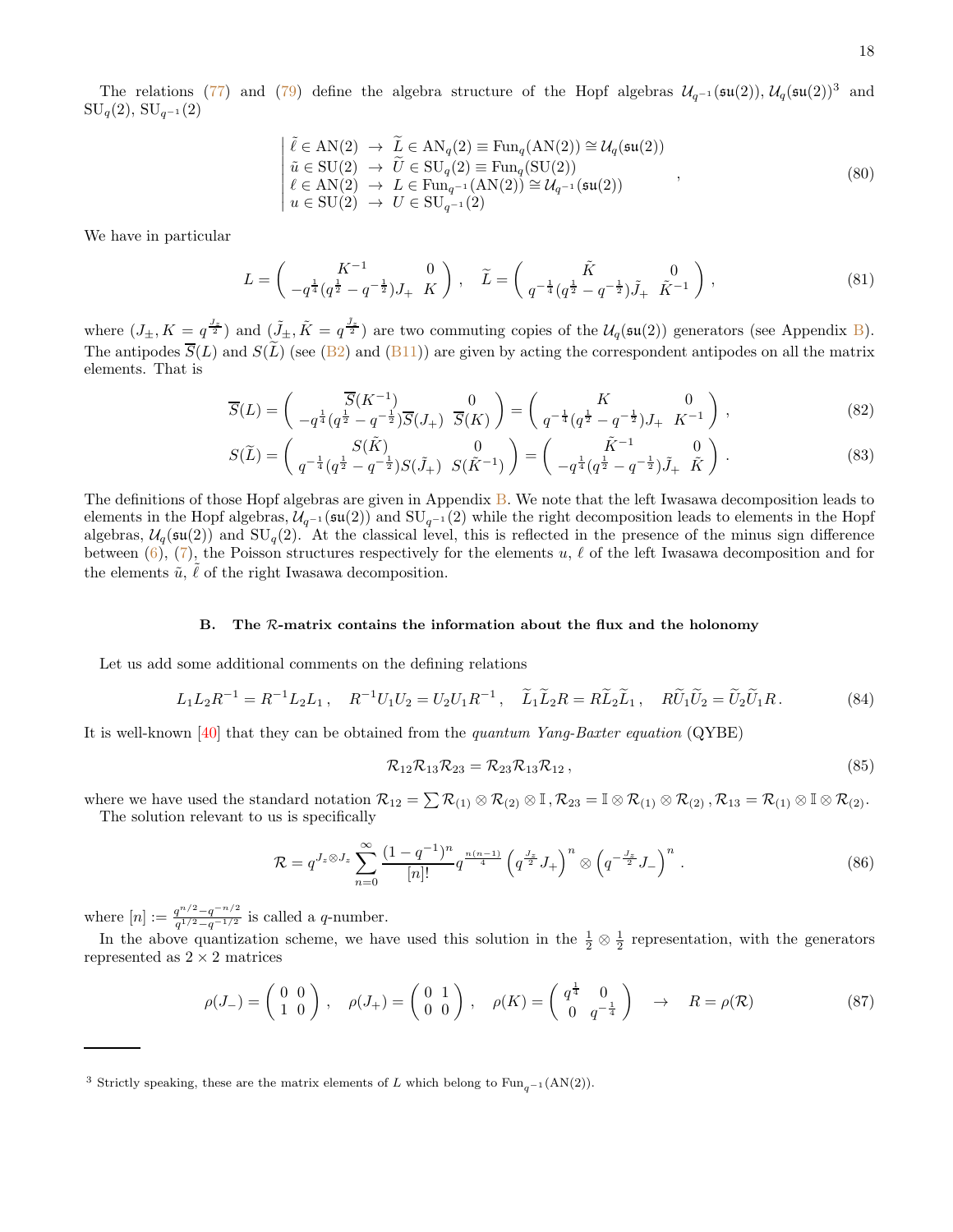All the relations [\(84\)](#page-17-1) can be seen as different realizations of the QYBE [\(85\)](#page-17-2) written in a specific representation. Indeed, in terms of the components of the R-matrix, the Yang-Baxter equation is written as

<span id="page-18-2"></span>
$$
\sum_{k_1,k_2,k_3} \mathcal{R}^{i_1}{}_{k_1}{}^{i_2}{}_{k_2} \mathcal{R}'^{k_1}{}_{j_1}{}^{i_3}{}_{k_3} \mathcal{R}''^{k_2}{}_{j_2}{}^{k_3} = \sum_{k_1,k_2,k_3} \mathcal{R}''^{i_2}{}_{k_2}{}^{i_3}{}_{k_3} \mathcal{R}'^{i_1}{}_{k_1}{}^{k_3}{}_{j_3} \mathcal{R}^{k_1}{}_{j_1}{}^{k_2}{}_{j_2} \,,\tag{88}
$$

where  $\mathcal{R}, \mathcal{R}', \mathcal{R}''$  are different copies of the  $\mathcal{R}$ -matrix. The first two indices  $(i, j)$  of  $\mathcal{R}_{j-l}^{i-k}$  are the indices for  $\mathcal{R}_{(1)}$  and the last two indices  $(k, l)$  are the indices for  $\mathcal{R}_{(2)}$  given in the decomposition  $\mathcal{R} = \sum \mathcal{R}_{(1)} \otimes \mathcal{R}_{(2)}$ .

Let us fix the representation of  $\mathcal{R}_{(2)}$ ,  $\mathcal{R}'_{(2)}$  and  $\mathcal{R}''$  to be the fundamental representation of  $\mathcal{U}_q(\mathfrak{su}(2))$ , then the indices  $(i_2, i_3), (j_2, j_3), (k_2, k_3) \in \{-\frac{1}{2}, \frac{1}{2}\}\$ in [\(88\)](#page-18-2). In this representation, we then have [\[40](#page-37-10)]

$$
(\widetilde{L}^k_{\ \ l})^{\alpha}_{\ \beta} = \mathcal{R}^{\alpha}_{\ \beta\ \ l} \tag{89}
$$

where the indices  $k, l = \pm \frac{1}{2}$  are the indices labelling the matrix elements of  $\tilde{L}$ , while  $\alpha, \beta$  are the indices of the  $U_q(\mathfrak{su}(2))$  generators in any representation. The QYBE [\(88\)](#page-18-2) thus reduces to  $L_1L_2R = RL_2L_1$ .

On the other hand, fixing the representation of  $\mathcal{R}, \mathcal{R}'_{(1)}$  and  $\mathcal{R}''_{(1)}$  to be the fundamental representation and using that

$$
(\widetilde{U}^i_{\ j})^{\alpha}{}_{\beta} = \mathcal{R}^i_{\ j \ \beta}^{\ \alpha} \tag{90}
$$

when  $i, j \in \{-\frac{1}{2}, \frac{1}{2}\}\$ , the QYBE reduces to  $R\widetilde{U}_1\widetilde{U}_2 = \widetilde{U}_2\widetilde{U}_1R$ .

In the same spirit, the first two equations in [\(84\)](#page-17-1) are the QYBE for the R-matrix of  $\mathcal{U}_{q^{-1}}(\mathfrak{su}(2))$  in a given representation. Note that the R-matrix for  $\mathcal{U}_{q^{-1}}(\mathfrak{su}(2))$  is simply the inverse of the R-matrix for  $\mathcal{U}_q(\mathfrak{su}(2))$ . Therefore, the R-matrix captures the quantum holonomy and quantum flux information in its two sub-spaces. This gives a more geometrical interpretation to the R-matrix in terms of quantum "holonomies" either in some deformation of AN(2) or  $SU(2)^4$ .

The construction of tensor operators (such as spinor and vector operators) usually requires some braiding defined in terms of the R-matrix to transform appropriately [\[27,](#page-36-21) [28](#page-37-0)]. We will show how this braiding can be re-interpreted in a more geometrical setting, i.e. in terms of parallel transport.

### <span id="page-18-0"></span>V. QUANTUM SPINORIAL REPRESENTATION OF DEFORMED LATTICE GAUGE THEORY

This section contains some of the key-results of the paper. In particular, after quantizing the deformed spinors, we will show how the definition of spinor operators on different Hilbert spaces, usually performed via the  $\mathcal{R}$ -matrix, can be done using some parallel transport. This leads to a new geometrical interpretation of the  $R$ -matrix. We will also provide the quantization of the observables [\(70\)](#page-14-3) and show that they form a deformation of  $\mathfrak{so}^*(2n)$ .

### <span id="page-18-1"></span>A. Quantizing the spinors

The quantization of the deformed variables  $\zeta_A^{\kappa}$ ,  $\bar{\zeta}_A^{\kappa}$ ,  $N_A$  will give rise to the q-deformation of the Jordan map for  $\mathfrak{su}(2)$ . Indeed these variables can be quantized as q-boson operators: the variables  $\zeta_A^{\kappa}$  are quantized as q-boson annihilation operators, the variables  $\bar{\zeta}_A^{\kappa}$  as q-boson creation operators and the variables  $N_A$  as number operators. Explicitly,

<span id="page-18-3"></span>
$$
(\zeta_0^{\kappa}, \zeta_1^{\kappa}) \to (a, b), \quad (\bar{\zeta}_0^{\kappa}, \bar{\zeta}_1^{\kappa}) \to (a^{\dagger}, b^{\dagger}), \quad (N_0, N_1) \to (N_a, N_b), (\tilde{\zeta}_0^{\kappa}, \tilde{\zeta}_1^{\kappa}) \to (\tilde{a}, \tilde{b}), \quad (\tilde{\zeta}_0^{\kappa}, \tilde{\zeta}_1^{\kappa}) \to (\tilde{a}^{\dagger}, \tilde{b}^{\dagger}), \quad (\tilde{N}_0, \tilde{N}_1) \to (\tilde{N}_a, \tilde{N}_b).
$$
\n
$$
(91)
$$

These q-harmonic oscillators obey the following commutation rules

$$
aa^{\dagger} - q^{\pm \frac{1}{2}}a^{\dagger}a = q^{\pm \frac{N_a}{2}}, \quad a^{\dagger}a - q^{\pm \frac{1}{2}}aa^{\dagger} = -q^{\pm \frac{N_a+1}{2}}, \quad [N_a, a^{\dagger}] = a^{\dagger}, \quad [N_a, a] = -a,
$$
\n(92)

<sup>&</sup>lt;sup>4</sup> Although we stick to the terminology that  $\ell$  and  $\tilde{\ell}$  are called fluxes, they are AN(2) holonomies in the ribbon picture as each is assigned to a side of the ribbon.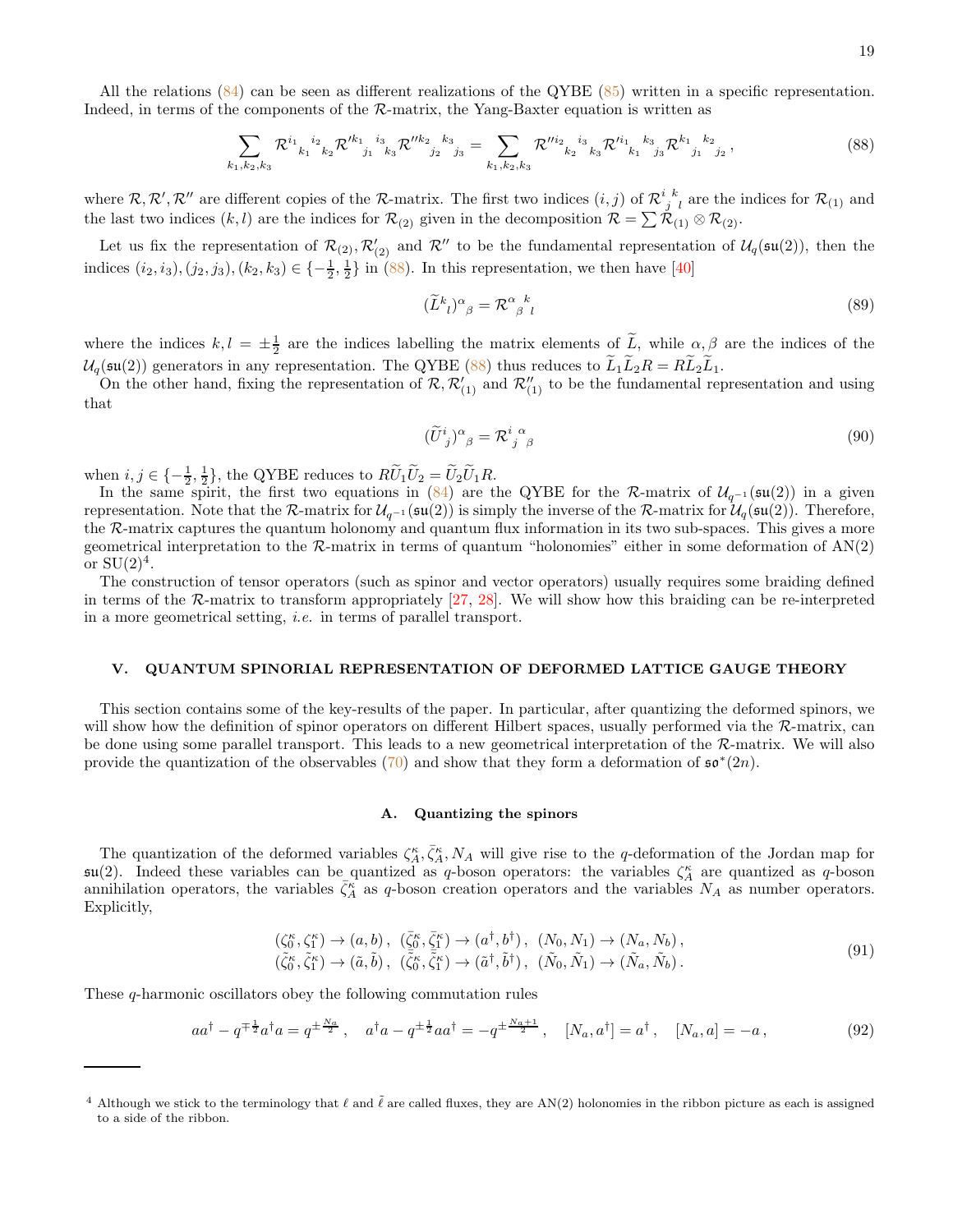from which one can deduce

$$
q^{N_a/2}a^{\dagger} = q^{1/2}a^{\dagger}q^{N_a/2}, \quad q^{N_a/2}a = q^{-1/2}aq^{N_a/2}, \quad a^{\dagger}a = [N_a] \equiv \frac{q^{N_a/2} - q^{-N_a/2}}{q^{\frac{1}{2}} - q^{-\frac{1}{2}}}, \quad aa^{\dagger} = [N_a + 1]. \tag{93}
$$

Similar relations hold for the operators  $(b, b^{\dagger}, N_b)$  and the tilde variables. The different sets of q-boson operators  $(a, a^{\dagger}, N_a)$   $(b, b^{\dagger}, N_b)$ ,  $(\tilde{a}, \tilde{a}^{\dagger}, \tilde{N}_a)$  and  $(\tilde{b}, \tilde{b}^{\dagger}, \tilde{N}_b)$  all commute with each other.

States can be labeled by their occupation numbers,  $|n_a\rangle = a^{\dagger n_a}|0\rangle / \sqrt{[n_a]}$  and  $|n_b\rangle = b^{\dagger n_b}|0\rangle / \sqrt{[n_b]}$ , and

$$
|n_a, n_b\rangle_{\text{HO}} = |n_a\rangle \otimes |n_b\rangle. \tag{94}
$$

The q-deformed Jordan map is [\[41](#page-37-11)],

<span id="page-19-1"></span>
$$
J_{+} = a^{\dagger}b, \quad J_{-} = ab^{\dagger}, \quad K = q^{\frac{J_{z}}{2}} = q^{\frac{N_{a}-N_{b}}{4}}, \quad \tilde{J}_{+} = \tilde{a}^{\dagger}\tilde{b}, \quad \tilde{J}_{-} = \tilde{a}\tilde{b}^{\dagger}, \quad \tilde{K} = q^{\frac{\tilde{J}_{z}}{2}} = q^{\frac{\tilde{N}_{a}-\tilde{N}_{b}}{4}}.
$$
 (95)

Indeed, with the quantization map [\(91\)](#page-18-3), we recover the classical generators  $z, \bar{z}, \lambda$  and  $\tilde{z}, \bar{\tilde{z}}, \tilde{\lambda}$  at the linear  $\hbar$ -order of the quantum fluxes [\(81\)](#page-17-3) by taking  $q = e^{\kappa \hbar} = 1 + \kappa \hbar + O(\hbar^2)$ ,

$$
\begin{vmatrix} -q^{\frac{1}{4}}(q^{\frac{1}{2}} - q^{-\frac{1}{2}})J_{+} & \to & z = -\kappa \bar{\zeta}_{0}^{\kappa} \zeta_{1}^{\kappa} \\ K^{-1} & \to & \lambda = \exp(\frac{\kappa}{4}(N_{1} - N_{0})) \end{vmatrix}, \quad \begin{vmatrix} q^{\frac{1}{4}}(q^{\frac{1}{2}} - q^{-\frac{1}{2}})J_{+} & \to & \tilde{z} = \kappa \bar{\zeta}_{0}^{\kappa} \zeta_{1}^{\kappa} \\ \tilde{K} & \to & \tilde{\lambda} = \exp(\frac{\kappa}{4}(\tilde{N}_{0} - \tilde{N}_{1})) \end{vmatrix} \end{vmatrix} \tag{96}
$$

We define the right adjoint action<sup>5</sup>, denoted as ► (resp. ►), of  $\mathcal{U}_q(\mathfrak{su}(2))$  (resp.  $\mathcal{U}_{q^{-1}}(\mathfrak{su}(2))$ ) on some operator  $\mathcal{O}$ :

$$
J_{\pm} \triangleright \mathcal{O} = S(J_{\pm})\mathcal{O}K + S(K^{-1})\mathcal{O}J_{\pm} = -q^{\pm \frac{1}{2}}J_{\pm}\mathcal{O}K + K\mathcal{O}J_{\pm}, \quad K \triangleright \mathcal{O} = S(K)\mathcal{O}K = K^{-1}\mathcal{O}K, \tag{97}
$$

$$
J_{\pm} \blacktriangleright \mathcal{O} = \overline{S}(J_{\pm})\mathcal{O}K^{-1} + \overline{S}(K)\mathcal{O}J_{\pm} = -q^{\mp \frac{1}{2}}J_{\pm}\mathcal{O}K^{-1} + K^{-1}\mathcal{O}J_{\pm}, \quad K \blacktriangleright \mathcal{O} = \overline{S}(K)\mathcal{O}K = K^{-1}\mathcal{O}K. \tag{98}
$$

Let  $\mathcal{V}^j$  be the irreducible representation of  $\mathcal{U}_q(\mathfrak{su}(2))$  of dimension  $2j+1$ . The basis state  $|j,m\rangle \in \mathcal{V}^j$  of fixed magnetic number m is the Fock state  $|n_a, n_b\rangle_{\text{HO}}$ ,

$$
|j,m\rangle = |j+m,j-m\rangle_{\text{HO}}\tag{99}
$$

*i.e.*  $j = \frac{1}{2}(n_a + n_b)$  and  $m = \frac{1}{2}(n_a - n_b)$ . The q-bosons act on those states as

$$
a^{\dagger}|j,m\rangle = \sqrt{\left[j+m+1\right]}\left|j+\frac{1}{2},m+\frac{1}{2}\right\rangle, \quad a|j,m\rangle = \sqrt{\left[j+m\right]}\left|j-\frac{1}{2},m-\frac{1}{2}\right\rangle,
$$
  
\n
$$
b^{\dagger}|j,m\rangle = \sqrt{\left[j-m+1\right]}\left|j+\frac{1}{2},m-\frac{1}{2}\right\rangle, \quad b|j,m\rangle = \sqrt{\left[j-m\right]}\left|j-\frac{1}{2},m+\frac{1}{2}\right\rangle,
$$
  
\n
$$
N_a|j,m\rangle = (j+m)\left|j,m\right\rangle,
$$
  
\n
$$
N_b|j,m\rangle = (j-m)\left|j,m\right\rangle.
$$
  
\n(100)

With the quantization map given above, we are now ready to define the  $\mathcal{U}_q(\mathfrak{su}(2))$  and  $\mathcal{U}_{q^{-1}}(\mathfrak{su}(2))$  quantum spinors, which decorate the ribbon as in Figure [6.](#page-21-0) A  $\mathcal{U}_q(\mathfrak{su}(2))$  (resp.  $\mathcal{U}_{q^{-1}}(\mathfrak{su}(2))$ ) quantum spinor, denoted as  $\mathbf{T} =$  $T \mathbf{T}_+$  $\overline{\phantom{0}}$ , by definition should transform under the  $\mathcal{U}_q(\mathfrak{su}(2))$  (resp.  $\mathcal{U}_{q^{-1}}(\mathfrak{su}(2))$ ) adjoint action as a spinor, *i.e.* 

<span id="page-19-0"></span>
$$
J_{\pm} \bullet \mathbf{T}_{\pm} = 0 \,, \quad J_{\pm} \bullet \mathbf{T}_{\mp} = \mathbf{T}_{\mp} \,, \quad K \bullet \mathbf{T}_{\pm} = q^{\mp \frac{1}{4}} \mathbf{T}_{\pm} \,, \tag{101}
$$

where  $\bullet$  is the right adjoint action (which can be either  $\blacktriangleright$  or  $\blacktriangleright$ ).

**Remark V.1.** According to Biedenharn's terminology  $\vert \{1\}$ , the relations [\(101\)](#page-19-0) define what he calls conjugate spinors. This is what we will call the right adjoint quantum spinors in this article. A left adjoint quantum spinor, or a quantum spinor according to Biedenharn's terminology, is defined by the  $U_q(\mathfrak{su}(2))$  or  $U_{q^{-1}}(\mathfrak{su}(2))$  left adjoint action. Denote

<sup>&</sup>lt;sup>5</sup> Given a generator x of a Hopf algebra H with coproduct  $\Delta(x) = \sum x_{(1)} \otimes x_{(2)}$ , there are two kinds of adjoint actions on operators O's of H namely the left adjoint action  $x \triangleright \mathcal{O} := \sum x_{(1)} \mathcal{O}S(x_{(2)})$  and the right adjoint action  $x \triangleright \mathcal{O} := \sum S(x_{(1)}) \mathcal{O}x_{(2)}$ , where S is the antipode of H.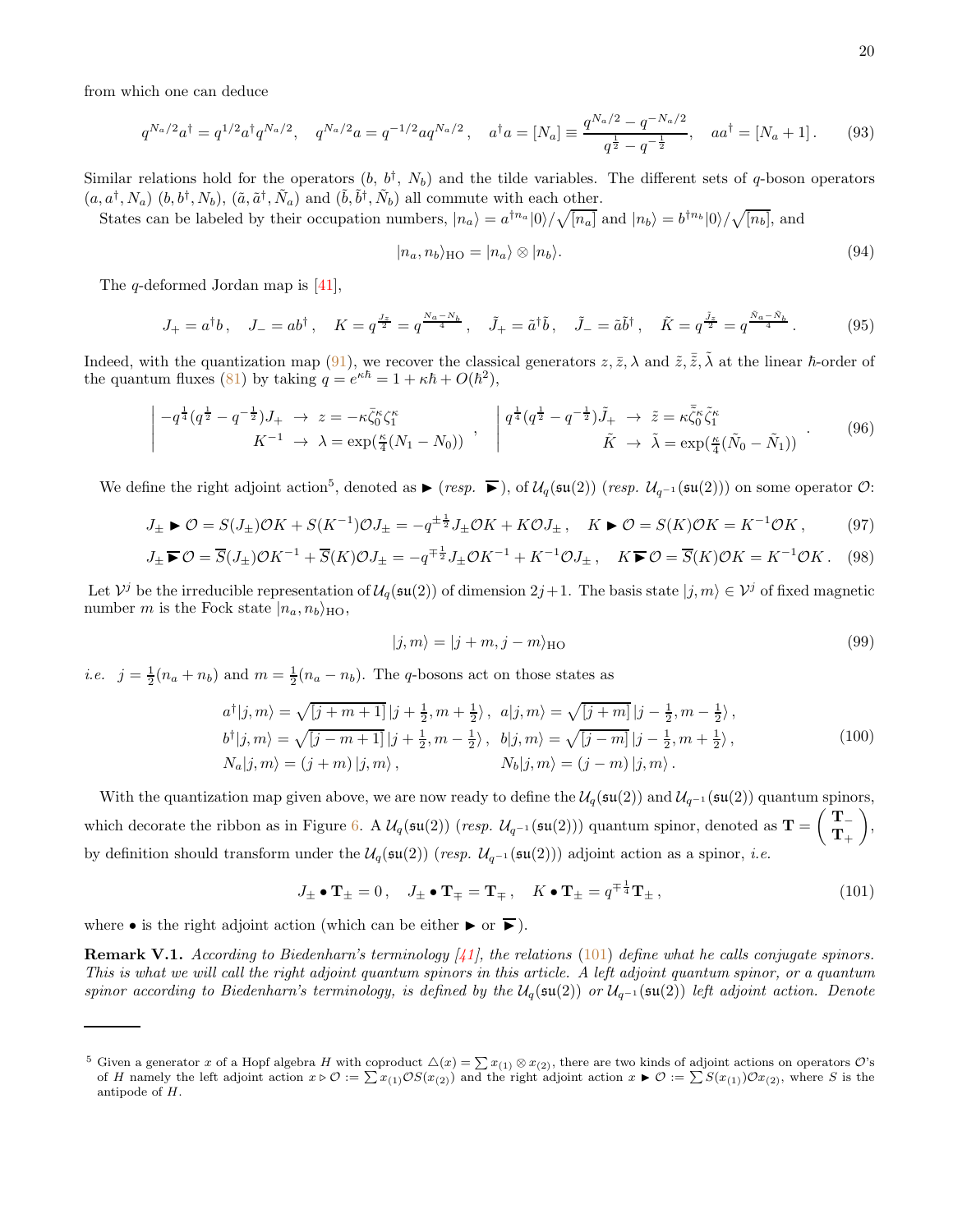uniformly the  $U_q(\mathfrak{su}(2))$  or  $U_{q^{-1}}(\mathfrak{su}(2))$  left adjoint action by  $\circ$ , then the left adjoint action of the generators on a left adjoint quantum spinor, say  $\mathbf{T}'$ , is

$$
J_{\pm} \circ \mathbf{T}'_{\pm} = 0 \,, \quad J_{\pm} \circ \mathbf{T}'_{\mp} = \mathbf{T}'_{\mp} \,, \quad K \circ \mathbf{T}'_{\pm} = q^{\pm \frac{1}{4}} \mathbf{T}'_{\pm} \,.
$$

Note the different behavior under the action of K compared to [\(101\)](#page-19-0). A  $\mathcal{U}_q(\mathfrak{su}(2))$  right adjoint quantum spinor  $_q\mathbf{T}$ can be obtained via a  $U_{q^{-1}}(\mathfrak{su}(2))$  left adjoint quantum spinor  ${}_{q^{-1}}\mathbf{T}'$  with the relation  ${}_{q}\mathbf{T}_A = (-1)^{\frac{1}{2}-A}q^{\frac{A}{2}}{}_{q^{-1}}\mathbf{T}'_A$ , while  $a\,\mathcal{U}_{q^{-1}}(\mathfrak{su}(2))$  right adjoint quantum spinor  ${}_{q^{-1}}\mathbf{T}$  can be obtained via an  $\mathcal{U}_q(\mathfrak{su}(2))$  left adjoint quantum spinor  ${}_{q}\mathbf{T}'$ with the relation  $_{q^{-1}}\mathbf{T}_A = (-1)^{\frac{1}{2}-A}q^{-\frac{A}{2}}{}_q\mathbf{T}'_A$ .

A spinor operator is a special example of a tensor operator  $T^{j=\frac{1}{2}}$ . A tensor operator  $T^{j}$  associated with the representation  $j$  transforms under the adjoint action as an element of the representation  $j$ . The Wigner-Eckart theorem provides the matrix elements of any tensor operator  $\mathbf{T}^{j}$ .

**Theorem V.2** (Wigner-Eckart Theorem for  $\mathcal{U}_q(\mathfrak{su}(2))$  [\[41](#page-37-11)]). The matrix element of a tensor operator  $\mathbf{T}^j$  of rank j with j an irreducible representation of  $\mathcal{U}_q(\mathfrak{su}(2))$  is proportional to the q-WCG coefficient:

$$
\langle j_1, m_1 | \mathbf{T}_m^j | j_2, m_2 \rangle = N_{j_1 j_2}^j \, q C_{m_1 \, m \, m_2}^{j_1 \, j} \,, \tag{102}
$$

where  $\mathbf{T}^j_m$  is the m-th component of  $\mathbf{T}^j$ ,  ${}_qC^{j_1\;j}_{m_1\;m}\frac{j_2}{m_2}$  is the q-WCG coefficient for coupling  $j_1$  and j to get  $j_2$  and  $N^j_{j_1j_2}$ is a constant independent of  $m, m_1, m_2$ .

The quantization map [\(91\)](#page-18-3) leads to the quantum spinors defined as

<span id="page-20-0"></span>
$$
\begin{aligned}\n\left|t\right\rangle &= \begin{pmatrix} e^{\frac{\kappa N_1}{4}}\zeta_0^{\kappa} \\ e^{-\frac{\kappa N_0}{4}}\zeta_1^{\kappa} \end{pmatrix} \longrightarrow \mathbf{t}^- = \begin{pmatrix} \mathbf{t}^-_{-} \\ \mathbf{t}^-_{+} \end{pmatrix} = \begin{pmatrix} q^{\frac{N_b}{4}}a \\ q^{-\frac{N_a}{4}}b \end{pmatrix}, \quad \left|t\right\rangle &=\begin{pmatrix} -e^{-\frac{\kappa N_0}{4}}\bar{\zeta}_0^{\kappa} \\ e^{\frac{\kappa N_0}{4}}\bar{\zeta}_0^{\kappa} \end{pmatrix} \longrightarrow \mathbf{t}^+ = \begin{pmatrix} \mathbf{t}^+_{+} \\ \mathbf{t}^+_{+} \end{pmatrix} = \begin{pmatrix} -b^{\dagger}q^{-\frac{N_a+1}{4}} \\ a^{\dagger}q^{\frac{N_b+1}{4}} \end{pmatrix}, \\
\left|\vec{r}\right\rangle &= \begin{pmatrix} e^{-\frac{\kappa N_1}{4}}\zeta_0^{\kappa} \\ e^{\frac{\kappa N_1}{4}}\zeta_0^{\kappa} \end{pmatrix} \longrightarrow \mathbf{\tau}^- = \begin{pmatrix} \mathbf{\tau}^-_{-} \\ \mathbf{\tau}^-_{+} \end{pmatrix} = \begin{pmatrix} q^{-\frac{N_b}{4}}a \\ q^{\frac{N_a}{4}}b \end{pmatrix}, \quad \left|\vec{r}\right\rangle &=\begin{pmatrix} -e^{\frac{\kappa N_0}{4}}\bar{\zeta}_0^{\kappa} \\ e^{-\frac{\kappa N_0}{4}}\bar{\zeta}_0^{\kappa} \end{pmatrix} \longrightarrow \mathbf{\tau}^+ = \begin{pmatrix} \mathbf{\tau}^+_{-} \\ \mathbf{\tau}^+_{+} \end{pmatrix} = \begin{pmatrix} -b^{\dagger}q^{-\frac{N_a+1}{4}} \\ a^{\dagger}q^{-\frac{N_a+1}{4}} \end{pmatrix}, \\
\left|\vec{r}\right\rangle &= \begin{pmatrix} e^{-\frac{\kappa \bar{N}_1}{4}}\bar{\zeta}_0^{\kappa} \\ e^{-\frac{\kappa \bar{N}_0}{4}}\bar{\zeta}_0^{\kappa} \end{pmatrix} \longrightarrow \tilde{\mathbf{\tau}}^- = \begin{pm
$$

The spinors  $t^{\epsilon}$  and  $\tilde{t}^{\epsilon}$  are quantized as  $\mathcal{U}_q(\mathfrak{su}(2))$  spinor operators while the (braided) spinors  $\tau^{\epsilon}$  and  $\tilde{\tau}^{\epsilon}$  are quantized as  $\mathcal{U}_{q^{-1}}(\mathfrak{su}(2))$  spinor operators. Indeed, under the right adjoint action, these quantum spinors transform as desired:

$$
J_{\pm} \triangleright t_{\pm}^{\epsilon} = 0, \quad J_{\pm} \triangleright t_{\mp}^{\epsilon} = t_{\pm}^{\epsilon}, \quad K \triangleright t_{\pm}^{\epsilon} = q^{\mp \frac{1}{4}} t_{\pm}^{\epsilon},
$$
  
\n
$$
J_{\pm} \triangleright \tilde{t}_{\pm}^{\epsilon} = 0, \quad J_{\pm} \triangleright \tilde{t}_{\mp}^{\epsilon} = \tilde{t}_{\pm}^{\epsilon}, \quad K \triangleright \tilde{t}_{\pm}^{\epsilon} = q^{\mp \frac{1}{4}} \tilde{t}_{\pm}^{\epsilon},
$$
  
\n
$$
J_{\pm} \triangleright \tau_{\pm}^{\epsilon} = 0, \quad J_{\pm} \triangleright \tau_{\mp}^{\epsilon} = \tau_{\pm}^{\epsilon}, \quad K \triangleright \tilde{t}_{\pm}^{\epsilon} = q^{\mp \frac{1}{4}} \tau_{\pm}^{\epsilon},
$$
  
\n
$$
J_{\pm} \triangleright \tilde{t}_{\pm}^{\epsilon} = 0, \quad J_{\pm} \triangleright \tilde{t}_{\mp}^{\epsilon} = \tilde{t}_{\pm}, \quad K \triangleright \tilde{t}_{\pm}^{\epsilon} = q^{\mp \frac{1}{4}} \tau_{\pm}^{\epsilon}.
$$
  
\n(104)

As a consequence, the Wigner-Eckart theorem tells us that

$$
\langle j_1, m_1 | \mathbf{t}_m^{\epsilon} | j_2, m_2 \rangle = \delta_{j_1, j_2 + \epsilon/2} \sqrt{\left[ d_{j_1} \right]} \, q \mathcal{C}_{m_1 - m m_2}^{j_1} \,, \tag{105a}
$$

$$
\langle j_1, m_1 | \tau_m^{\epsilon} | j_2, m_2 \rangle = \delta_{j_1, j_2 + \epsilon/2} \sqrt{\left[ d_{j_1} \right]} \, q^{-1} C_{m_1 - m m_2}^{j_1 - \frac{1}{2} - j_2},\tag{105b}
$$

$$
\langle j_1, m_1 | \tilde{\mathbf{t}}_m^{\epsilon} | j_2, m_2 \rangle = \delta_{j_1, j_2 + \epsilon/2} \sqrt{[d_{j_1}]} \, q C_{m_1 - m \, m_2}^{j_1 - \frac{1}{2} - j_2},\tag{105c}
$$

$$
\langle j_1, m_1 | \tilde{\tau}_m^{\epsilon} | j_2, m_2 \rangle = \delta_{j_1, j_2 + \epsilon/2} \sqrt{[d_{j_1}]}_{q^{-1}} C_{m_1 - m m_2}^{j_1}.
$$
 (105d)

Therefore, as in the quantum fluxes, we again see both the  $\mathcal{U}_q(\mathfrak{su}(2))$  and  $\mathcal{U}_{q^{-1}}(\mathfrak{su}(2))$  structures appearing upon quantization. We decorate the ribbon with spinor operators as in figure [6.](#page-21-0)  $\mathbf{t}^{\epsilon}$  and  $\tilde{\mathbf{t}}^{\epsilon}$  are the  $\mathcal{U}_q(\mathfrak{su}(2))$  quantum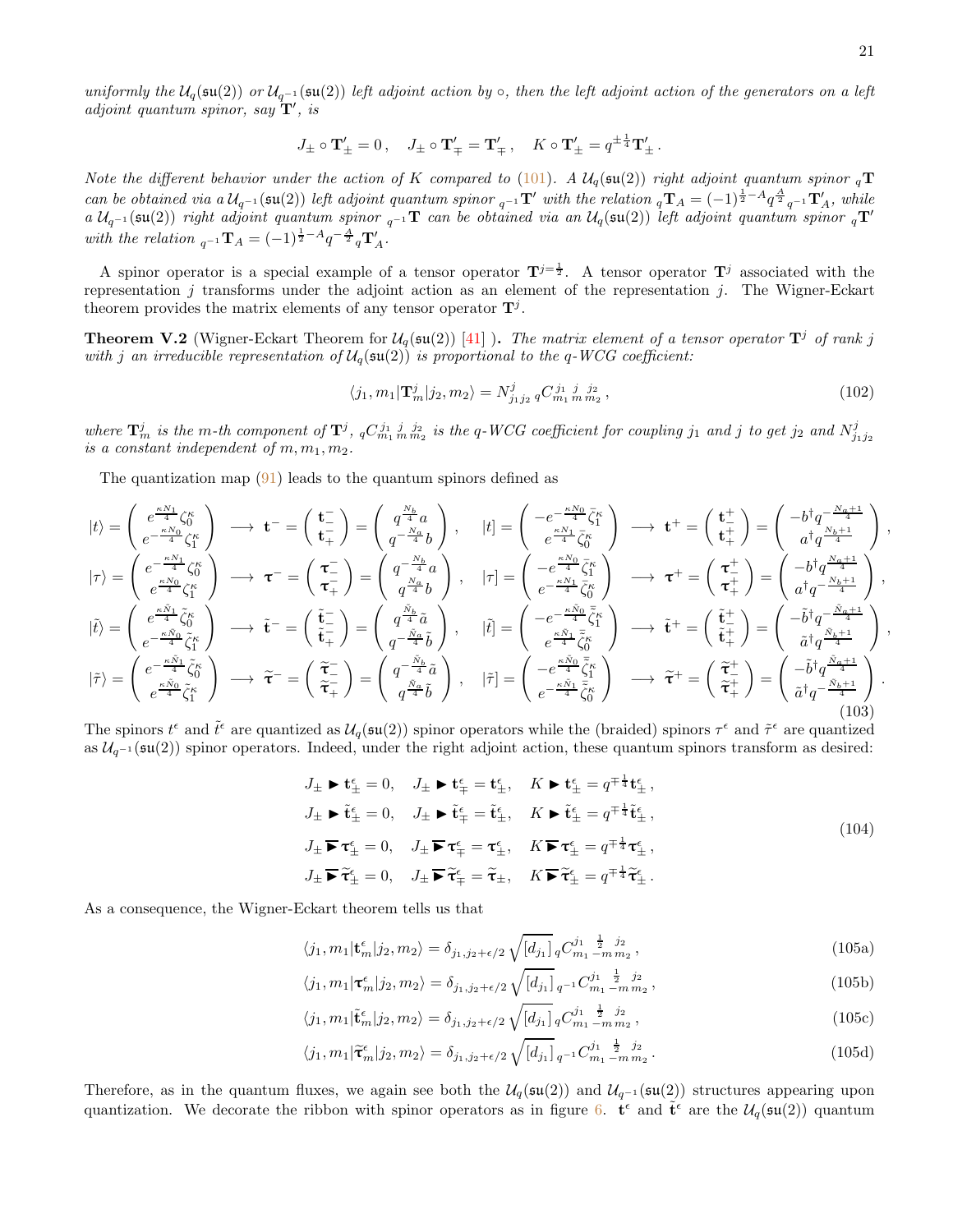

<span id="page-21-0"></span>FIG. 6: The reference ribbon. The spinor operators  $\mathbf{t}^{\epsilon}$  and  $\tilde{\mathbf{t}}^{\epsilon}$  are  $\mathcal{U}_q(\mathfrak{su}(2))$  quantum spinors, while  $\boldsymbol{\tau}^{\epsilon}$  and  $\tilde{\boldsymbol{\tau}}^{\epsilon}$ are  $\mathcal{U}_{q^{-1}}(\mathfrak{su}(2))$  quantum spinors.

spinors, while  $\tau^{\epsilon}$  and  $\tilde{\tau}^{\epsilon}$  are the  $U_{q^{-1}}(\mathfrak{su}(2))$  quantum spinors both in the sense of the right adjoint action. The quantum spinor components satisfy the commutation relations

<span id="page-21-1"></span>
$$
\mathbf{t}^{\epsilon}_{-}\mathbf{t}^{\epsilon}_{+} = q^{-\frac{1}{2}}\mathbf{t}^{\epsilon}_{+}\mathbf{t}^{\epsilon}_{-}, \quad \mathbf{\tau}^{\epsilon}_{-}\mathbf{\tau}^{\epsilon}_{+} = q^{\frac{1}{2}}\mathbf{\tau}^{\epsilon}_{+}\mathbf{\tau}^{\epsilon}_{-}, \quad \tilde{\mathbf{t}}^{\epsilon}_{-}\tilde{\mathbf{t}}^{\epsilon}_{+} = q^{-\frac{1}{2}}\tilde{\mathbf{t}}^{\epsilon}_{+}\tilde{\mathbf{t}}^{\epsilon}_{-}, \quad \tilde{\mathbf{\tau}}^{\epsilon}_{-}\tilde{\mathbf{\tau}}^{\epsilon}_{+} = q^{\frac{1}{2}}\tilde{\mathbf{\tau}}^{\epsilon}_{+}\tilde{\mathbf{\tau}}^{\epsilon}_{-}, \quad \epsilon = \pm. \tag{106}
$$

We define the inner products of the spinors with a bilinear form  $\mathcal{B}_q$  determined by the q-WCG coefficient  $\pm\sqrt{[2]}_qC_{m n 0}^{\frac{1}{2}\frac{1}{2}0}=\pm\delta_{m,-n}(-1)^{1/2-m}q^{m/2}$  with q compatible with the spinor nature.  $\mathcal{B}_q$  thus defines a (non-symmetric) metric on the spinors. We denote the inner products as spinor brackets in the following way

$$
\langle \mathbf{t} | \mathbf{t} \rangle := \mathcal{B}_q(\mathbf{t}^+, \mathbf{t}^-) = -\sqrt{2} \int_q C_m^{\frac{1}{2}} \frac{1}{r} \, dr \, dr = [N],
$$
  
\n
$$
\langle \tau | \tau \rangle := \mathcal{B}_q(\tau^+, \tau^-) = -\sqrt{2} \int_{q^{-1}}^{\frac{1}{2}} C_m^{\frac{1}{2}} \frac{1}{r} \, dr \, dr = [N],
$$
  
\n
$$
\langle \tilde{\mathbf{t}} | \tilde{\mathbf{t}} \rangle := \mathcal{B}_q(\tilde{\mathbf{t}}^+, \tilde{\mathbf{t}}^-) = -\sqrt{2} \int_q C_m^{\frac{1}{2}} \frac{1}{r} \, dr \, dr = [\tilde{N}],
$$
  
\n
$$
\langle \tilde{\tau} | \tilde{\tau} \rangle := \mathcal{B}_{q^{-1}}(\tilde{\tau}^+, \tilde{\tau}^-) = -\sqrt{2} \int_{q^{-1}}^{\frac{1}{2}} C_m^{\frac{1}{2}} \frac{1}{r} \, dr \, dr = [\tilde{N}],
$$
  
\n
$$
\langle \tilde{\tau} | \tilde{\tau} \rangle := \mathcal{B}_{q^{-1}}(\tilde{\tau}^+, \tilde{\tau}^-) = -\sqrt{2} \int_{q^{-1}}^{\frac{1}{2}} C_m^{\frac{1}{2}} \frac{1}{r} \, dr \, dr = \tilde{N}.
$$
 (107)

as well as

$$
[\mathbf{t}|\mathbf{t}] := \mathcal{B}_{q}(\mathbf{t}^{-}, \mathbf{t}^{+}) = \sqrt{2} \int_{q}^{1} C_{m-m0}^{\frac{1}{2}} \mathbf{t}_{m-m0}^{\frac{1}{2}} \mathbf{t}_{m}^{+} = [N+2],
$$
  
\n
$$
[\mathbf{\tau}|\mathbf{\tau}] := \mathcal{B}_{q^{-1}}(\mathbf{\tau}^{-}, \mathbf{\tau}^{+}) = \sqrt{2} \int_{q^{-1}}^{1} C_{m-m0}^{\frac{1}{2}} \mathbf{t}_{m-m0}^{\frac{1}{2}} \mathbf{\tau}_{m}^{-} \mathbf{\tau}_{m}^{+} = [N+2],
$$
  
\n
$$
[\tilde{\mathbf{t}}|\tilde{\mathbf{t}}] := \mathcal{B}_{q}(\tilde{\mathbf{t}}^{-}, \tilde{\mathbf{t}}^{+}) = \sqrt{2} \int_{q}^{1} C_{m-m0}^{\frac{1}{2}} \mathbf{t}_{m-m0}^{\frac{1}{2}} \mathbf{\tilde{t}}_{m}^{-} \mathbf{\tilde{t}}_{m}^{+} = [\tilde{N}+2],
$$
  
\n
$$
[\tilde{\mathbf{\tau}}|\tilde{\mathbf{\tau}}] := \mathcal{B}_{q^{-1}}(\tilde{\mathbf{\tau}}^{-}, \tilde{\mathbf{\tau}}^{+}) = \sqrt{2} \int_{q^{-1}}^{1} C_{m-m0}^{\frac{1}{2}} \mathbf{\tilde{t}}_{m}^{\frac{1}{2}} \mathbf{0}_{m}^{\frac{1}{2}} \tilde{\mathbf{\tau}}_{m}^{-} \mathbf{\tilde{t}}_{m}^{+} = [\tilde{N}+2],
$$
\n(108)

while it can be checked directly that the remaining vanish,

<span id="page-21-2"></span>
$$
[\mathbf{t}|\mathbf{t}\rangle := \mathcal{B}_q(\mathbf{t}^-, \mathbf{t}^-) = 0 = \mathcal{B}_q(\mathbf{t}^+, \mathbf{t}^+) =: \langle \mathbf{t}|\mathbf{t} |,
$$
  
\n
$$
[\boldsymbol{\tau}|\boldsymbol{\tau}\rangle := \mathcal{B}_{q^{-1}}(\boldsymbol{\tau}^-, \boldsymbol{\tau}^-) = 0 = \mathcal{B}_{q^{-1}}(\boldsymbol{\tau}^+, \boldsymbol{\tau}^+) =: \langle \boldsymbol{\tau}|\boldsymbol{\tau} |,
$$
  
\n
$$
[\tilde{\mathbf{t}}|\tilde{\mathbf{t}}\rangle := \mathcal{B}_q(\tilde{\mathbf{t}}^-, \tilde{\mathbf{t}}^-) = 0 = \mathcal{B}_q(\tilde{\mathbf{t}}^+, \tilde{\mathbf{t}}^+) =: \langle \tilde{\mathbf{t}}|\tilde{\mathbf{t}}],
$$
  
\n
$$
[\tilde{\boldsymbol{\tau}}|\tilde{\boldsymbol{\tau}}\rangle := \mathcal{B}_{q^{-1}}(\tilde{\boldsymbol{\tau}}^-, \tilde{\boldsymbol{\tau}}^-) = 0 = \mathcal{B}_{q^{-1}}(\tilde{\boldsymbol{\tau}}^+, \tilde{\boldsymbol{\tau}}^+) =: \langle \tilde{\boldsymbol{\tau}}|\tilde{\boldsymbol{\tau}}].
$$
\n(109)

Unlike in the classical case, the norms of the spinors and their duals are not equal,  $\langle \cdot | \cdot \rangle \neq [\cdot]$ , due to the non-commutativity [\(106\)](#page-21-1) of the spinor components. Furthermore, one can get  $[N+1]$  or  $[N+1]$  by the following inner products,

$$
[N+1] = q^{-\frac{1}{4}}(\mathbf{t}_{-}^{-}\mathbf{t}_{+}^{+} - \mathbf{t}_{-}^{+}\mathbf{t}_{+}^{-}) = q^{\frac{1}{4}}(\mathbf{t}_{+}^{+}\mathbf{t}_{-}^{-} - \mathbf{t}_{+}^{-}\mathbf{t}_{-}^{+}) = q^{-\frac{1}{4}}(\mathbf{\tau}_{+}^{+}\mathbf{\tau}_{-}^{-} - \mathbf{\tau}_{+}^{-}\mathbf{\tau}_{+}^{+}) = q^{\frac{1}{4}}(\mathbf{\tau}_{-}^{-}\mathbf{\tau}_{+}^{+} - \mathbf{\tau}_{-}^{+}\mathbf{\tau}_{+}^{-}),
$$
(110)  

$$
[\tilde{N}+1] = q^{-\frac{1}{4}}(\tilde{\mathbf{t}}_{-}^{-}\tilde{\mathbf{t}}_{+}^{+} - \tilde{\mathbf{t}}_{-}^{+}\tilde{\mathbf{t}}_{+}^{-}) = q^{\frac{1}{4}}(\tilde{\mathbf{t}}_{+}^{+}\tilde{\mathbf{t}}_{-}^{-} - \tilde{\mathbf{t}}_{+}^{-}\tilde{\mathbf{t}}_{-}^{+}) = q^{\frac{1}{4}}(\tilde{\mathbf{\tau}}_{-}^{-}\tilde{\mathbf{\tau}}_{+}^{+} - \tilde{\mathbf{\tau}}_{-}^{+}\tilde{\mathbf{\tau}}_{-}^{-})
$$
(111)

They are actually those we will use to reconstruct the quantum holonomies.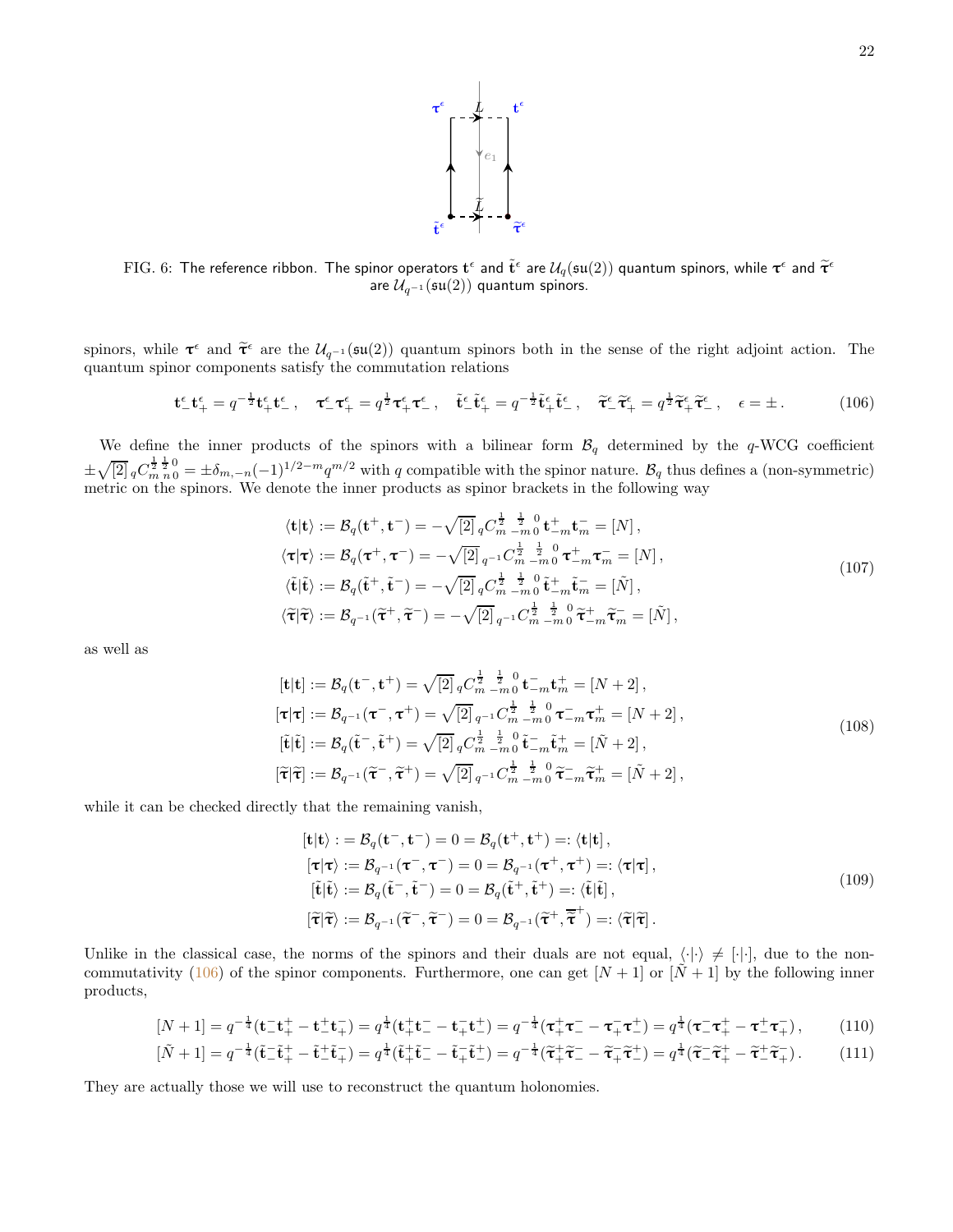#### <span id="page-22-0"></span>B. Recovering the quantum holonomy-flux algebra

Both the quantum fluxes and quantum holonomies can be built from the quantum spinors in a neat way as their classical counterparts [\(51\)](#page-10-2).

Holonomies. We start with the following proposition.

**Proposition V.3.** Impose the norm matching constraint  $N = \tilde{N}$ . Then the operator matrix  $U = \begin{pmatrix} U_{--} & U_{-+} \ U_{+-} & U_{++} \end{pmatrix}$ whose matrix elements are given by

<span id="page-22-1"></span>
$$
U_{AB} = (-1)^{\frac{1}{2} - B} q^{\frac{B}{2}} \sum_{\epsilon = \pm} \tau_A^{\epsilon} \tilde{\mathbf{t}}_{-B}^{\epsilon} \frac{1}{[N+1]}
$$
(112)

is an  $SU_{q^{-1}}(2)$  quantum matrix. The operator matrix  $U=$  $\begin{pmatrix} \widetilde{U}_{--} & \widetilde{U}_{-+} \\ \widetilde{U}_{+-} & \widetilde{U}_{++} \end{pmatrix}$ whose matrix elements are given by

<span id="page-22-2"></span>
$$
\widetilde{U}_{AB} = \frac{1}{[\widetilde{N}+1]} (-1)^{\frac{1}{2}+B} q^{-\frac{B}{2}} \sum_{\epsilon=\pm} \mathbf{t}^{\epsilon}_{A} \widetilde{\mathbf{\tau}}^{\epsilon}_{-B}
$$
\n(113)

is an  $SU_q(2)$  quantum matrix.

In addition, together with the fluxes L and  $\tilde{L}$  [\(81\)](#page-17-3) defined in terms of the  $U_q(\mathfrak{su}(2))$  generators given by the Jordan map  $(95)$ , the holonomies defined this way satisfy the commutation relations [\(77\)](#page-16-2).

*Proof.* By repeatedly applying  $(106)$ – $(111)$  and the commutation relation of the spinor components and the norm factor

$$
\frac{1}{[N+1]}\mathbf{T}_{m}^{\epsilon} = \mathbf{T}_{m}^{\epsilon} \frac{1}{[N+1+\epsilon]}, \quad \frac{1}{[\tilde{N}+1]} \tilde{\mathbf{T}}_{m}^{\epsilon} = \tilde{\mathbf{T}}_{m}^{\epsilon} \frac{1}{[\tilde{N}+1+\epsilon]}, \quad \mathbf{T} = \mathbf{t}, \boldsymbol{\tau}, \quad \tilde{\mathbf{T}} = \tilde{\mathbf{t}}, \tilde{\boldsymbol{\tau}}, \tag{114}
$$

one can compute that

$$
U_{--}U_{-+} = q^{\frac{1}{2}}U_{-+}U_{--}, \quad U_{--}U_{+-} = q^{\frac{1}{2}}U_{+-}U_{--}, \quad U_{-+}U_{++} = q^{\frac{1}{2}}U_{++}U_{-+}, \quad U_{+-}U_{++} = q^{\frac{1}{2}}U_{++}U_{+-},
$$
  
\n
$$
[U_{--}, U_{++}] = -(q^{\frac{1}{2}} - q^{-\frac{1}{2}})U_{-+}U_{+-}, \quad [U_{-+}, U_{+-}] = 0, \quad \det_{q^{-1}}U \equiv U_{--}U_{++} - q^{\frac{1}{2}}U_{-+}U_{+-} = \mathbb{I},
$$
  
\n
$$
\widetilde{U}_{--}\widetilde{U}_{-+} = q^{-\frac{1}{2}}\widetilde{U}_{-+}\widetilde{U}_{--}, \quad \widetilde{U}_{--}\widetilde{U}_{+-} = q^{-\frac{1}{2}}\widetilde{U}_{+-}\widetilde{U}_{--}, \quad \widetilde{U}_{-+}\widetilde{U}_{++} = q^{-\frac{1}{2}}\widetilde{U}_{++}\widetilde{U}_{-+}, \quad \widetilde{U}_{+-}\widetilde{U}_{++} = q^{-\frac{1}{2}}\widetilde{U}_{++}\widetilde{U}_{+-},
$$
  
\n
$$
[\widetilde{U}_{--}, \widetilde{U}_{++}] = (q^{\frac{1}{2}} - q^{-\frac{1}{2}})\widetilde{U}_{-+}\widetilde{U}_{+-}, \quad [\widetilde{U}_{-+}, \widetilde{U}_{+-}] = 0, \quad \det_{q}\widetilde{U} \equiv \widetilde{U}_{--}\widetilde{U}_{++} - q^{-\frac{1}{2}}\widetilde{U}_{-+}\widetilde{U}_{+-} = \mathbb{I}.
$$

Referring to Definition [B.2,](#page-35-1) we conclude that U is an  $SU_{q^{-1}}(2)$  quantum matrix and  $\tilde{U}$  is an  $SU_q(2)$  quantum matrix.

Using the Jordan map [\(95\)](#page-19-1), the commutation relations between the  $\mathcal{U}_q(\mathfrak{su}(2))$  generators and the quantum spinors read

$$
\mathbf{t}_{\pm}^{\epsilon} K = q^{\mp \frac{1}{4}} K \mathbf{t}_{\pm}^{\epsilon}, \quad \mathbf{\tau}_{\pm}^{\epsilon} K = q^{\mp \frac{1}{4}} K \mathbf{\tau}_{\pm}^{\epsilon}, \quad \tilde{\mathbf{t}}_{\pm}^{\epsilon} \tilde{K} = q^{\mp \frac{1}{4}} \tilde{K} \tilde{\mathbf{t}}_{\pm}^{\epsilon}, \quad \tilde{\mathbf{\tau}}_{\pm}^{\epsilon} \tilde{K} = q^{\mp \frac{1}{4}} \tilde{K} \tilde{\mathbf{t}}_{\pm}^{\epsilon},
$$
\n
$$
\mathbf{t}_{\mp}^{\epsilon} J_{\pm} - q^{\pm \frac{1}{4}} J_{\pm} \mathbf{t}_{\mp}^{\epsilon} = K^{-1} \mathbf{t}_{\pm}^{\epsilon}, \quad \mathbf{t}_{\mp} J_{\mp} = q^{\pm \frac{1}{4}} J_{\mp} \mathbf{t}_{\mp}^{\epsilon}, \quad \mathbf{\tau}_{\mp}^{\epsilon} J_{\pm} - q^{\mp \frac{1}{4}} J_{\pm} \mathbf{\tau}_{\mp}^{\epsilon} = K \mathbf{\tau}_{\pm}^{\epsilon}, \quad \mathbf{\tau}_{\mp}^{\epsilon} J_{\mp} = q^{\mp \frac{1}{4}} J_{\mp} \mathbf{\tau}_{\mp}^{\epsilon},
$$
\n
$$
\tilde{\mathbf{t}}_{\mp}^{\epsilon} \tilde{J}_{\pm} - q^{\pm \frac{1}{4}} \tilde{J}_{\pm} \tilde{\mathbf{t}}_{\mp}^{\epsilon} = \tilde{K}^{-1} \tilde{\mathbf{t}}_{\pm}^{\epsilon}, \quad \tilde{\mathbf{t}}_{\mp} \tilde{J}_{\mp} = q^{\pm \frac{1}{4}} \tilde{J}_{\mp} \tilde{\mathbf{t}}_{\mp}^{\epsilon}, \quad \tilde{\mathbf{\tau}}_{\mp}^{\epsilon} \tilde{J}_{\pm} - q^{\mp \frac{1}{4}} \tilde{J}_{\pm} \tilde{\mathbf{\tau}}_{\mp}^{\epsilon} = \tilde{K} \tilde{\mathbf{\tau}}_{\pm}^{\epsilon}, \quad \tilde{\mathbf{\tau}}_{\mp}^{\epsilon} \tilde{J}_{\mp} = q^{\mp \frac{1}{4}} \tilde{J}_{\mp} \tilde{\mathbf{\tau}}_{\mp}^{\epsilon}
$$
\n<

one can show that the commutation relations in [\(77\)](#page-16-2) are satisfied given the definition of the quantum holonomies  $(112)$ ,  $(113)$  and the quantum fluxes  $(81)$ .  $\Box$ 

**Flux vectors.** We now reconstruct the quantization of the vectors X and  $X^{op}$  from [\(54\)](#page-11-2) in terms of the quantum spinors. They become  $\mathcal{U}_q(\mathfrak{su}(2))$  and  $\mathcal{U}_{q^{-1}}(\mathfrak{su}(2))$  vector operators respectively, *i.e.* spin 1 tensor operators. The  $\mathcal{U}_q(\mathfrak{su}(2))$  quantum vectors can be built from the  $\mathcal{U}_q(\mathfrak{su}(2))$  spinors  $\mathbf{t}^{\epsilon}$  and  $\tilde{\mathbf{t}}^{\epsilon}$  and the  $\mathcal{U}_{q^{-1}}(\mathfrak{su}(2))$  vectors can be built from the  $\mathcal{U}_{q^{-1}}(\mathfrak{su}(2))$  spinors  $\tau^{\epsilon}$  and  $\widetilde{\tau}^{\epsilon}$ .

Using the q-WCG coupling, one can define the  $\mathcal{U}_q(\mathfrak{su}(2))$  right adjoint vectors as [\[41](#page-37-11)]

$$
\mathbf{X}_{A} = \sum_{\substack{m,n=\pm\frac{1}{2} \\ m+n=A}} {}_{q}C_{-m-n-A}^{\frac{1}{2}} \mathbf{t}_{m}^{+} \mathbf{t}_{n}^{-}, \quad A = 0, \pm 1. \tag{116}
$$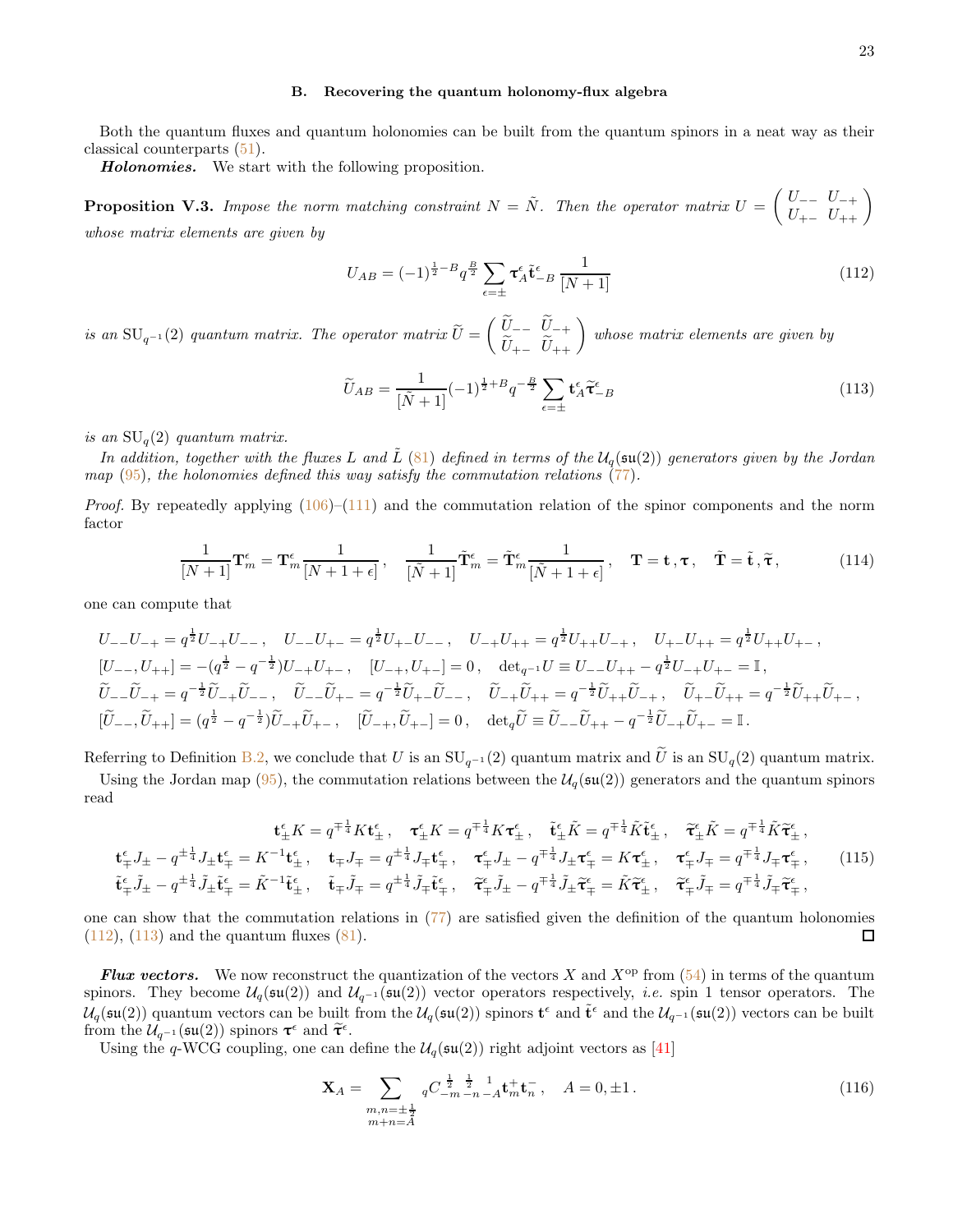In components they read

$$
\mathbf{X}_0 =_q C_{\frac{1}{2} - \frac{1}{2} 0}^{\frac{1}{2} - \frac{1}{2} 1} \mathbf{t}_-^{\frac{1}{2} - \frac{1}{2} 1} \mathbf{t}_+^{\frac{1}{2} - \frac{1}{2} \frac{1}{2} 0} \mathbf{t}_+^{\frac{1}{2} - \frac{1}{2} \frac{1}{2} 0} \mathbf{t}_+^{\frac{1}{2} - \frac{1}{2} \frac{1}{2} 0} \left( q^{\frac{1}{2}} J_+ J_- - q^{-\frac{1}{2}} J_- J_+ \right) , \qquad (117)
$$

$$
\mathbf{X}_{-1} = q C_{\frac{1}{2}\frac{1}{2}1}^{\frac{1}{2}\frac{1}{2}1} \mathbf{t}_{-}^{+} \mathbf{t}_{-}^{-} = -J_{-} K^{-1}, \quad \mathbf{X}_{1} = q C_{-\frac{1}{2}\frac{1}{2} - \frac{1}{2} - 1}^{\frac{1}{2}\frac{1}{2} - \frac{1}{2} - \frac{1}{2} + \frac{1}{2} + \frac{1}{2} - \frac{1}{2} + K^{-1}.
$$
\n(118)

It is easy to check that they behave as a vector under the action of  $\mathcal{U}_q(\mathfrak{su}(2))$ 

$$
J_{\pm} \triangleright \mathbf{X}_A = \sqrt{[1 \mp A][1 \pm A + 1]} \mathbf{X}_{A \pm 1}, \quad K \triangleright \mathbf{X}_A = q^{-\frac{A}{2}} \mathbf{X}_A, \tag{119}
$$

so that the Wigner-Eckart theorem applies and gives the matrix elements of  $X_A$  in the irreducible representation  $\mathcal{V}^j$ ,

$$
\langle j, n | \mathbf{X}_A | j, m \rangle = N_{j \, q} C_{n \, -A \, m}^{j \, 1 \, 1 \, j}, \text{ with } N_j = \sqrt{\frac{[2j][2j+2]}{[2]}}.
$$
\n(120)

Similarly, one defines the  $\mathcal{U}_{q^{-1}}(\mathfrak{su}(2))$  vector as

$$
\mathbf{X}_{A}^{\text{op}} = \sum_{\substack{m,n=\pm\frac{1}{2} \\ m+n=A}} {}_{q^{-1}}C_{-m-n-A}^{\frac{1}{2}} \mathbf{\tau}_{m}^{+} \mathbf{\tau}_{n}^{-}, \quad A = 0, \pm 1, \tag{121}
$$

whose components are

$$
\mathbf{X}_0^{\text{op}} =_{q^{-1}} C_{\frac{1}{2} - \frac{1}{2} 0}^{\frac{1}{2} \frac{1}{2} 1} \boldsymbol{\tau}_-^+ \boldsymbol{\tau}_+^- +_{q^{-1}} C_{-\frac{1}{2} \frac{1}{2} 0}^{-\frac{1}{2} \frac{1}{2} 1} \boldsymbol{\tau}_+^+ \boldsymbol{\tau}_-^- = \frac{1}{\sqrt{2}} \left( q^{-\frac{1}{2}} J_+ J_- - q^{\frac{1}{2}} J_- J_+ \right) , \qquad (122)
$$

$$
\mathbf{X}_{-1}^{\text{op}} =_{q^{-1}} C_{\frac{1}{2}\frac{1}{2}1}^{\frac{1}{2}1} \mathbf{\tau}_{-}^{+} \mathbf{\tau}_{-}^{-} = -J_{-}K \,, \quad \mathbf{X}_{1}^{\text{op}} =_{q^{-1}} C_{-\frac{1}{2}\frac{1}{2}-\frac{1}{2}-1}^{\frac{1}{2}1} \mathbf{\tau}_{+}^{+} \mathbf{\tau}_{+}^{-} = J_{+}K \,. \tag{123}
$$

They are indeed  $\mathcal{U}_{q^{-1}}(\mathfrak{su}(2))$  vectors since

$$
J_{\pm} \blacktriangleright \mathbf{X}_A^{\mathrm{op}} = \sqrt{[1 \mp A][1 \pm A + 1]} \mathbf{X}_{A \pm 1}, \quad K \blacktriangleright \mathbf{X}_A^{\mathrm{op}} = q^{-\frac{A}{2}} \mathbf{X}_A^{\mathrm{op}}, \tag{124}
$$

and from the Wigner-Eckart theorem,

$$
\langle j, n | \mathbf{X}_A^{\text{op}} | j, m \rangle = N_{j \, q^{-1}} C_{n \, -A \, m}^{j \, 1 \, 1 \, j}, \text{ with } N_j = \sqrt{\frac{[2j][2j+2]}{[2]}}.
$$
\n(125)

One can see that **X** and  $X^{op}$  are the natural quantization the classical deformed vectors  $\vec{X}$  and  $\vec{X}^{op}$  as defined in [\(54\)](#page-11-2). The tilde sector of vectors  $\tilde{\mathbf{X}}$  and  $\tilde{\mathbf{X}}^{\text{op}}$  can also be built in the same way from  $\tilde{\mathbf{t}}^{\epsilon}$  and  $\tilde{\mathbf{\tau}}^{\epsilon}$  respectively. In addition, higher spin quantum vectors of  $U_q(\mathfrak{su}(2))$  and  $U_{q^{-1}}(\mathfrak{su}(2))$  types can be built with the q-WCG coefficient in a similar method.

## <span id="page-23-0"></span>C. Flipping the ribbon

In the following, we will omit the index  $\epsilon$  on the spinor operators as it is not relevant for the present discussion. We introduce the operator I associated to changing the orientation of an edge of Γ, which is a quantum version of  $\iota$ .

When changing the orientation of an edge, we have the following involutive transformation on the spinor operators

$$
\tilde{\tau} \to \tau, \quad \tilde{t} \to t. \tag{126}
$$

Since the tilde and non-tilde spinors are classically the same, and since the quantization map [\(103\)](#page-20-0) is the same for both, we can define

<span id="page-23-1"></span>
$$
I(\mathbf{t}) = \tilde{\mathbf{t}}, \qquad I(\tilde{\mathbf{t}}) = \mathbf{t}, \qquad I(\boldsymbol{\tau}) = \tilde{\boldsymbol{\tau}}, \qquad I(\tilde{\boldsymbol{\tau}}) = \boldsymbol{\tau}, \tag{127}
$$

and just like we did classically with  $\iota$ , we can lift I to the q-bosons by setting

$$
I(a) = \tilde{a}, \qquad I(a^{\dagger}) = \tilde{a}^{\dagger}, \qquad I(b) = \tilde{b}, \qquad I(b^{\dagger}) = \tilde{b}^{\dagger}, \tag{128}
$$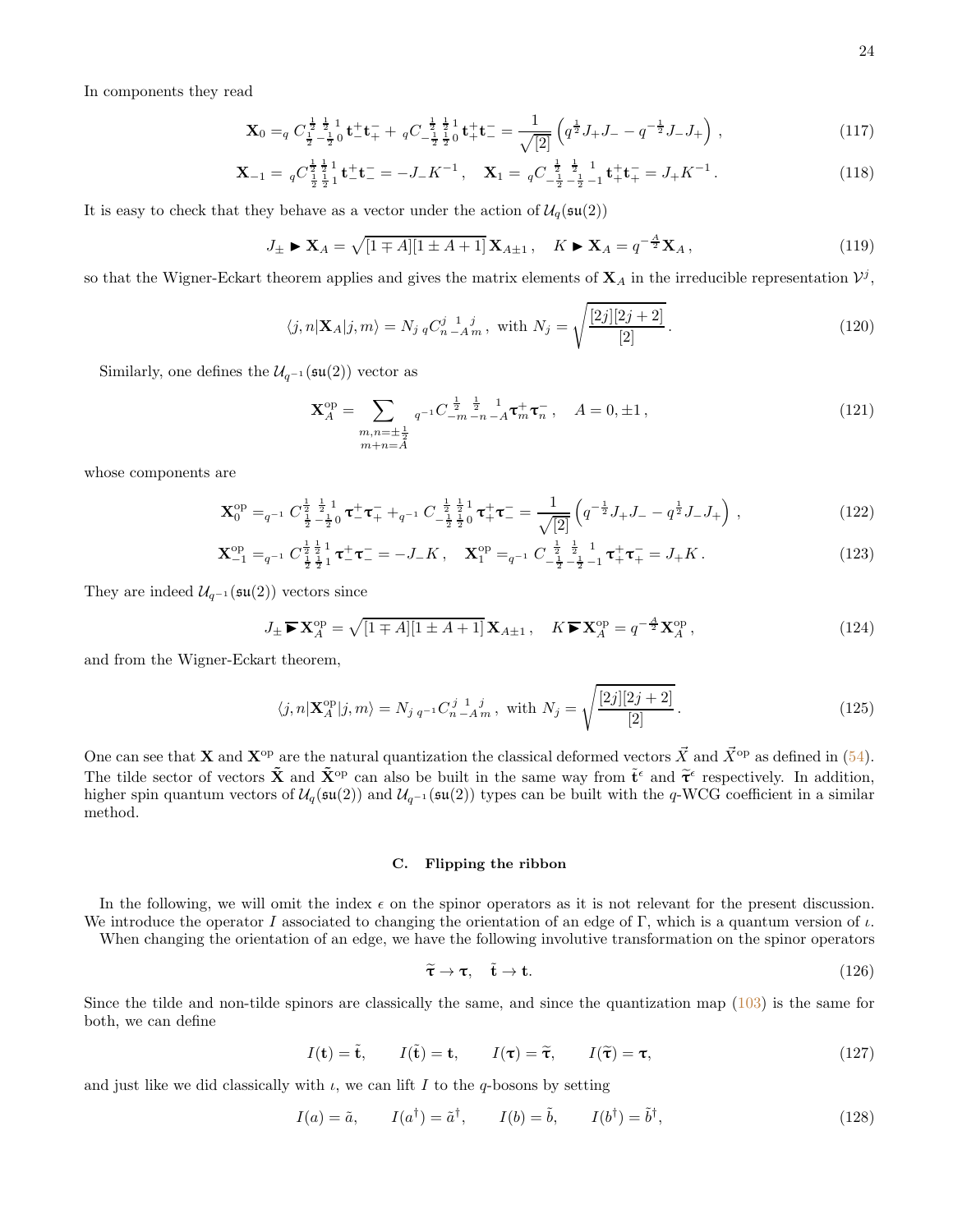and requiring that I is an involution. By applying I to  $(95)$ , one finds

$$
I(J_{\pm}) = \tilde{J}_{\pm}, \qquad I(\tilde{J}_{\pm}) = J_{\pm}, \qquad I(K) = \tilde{K}, \qquad I(\tilde{K}) = K.
$$
 (129)

It is then possible to find  $I(L)$  in terms of  $\tilde{L}$ ,

<span id="page-24-1"></span>
$$
I(L) = \begin{pmatrix} \tilde{K}^{-1} & 0\\ -q^{\frac{1}{4}}(q^{\frac{1}{2}} - q^{-\frac{1}{2}})\tilde{J}_{+} & \tilde{K} \end{pmatrix} = S(\tilde{L})
$$
\n(130)

where S is the antipode of  $\mathcal{U}_q(\mathfrak{su}(2))$ . Similarly, one finds  $I(\tilde{L}) = \overline{S}(L)$  with  $\overline{S}$  being the antipode of  $\mathcal{U}_{q^{-1}}(\mathfrak{su}(2))$ . Indeed,  $S(\overline{S}(L)) \equiv L$  and  $\overline{S}(S(\tilde{L})) \equiv \tilde{L}$ , consistently with the fact that I is an involution.

The same can be applied to U. Parametrize the matrix elements of U and  $\tilde{U}$  as well as their antipode to be (See Definition [B.2](#page-35-1) for definition of the Hopf algebra  $SU_q(2)$ .)

$$
U = \begin{pmatrix} \hat{a} & \hat{b} \\ \hat{c} & \hat{d} \end{pmatrix} \in \text{SU}_{q^{-1}}(2), \quad \text{with} \quad \hat{a}\hat{d} - q^{\frac{1}{2}}\hat{b}\hat{c} = \mathbb{I} \quad \overline{S}(U) = \begin{pmatrix} \hat{d} & -q^{-\frac{1}{2}}\hat{b} \\ -q^{\frac{1}{2}}\hat{c} & \hat{a} \end{pmatrix}, \tag{131}
$$

$$
\widetilde{U} = \begin{pmatrix} \hat{\tilde{a}} & \hat{\tilde{b}} \\ \hat{c} & \hat{\tilde{d}} \end{pmatrix} \in \mathrm{SU}_q(2), \quad \text{with} \quad \hat{\tilde{a}}\hat{\tilde{d}} - q^{-\frac{1}{2}}\hat{\tilde{b}}\hat{\tilde{c}} = \mathbb{I}, \quad S(\widetilde{U}) = \begin{pmatrix} \hat{\tilde{d}} & -q^{\frac{1}{2}}\hat{\tilde{b}} \\ -q^{-\frac{1}{2}}\hat{\tilde{c}} & \hat{\tilde{a}} \end{pmatrix}, \tag{132}
$$

where we have used  $\overline{S}$  to denote the antipode for  $SU_{q^{-1}}(2)$ . It is natural to define the operator I acting on the generators  $\hat{a}, \hat{b}, \hat{c}, \hat{d}$  of  $U$  and generators  $\hat{\tilde{a}}, \hat{\tilde{b}}, \hat{\tilde{c}}, \hat{\tilde{d}}$  of  $\tilde{U}$  as

$$
I(\hat{a}) = \hat{\tilde{d}}, \ I(\hat{b}) = -q^{\frac{1}{2}}\hat{\tilde{b}}, \ I(\hat{c}) = -q^{-\frac{1}{2}}\hat{\tilde{c}}, \ I(\hat{d}) = \hat{\tilde{a}},
$$
  

$$
I(\hat{\tilde{a}}) = \hat{d}, \ I(\hat{\tilde{b}}) = -q^{-\frac{1}{2}}\hat{b}, \ I(\hat{\tilde{c}}) = -q^{\frac{1}{2}}\hat{c}, \ I(\hat{\tilde{d}}) = \hat{a},
$$
\n(133)

where  $I$  is indeed an involution. We then have

<span id="page-24-3"></span><span id="page-24-2"></span>
$$
I(U) = S(\widetilde{U}), \quad I(\widetilde{U}) = \overline{S}(U). \tag{134}
$$

Recall that one can reconstruct these quantum holonomies in terms of the quantum spinors as in [\(112\)](#page-22-1) and [\(113\)](#page-22-2), which we copy here

$$
U_{AB} = (-1)^{\frac{1}{2}-B} q^{\frac{B}{2}} \sum_{\epsilon=\pm} \tau_A^{\epsilon} \tilde{\mathbf{t}}_{-B}^{\epsilon} \frac{1}{[N+1]} \in \text{SU}_{q^{-1}}(2), \quad \widetilde{U}_{AB} = \frac{1}{[\tilde{N}+1]} (-1)^{\frac{1}{2}+B} q^{-\frac{B}{2}} \sum_{\epsilon=\pm} \mathbf{t}_A^{\epsilon} \tilde{\tau}_{-B}^{\epsilon} \in \text{SU}_q(2).
$$

The matrix element of the antipodes of U and  $\tilde{U}$  defined in [\(131\)](#page-24-1) and [\(132\)](#page-24-2) can be equivalently written as

$$
(\overline{S}(U))_{AB} = (-1)^{B-A} q^{\frac{A-B}{2}} U_{-B-A} = \frac{1}{[N+1]} (-1)^{\frac{1}{2}+B} q^{-\frac{B}{2}} \sum_{\epsilon} \tilde{\mathbf{t}}_A^{\epsilon} \mathbf{\tau}_{-B}^{\epsilon} ,
$$
\n(135)

$$
(S(\tilde{U}))_{AB} = (-1)^{A-B} q^{\frac{B-A}{2}} \tilde{U}_{-B-A} = (-1)^{\frac{1}{2}-B} q^{\frac{B}{2}} \sum_{\epsilon} \tilde{\tau}_A^{\epsilon} t_{-B}^{\epsilon} \frac{1}{[\tilde{N}+1]}.
$$
 (136)

Then  $(134)$  can be deduced from  $(127)$ .

Therefore, we have a complete map for quantum objects in terms of flipping the ribbons. We can then focus only on one orientation for a ribbon and use the involution map I to deduce the results after change of orientation.

#### <span id="page-24-0"></span>D. R-matrix as parallel transport

In the classical construction, the different spinors are related through parallel transport by the  $AN(2)$  holonomies. We will see that their quantum counterparts, the spinor operators, are related by  $AN_q(2)$  holonomies. We expect to have two possible cases, either lower triangular or upper triangular.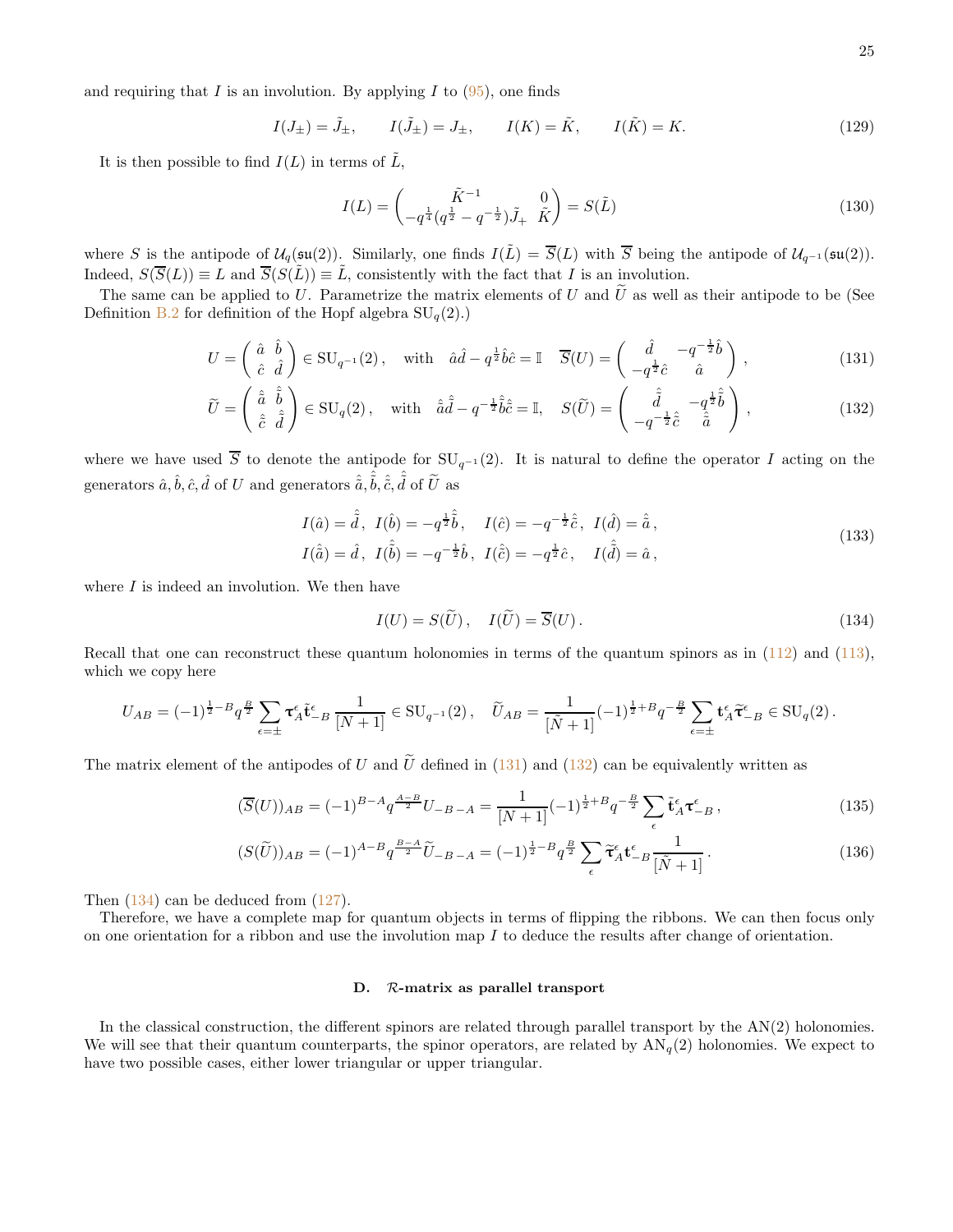<span id="page-25-3"></span>

FIG. 7: Flipping the reference ribbon due to the change of orientation of the edge  $e$  is equivalent to the spinor flip  $\tilde{\tau} \to \tau$ ,  $\tilde{t} \to t$ .

**Parallel transport within a ribbon.** Let's start with the classical covariant and braided-covariant spinors of a single ribbon related to one another by  $AN(2)$  parallel transport in [\(29\)](#page-8-2) and the first equation of [\(42\)](#page-10-1). At the quantum level, we have analogue relations

$$
L\boldsymbol{\tau}^{\epsilon} = \begin{pmatrix} K^{-1}\boldsymbol{\tau}_{-}^{\epsilon} \\ -(q^{\frac{3}{4}} - q^{-\frac{1}{4}})J_{+}\boldsymbol{\tau}_{-}^{\epsilon} + K\boldsymbol{\tau}_{+}^{\epsilon} \end{pmatrix} = q^{\frac{1+\epsilon}{4}}q^{\epsilon\frac{N}{4}}\mathbf{t}^{\epsilon}, \quad \widetilde{L}\tilde{\mathbf{t}}^{\epsilon} = \begin{pmatrix} \widetilde{K}\tilde{\mathbf{t}}_{-}^{\epsilon} \\ (q^{\frac{1}{4}} - q^{-\frac{3}{4}})\widetilde{J}_{+}\tilde{\mathbf{t}}_{-}^{\epsilon} + \widetilde{K}^{-1}\tilde{\mathbf{t}}_{+}^{\epsilon} \end{pmatrix} = q^{-\epsilon\frac{\widetilde{N}}{4}}q^{-\frac{1+\epsilon}{4}}\widetilde{\boldsymbol{\tau}}^{\epsilon},
$$
\n(137)

$$
\overline{S}(L)\mathbf{t}^{\epsilon} = \begin{pmatrix} K\mathbf{t}^{\epsilon}_{-} \\ (q^{\frac{1}{4}} - q^{-\frac{3}{4}})J_{+}\mathbf{t}^{\epsilon}_{-} + K^{-1}\mathbf{t}^{\epsilon}_{+} \end{pmatrix} = q^{-\frac{1+\epsilon}{4}}q^{-\epsilon\frac{N}{4}}\mathbf{\tau}^{\epsilon}, \quad S(\widetilde{L})\widetilde{\mathbf{\tau}}^{\epsilon} = \begin{pmatrix} \widetilde{K}^{-1}\widetilde{\mathbf{\tau}}^{\epsilon}_{-} \\ -(q^{\frac{3}{4}} - q^{-\frac{1}{4}})\widetilde{J}_{+}\widetilde{\mathbf{\tau}}^{\epsilon}_{-} + \widetilde{K}\widetilde{\mathbf{\tau}}^{\epsilon}_{+} \end{pmatrix} = q^{\epsilon\frac{\widetilde{N}}{4}}q^{\frac{1+\epsilon}{4}}\widetilde{\mathbf{t}}^{\epsilon}.
$$
\n(138)

One can take the complex conjugate of these relations and get equivalently,

<span id="page-25-2"></span><span id="page-25-1"></span>
$$
(-1)^{\frac{1}{2}-A}q^{\frac{A}{2}}\mathbf{t}_{-A}^{\epsilon} = q^{\epsilon \frac{N}{4}}q^{\frac{\epsilon-2}{4}}(-1)^{\frac{1}{2}-B}q^{-\frac{B}{2}}\boldsymbol{\tau}_{-B}^{\epsilon}\left(L^{\dagger}\right)_{B}{}^{A},\tag{139a}
$$

$$
(-1)^{\frac{1}{2}-A}q^{-\frac{A}{2}}\tau_{-A}^{\epsilon} = q^{-\epsilon\frac{N}{4}}q^{\frac{2-\epsilon}{4}}(-1)^{\frac{1}{2}-B}q^{\frac{B}{2}}\mathbf{t}_{-B}^{\epsilon}\left(\overline{S}(L)^{\dagger}\right)_{B}{}^{A},\tag{139b}
$$
\n
$$
(-1)^{\frac{1}{2}-A}q^{-\frac{A}{2}}\widetilde{\tau}^{\epsilon} = -q^{-\epsilon\frac{N}{4}}q^{\frac{2-\epsilon}{4}}(-1)^{\frac{1}{2}-B}q^{\frac{B}{2}}\widetilde{\tau}^{\epsilon}\left(\widetilde{I}^{\dagger}\right){}^{A}\tag{139c}
$$

$$
(-1)^{\frac{1}{2}-A}q^{-\frac{A}{2}}\widetilde{\tau}_{-A}^{\epsilon} = q^{-\epsilon \frac{\tilde{N}}{4}}q^{\frac{2-\epsilon}{4}}(-1)^{\frac{1}{2}-B}q^{\frac{B}{2}}\widetilde{\mathbf{t}}_{-B}^{\epsilon}\left(\widetilde{L}^{\dagger}\right)_{B}{}^{A},\tag{139c}
$$

$$
(-1)^{\frac{1}{2}-A}q^{\frac{A}{2}}\tilde{\mathbf{t}}_{-A}^{\epsilon} = q^{\epsilon \frac{\tilde{N}}{4}}q^{\frac{\epsilon-2}{4}}(-1)^{\frac{1}{2}-B}q^{-\frac{B}{2}}\tilde{\boldsymbol{\tau}}_{-B}^{\epsilon}\left(S(\tilde{L})^{\dagger}\right)_{B}{}^{A}.
$$
\n(139d)

To get  $(139)$  from  $(137)$  and  $(138)$ , we have used the formulas for taking the complex conjugating of spinor components

<span id="page-25-0"></span>
$$
\begin{split}\n(\mathbf{t}_{A}^{\epsilon})^{\dagger} &= \epsilon(-1)^{\frac{1}{2}-A}q^{\frac{A}{2}}\mathbf{t}_{-A}^{-\epsilon}, \quad (\mathbf{\tau}_{A}^{\epsilon})^{\dagger} = \epsilon(-1)^{\frac{1}{2}-A}q^{-\frac{A}{2}}\mathbf{\tau}_{-A}^{-\epsilon}, \\
(\tilde{\mathbf{t}}_{A}^{\epsilon})^{\dagger} &= \epsilon(-1)^{\frac{1}{2}-A}q^{\frac{A}{2}}\tilde{\mathbf{t}}_{-A}^{-\epsilon}, \quad (\tilde{\mathbf{\tau}}_{A}^{\epsilon})^{\dagger} = \epsilon(-1)^{\frac{1}{2}-A}q^{-\frac{A}{2}}\tilde{\mathbf{\tau}}_{-A}^{-\epsilon},\n\end{split} \tag{140}
$$

and the commutation relation of the factor  $q^{\epsilon \frac{N}{4}}$  or  $q^{\epsilon \frac{\tilde{N}}{4}}$  with the spinor components

$$
q^{\epsilon \frac{N}{4}} \mathbf{t}_{A}^{\epsilon'} = q^{\frac{\epsilon \epsilon'}{4}} \mathbf{t}_{A}^{\epsilon'} q^{\epsilon \frac{N}{4}}, \quad q^{\epsilon \frac{N}{4}} \mathbf{\tau}_{A}^{\epsilon'} = q^{\frac{\epsilon \epsilon'}{4}} \mathbf{\tau}_{A}^{\epsilon'} q^{\epsilon \frac{N}{4}}, \quad q^{\epsilon \frac{\tilde{N}}{4}} \mathbf{\tilde{t}}_{A}^{\epsilon'} = q^{\frac{\epsilon \epsilon'}{4}} \mathbf{\tilde{t}}_{A}^{\epsilon'} q^{\epsilon \frac{\tilde{N}}{4}}, \quad q^{\epsilon \frac{\tilde{N}}{4}} \mathbf{\tilde{t}}_{A}^{\epsilon'} = q^{\frac{\epsilon \epsilon'}{4}} \mathbf{\tilde{t}}_{A}^{\epsilon'} q^{\epsilon \frac{\tilde{N}}{4}}.
$$
 (141)

This quantum version of the parallel transport works within a single ribbon, see Figure [7a.](#page-25-3) Let us now consider what happens when dealing with more ribbons.

Spinors for many ribbons. We are interested in defining spinor operators when dealing with many ribbon edges. We focus on a ribbon graph  $\Gamma_{\text{rib}}$  where the graph  $\Gamma$  is an  $N_v$ -valent vertex v with  $N_v$  edges ordered and labeled as  $e_1$  and  $e_N$  going counterclockwise. The ribbon graph  $\Gamma_{\text{rib}}$  is an  $N_v$ -gon  $R(v)$  surrounded by  $N_v$  ribbon edges  $R(e_n)$ ,  $n \in \{1, \dots, N_v\}$ . Once more, we do not consider the index  $\epsilon$  which does not bring anything to the present discussion. For the ribbon edge  $R(e_n)$ , we introduce

$$
\widetilde{\boldsymbol{\tau}}_n = \mathbb{I} \otimes \cdots \otimes \widetilde{\boldsymbol{\tau}} \otimes \cdots \otimes \mathbb{I}, \quad \widetilde{\mathbf{t}}_n = \mathbb{I} \otimes \cdots \otimes \widetilde{\mathbf{t}} \otimes \cdots \otimes \mathbb{I}.
$$
\n(142)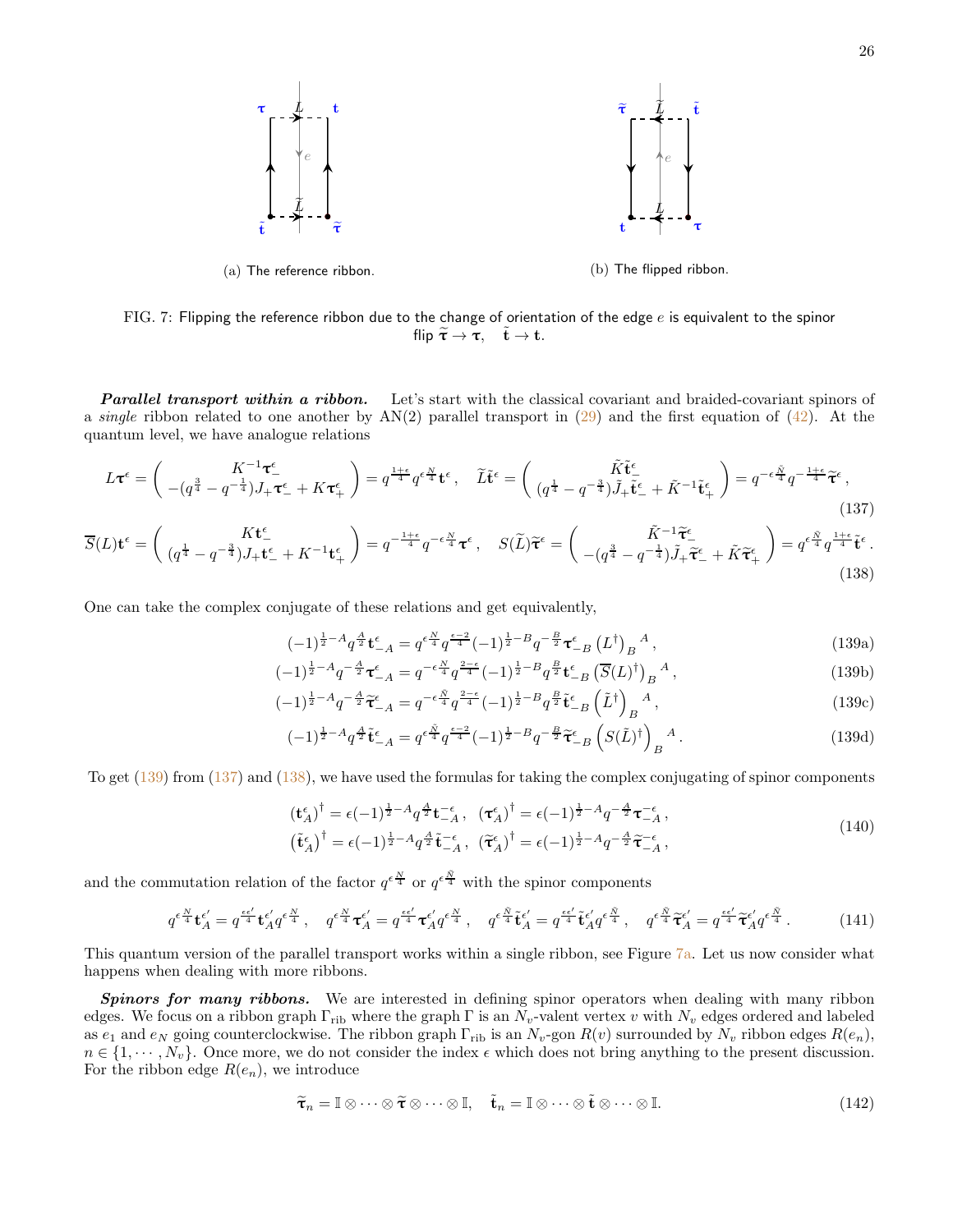These objects,  $\tilde{\tau}_n$  or  $\tilde{t}_n$ , are built using permutations, starting respectively from  $\tilde{\tau}_1$  or  $\tilde{t}_1$ . However, the permutation is not consistent with the coproduct if it is non co-commutative. Consequently, due to the non-co-commutativity of the coproducts of  $\mathcal{U}_q(\mathfrak{su}(2))$  and  $\mathcal{U}_{q^{-1}}(\mathfrak{su}(2))$ , these objects are not spinor operators, except  $\tilde{\tau}_1$  and  $\tilde{\mathbf{t}}_1$ .

We now want to define spinor operators, that is objects transforming covariantly under the  $\mathcal{U}_q(\mathfrak{su}(2))$  and  $\mathcal{U}_{q^{-1}}(\mathfrak{su}(2))$ adjoint actions. To make the distinction between the objects living on the  $n^{th}$  leg,  $\tilde{\tau}_n$  or  $\tilde{t}_n$ , and the spinor operators, we will denote  $^{(n)}\tilde{\tau}$  and  $^{(n)}\tilde{t}$ , the objects transforming respectively as a  $\mathcal{U}_{q^{-1}}(\mathfrak{su}(2))$  and  $\mathcal{U}_q(\mathfrak{su}(2))$  spinor operators. The construction of the spinor operators on different Hilbert spaces is usually done using the braiding induced by the R-matrix [\[27\]](#page-36-21).

As a consequence the usual construction of spinor operators (or any tensor operators) is in terms of the  $\mathcal{R}\text{-matrix}$ . There are two ways to define such a spinor operator. Explicitly, we use  $\mathcal{R}_{ij}^{-1}$  or  $\mathcal{R}_{ji}$  to define the  $\mathcal{U}_{q^{-1}}(\mathfrak{su}(2))$  tensor operator  $(n)\tilde{\tau}$ .

<span id="page-26-0"></span>
$$
^{(n)}\widetilde{\tau}_A = \mathcal{R}_{n-1,n}^{-1} \mathcal{R}_{n-2,n}^{-1} \cdots \mathcal{R}_{2n}^{-1} \mathcal{R}_{1n}^{-1} (\widetilde{\tau}_n)_A \mathcal{R}_{1n} \mathcal{R}_{2n} \cdots \mathcal{R}_{n-2,n} \mathcal{R}_{n-1,n} \otimes \mathbb{I} \otimes \cdots
$$
\n(143a)

$$
\text{or} \quad {}^{(n)}\widetilde{\tau}_A = \mathcal{R}_{n,n-1}\mathcal{R}_{n,n-2}\cdots \mathcal{R}_{n2}\mathcal{R}_{n1}(\widetilde{\tau}_n)_A \mathcal{R}_{n1}^{-1}\mathcal{R}_{n2}^{-1}\cdots \mathcal{R}_{n,n-2}^{-1}\mathcal{R}_{n,n-1}^{-1} \otimes \mathbb{I} \otimes \cdots \tag{143b}
$$

The two formulas of [\(143\)](#page-26-0) are proportional to each other with the proportionality coefficient being a function of the norms  $N_1, \dots, N_n$  which commutes with the  $\mathcal{U}_q(\mathfrak{su}(2))$  (or  $\mathcal{U}_{q^{-1}}(\mathfrak{su}(2))$ ) generators. Similarly, we use  $\mathcal{R}_{ij}$  or  $\mathcal{R}_{ji}^{-1}$  to define the  $\mathcal{U}_q(\mathfrak{su}(2))$  tensor operator  $\binom{n}{k}$ 

$$
^{(n)}\tilde{\mathbf{t}}_A = \mathcal{R}_{n-1,n}\mathcal{R}_{n-2,n}\cdots\mathcal{R}_{2n}\mathcal{R}_{1n}(\tilde{\mathbf{t}}_n)_A\mathcal{R}_{1n}^{-1}\mathcal{R}_{2n}^{-1}\cdots\mathcal{R}_{n-2,n}^{-1}\mathcal{R}_{n-1,n}^{-1}\otimes\mathbb{I}\otimes\cdots
$$
\n(144a)

$$
\text{or} \quad {}^{(n)}\tilde{\mathbf{t}}_A = \mathcal{R}_{n,n-1}^{-1} \mathcal{R}_{n,n-2}^{-1} \cdots \mathcal{R}_{n2}^{-1} \mathcal{R}_{n1}^{-1} (\tilde{\mathbf{t}}_n)_A \mathcal{R}_{n1} \mathcal{R}_{n2} \cdots \mathcal{R}_{n,n-2} \mathcal{R}_{n,n-1} \otimes \mathbb{I} \otimes \cdots. \tag{144b}
$$

We now show that these  $U_{q^{-1}}(\mathfrak{su}(2))$  spinors (resp.  $U_q(\mathfrak{su}(2))$  spinors) can be equivalently obtained by using the quantum parallel transport induced by  $\widetilde{L}$  (resp.  $S(\widetilde{L})$ ) or  $S(\widetilde{L})^{\dagger}$  (resp.  $\widetilde{L}^{\dagger}$ ).

**Braiding as parallel transport.** Let us focus first on the case with all ribbon edges  $R(e_n)$  oriented in the same way corresponding to incoming edges in the associated graph. We focus on the  $N_v$ -gon  $R(v)$ .

<span id="page-26-4"></span>Proposition V.4. The braiding induced by the R-matrix can be seen as a parallel transport.

$$
\begin{split}\n^{(n)}\widetilde{\tau}_{A} &= \mathcal{R}_{n-1,n}^{-1}\mathcal{R}_{n-2,n}^{-1}\cdots\mathcal{R}_{2n}^{-1}\mathcal{R}_{1n}^{-1}(\widetilde{\tau}_{n})_{A}\mathcal{R}_{1n}\mathcal{R}_{2n}\cdots\mathcal{R}_{n-2,n}\mathcal{R}_{n-1,n}\otimes\mathbb{I}\otimes\cdots \\
&= (\widetilde{L}\otimes\cdots\otimes\widetilde{L}\otimes\widetilde{\tau}_{n})_{A}\otimes\mathbb{I}\otimes\cdots \\
&= \widetilde{L}_{A}^{A_{2}}\otimes\widetilde{L}_{A_{2}}^{A_{3}}\otimes\cdots\otimes\widetilde{\tau}_{A_{n-1}}\otimes\mathbb{I}\otimes\cdots,\n\end{split} \tag{145}
$$
\n
$$
\begin{split}\n^{(n)}\widetilde{\tau}_{A} &= \mathcal{R}_{n,n-1}\mathcal{R}_{n,n-2}\cdots\mathcal{R}_{n2}\mathcal{R}_{n1}(\widetilde{\tau}_{n})_{A}\mathcal{R}_{n1}^{-1}\mathcal{R}_{n2}^{-1}\cdots\mathcal{R}_{n,n-2}\mathcal{R}_{n,n-1}^{-1}\otimes\mathbb{I}\otimes\cdots\n\end{split}
$$

or

$$
^{(n)}\widetilde{\tau}_A = \mathcal{R}_{n,n-1}\mathcal{R}_{n,n-2}\cdots\mathcal{R}_{n2}\mathcal{R}_{n1}(\widetilde{\tau}_n)_A\mathcal{R}_{n1}^{-1}\mathcal{R}_{n2}^{-1}\cdots\mathcal{R}_{n,n-2}^{-1}\mathcal{R}_{n,n-1}^{-1}\otimes\mathbb{I}\otimes\cdots
$$
  
\n
$$
= (S(\widetilde{L})^{\dagger}\otimes\cdots\otimes S(\widetilde{L})^{\dagger}\otimes\widetilde{\tau}_n)_A\otimes\mathbb{I}\otimes\cdots
$$
  
\n
$$
= (S(\widetilde{L})^{\dagger})_A{}^{A_2}\otimes (S(\widetilde{L})^{\dagger})_{A_2}{}^{A_3}\otimes\cdots\otimes\widetilde{\tau}_{A_{n-1}}\otimes\mathbb{I}\otimes\cdots,
$$
  
\n(146)

$$
\begin{split}\n^{(n)}\tilde{\mathbf{t}}_{A} &= \mathcal{R}_{n-1,n}\mathcal{R}_{n-2,n}\cdots\mathcal{R}_{2n}\mathcal{R}_{1n}(\tilde{\mathbf{t}}_{n})_{A}\mathcal{R}_{1n}^{-1}\mathcal{R}_{2n}^{-1}\cdots\mathcal{R}_{n-2,n}^{-1}\mathcal{R}_{n-1,n}^{-1}\otimes\mathbb{I}\otimes\cdots \\
&= (S(\tilde{L})\otimes\cdots\otimes S(\tilde{L})\otimes\tilde{\mathbf{t}}_{n})_{A}\otimes\mathbb{I}\otimes\cdots \\
&= S(\tilde{L})_{A}{}^{A_{2}}\otimes S(\tilde{L})_{A_{2}}{}^{A_{3}}\otimes\cdots\otimes\tilde{\mathbf{t}}_{A_{n-1}}\otimes\mathbb{I}\otimes\cdots \\
^{(n)}\tilde{\mathbf{t}}_{A} &= \mathcal{R}_{n,n-1}^{-1}\mathcal{R}_{n,n-2}^{-1}\cdots\mathcal{R}_{n2}^{-1}\mathcal{R}_{n1}^{-1}(\tilde{\mathbf{t}}_{n})_{A}\mathcal{R}_{n1}\mathcal{R}_{n2}\cdots\mathcal{R}_{n,n-2}\mathcal{R}_{n,n-1}\otimes\mathbb{I}\otimes\cdots\n\end{split} \tag{147}
$$

or

*Proof.* For notational convenience, we remove the tildes of the generators of 
$$
\mathcal{U}_q(\mathfrak{su}(2))
$$
 in the tilde sector. We consider (145) at  $n = 2$ . Then from the last line,

 $=(\tilde{L}^{\dagger})_{A}{}^{A_2}\otimes (\tilde{L}^{\dagger})_{A_2}{}^{A_3}\otimes \cdots \otimes \tilde{\mathbf{t}}_{A_{n-1}} \otimes \mathbb{I} \otimes \cdots.$ 

 $=(\tilde{L}^\dagger\otimes\cdots\otimes\tilde{L}^\dagger\otimes\tilde{\mathbf{t}}_n)_A\otimes\mathbb{I}\otimes\cdots$ 

$$
{}^{(2)}\widetilde{\boldsymbol{\tau}} = \begin{pmatrix} K \otimes \widetilde{\boldsymbol{\tau}}_{-} & K \otimes \widetilde{\boldsymbol{\tau}}_{-} \\ q^{-\frac{1}{4}}(q^{\frac{1}{2}} - q^{-\frac{1}{2}})J_{+} \otimes \widetilde{\boldsymbol{\tau}}_{-} + K^{-1} \otimes \widetilde{\boldsymbol{\tau}}_{+} \end{pmatrix} . \tag{149}
$$

We will show that the first line, *i.e.*  $\mathcal{R}_1^{-1}(\mathbb{I} \otimes \tilde{\tau})\mathcal{R}_{12}$  gives the same object. By using [\(95\)](#page-19-1) and [\(103\)](#page-20-0) to express the generators of  $\mathcal{U}_q(\mathfrak{su}(2))$  and the spinors in terms of the q-harmonic oscillators, we find

$$
J_z \widetilde{\tau}_+ = \widetilde{\tau}_+ \left( J_z + \frac{1}{2} \right), \qquad J_+ \widetilde{\tau}_+ = q^{-\frac{1}{4}} \widetilde{\tau}_+ J_+, \qquad J_- \widetilde{\tau}_+ = q^{-\frac{1}{4}} \left( \widetilde{\tau}_+ J_- - K \widetilde{\tau}_- \right) \tag{150}
$$

<span id="page-26-5"></span><span id="page-26-3"></span><span id="page-26-2"></span><span id="page-26-1"></span>(148)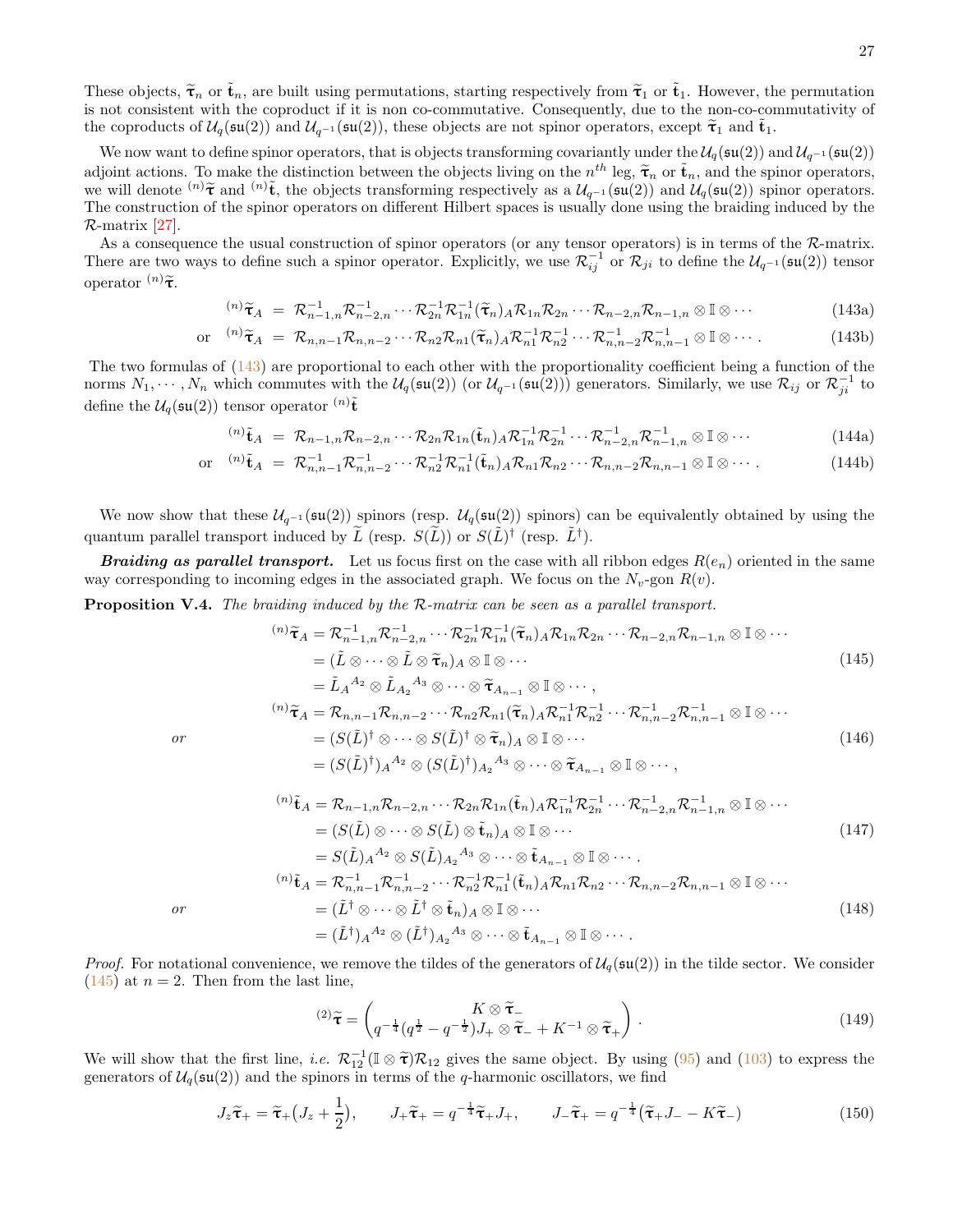and

$$
J_z\tilde{\tau}_- = \tilde{\tau}_-\left(J_z - \frac{1}{2}\right), \qquad J_-\tilde{\tau}_- = q^{\frac{1}{4}}\tilde{\tau}_- J_-, \qquad J_+\tilde{\tau}_- = q^{\frac{1}{4}}\left(\tilde{\tau}_- J_+ - K\tilde{\tau}_+\right). \tag{151}
$$

It leads to the commutation relations

$$
[KJ_{\pm}, \widetilde{\tau}_{\mp}] = -q^{\pm \frac{1}{4}} K^2 \widetilde{\tau}_{\pm}, \qquad [KJ_{\pm}, \widetilde{\tau}_{\pm}] = 0.
$$
 (152)

Consider the first line of  $(145)$  for  $A = -$ , then

$$
\mathcal{R}_{12}^{-1}(\mathbb{I} \otimes \widetilde{\tau}_{-}) = q^{-J_{z} \otimes J_{z}} \sum_{n=0}^{\infty} \frac{(1-q)^{n}}{[n]!} q^{-\frac{n(n-1)}{4}} \left(K^{-1}J_{+}\right)^{n} \otimes (KJ_{-})^{n} \widetilde{\tau}_{-}
$$
\n
$$
= q^{-J_{z} \otimes J_{z}} \sum_{n=0}^{\infty} \frac{(1-q)^{n}}{[n]!} q^{-\frac{n(n-1)}{4}} \left(K^{-1}J_{+}\right)^{n} \otimes \widetilde{\tau}_{-} (KJ_{-})^{n}
$$
\n
$$
= q^{-J_{z} \otimes J_{z}} (\mathbb{I} \otimes \widetilde{\tau}_{-}) \sum_{n=0}^{\infty} \frac{(1-q)^{n}}{[n]!} q^{-\frac{n(n-1)}{4}} \left(K^{-1}J_{+}\right)^{n} \otimes (KJ_{-})^{n}
$$
\n
$$
= (\mathbb{I} \otimes \widetilde{\tau}_{-}) q^{-J_{z} \otimes (J_{z}-\frac{1}{2})} \sum_{n=0}^{\infty} \frac{(1-q)^{n}}{[n]!} q^{-\frac{n(n-1)}{4}} \left(K^{-1}J_{+}\right)^{n} \otimes (KJ_{-})^{n}
$$
\n
$$
= (K \otimes \widetilde{\tau}_{-}) \mathcal{R}_{12}^{-1}
$$
\n(153)

as desired.

Computing  $\mathcal{R}_{12}^{-1}(\mathbb{I} \otimes \tilde{\tau}_+)$  takes more work as  $KJ_-$  and  $\tilde{\tau}_+$  do not commute. Indeed, each time we put  $KJ_-$  to the right of  $\tilde{\tau}_{+}$ , we get an extra term  $-q^{\frac{1}{2}}K^{2}\tilde{\tau}_{-}$ . This gives

$$
(KJ_-)^n \tilde{\tau}_+ = \tilde{\tau}_+(KJ_-)^n - q^{-\frac{1}{4}} \sum_{k=0}^{n-1} K^2 \tilde{\tau}_- q^k (KJ_-)^{n-1} = \tilde{\tau}_+(KJ_-)^n - q^{-\frac{1}{4}} \frac{1 - q^n}{1 - q} K^2 \tilde{\tau}_-(KJ_-)^{n-1}
$$
(154)

by using  $J_{-}^{k}K^{2} = q^{k}K^{2}J_{-}^{k}$ . We can thus write

$$
\mathcal{R}_{12}^{-1}(\mathbb{I}\otimes\tilde{\tau}_{+}) = q^{-J_{z}\otimes J_{z}}(\mathbb{I}\otimes\tilde{\tau}_{+})\sum_{n=0}^{\infty}\frac{(1-q)^{n}}{[n]!}q^{-\frac{n(n-1)}{4}}\left(K^{-1}J_{+}\right)^{n}\otimes(KJ_{-})^{n}-q^{-\frac{1}{4}}q^{-J_{z}\otimes J_{z}}\left(K^{-1}J_{+}\otimes K^{2}\tilde{\tau}_{-}\right)
$$
  

$$
\sum_{n=0}^{\infty}\frac{(1-q)^{n-1}}{[n-1]!}q^{-\frac{(n-1)(n-2)}{4}}\frac{(1-q)}{[n]}q^{-\frac{(n-1)}{2}}\frac{1-q^{n}}{1-q}\left((K^{-1}J_{+})^{n-1}\otimes(KJ_{-})^{n-1}\right)
$$
  

$$
=(\mathbb{I}\otimes\tilde{\tau}_{+})q^{-J_{z}\otimes(J_{z}+\frac{1}{2})}\sum_{n=0}^{\infty}\frac{(1-q)^{n}}{[n]!}q^{-\frac{n(n-1)}{4}}\left(K^{-1}J_{+}\right)^{n}\otimes(KJ_{-})^{n}
$$
  

$$
+(q^{\frac{3}{4}}-q^{-\frac{1}{4}})\left(K^{-1}J_{+}\otimes K^{2}\tilde{\tau}_{-}\right)q^{-(J_{z}+1)\otimes(J_{z}-\frac{1}{2})}\sum_{n=1}^{\infty}\frac{(1-q)^{n-1}}{[n-1]!}q^{-\frac{(n-1)(n-2)}{4}}\left((K^{-1}J_{+})^{n-1}\otimes(KJ_{-})^{n-1}\right)
$$
  

$$
=(K^{-1}\otimes\tilde{\tau}_{+})\mathcal{R}_{12}^{-1}+q^{\frac{1}{2}}(q^{\frac{3}{4}}-q^{-\frac{1}{4}})\left(K^{-1}J_{+}K\otimes K^{2}\tilde{\tau}_{-}K^{-2}\right)\mathcal{R}_{12}^{-1}
$$
  

$$
=\left(K^{-1}\otimes\tilde{\tau}_{+}+(q^{\frac{1}{4}}-q^{-\frac{3}{4}})J_{+}\otimes\tilde{\tau}_{-}\right)\mathcal{R}_{12}^{-1}\equiv(\tilde{L}\otimes\tilde{\tau}_{+})\mathcal{R}_{12}^{-1}.
$$
 (15

The generalization to any  $n$  is straightforward as

$$
\begin{split}\n^{(n)}\tilde{\tau}_{A} &= \mathcal{R}_{n-1,n}^{-1}\mathcal{R}_{n-2,n}^{-1}\cdots\mathcal{R}_{2n}^{-1}R_{1n}^{-1}(\tilde{\tau}_{n})_{A}R_{1n}\mathcal{R}_{2n}\cdots\mathcal{R}_{n-2,n}\mathcal{R}_{n-1,n} \\
&= (\tilde{L}_{A}^{A_{2}} \otimes \mathbb{I} \otimes \cdots)\mathcal{R}_{n-1,n}^{-1}\mathcal{R}_{n-2,n}^{-1}\cdots\mathcal{R}_{2n}^{-1}(\tilde{\tau}_{n})_{A_{2}}\mathcal{R}_{2n}\cdots\mathcal{R}_{n-2,n}\mathcal{R}_{n-1,n} \\
&= (\tilde{L}_{A}^{A_{2}} \otimes \tilde{L}_{A_{2}}^{A_{3}} \otimes \mathbb{I} \otimes \cdots)\mathcal{R}_{n-1,n}^{-1}\mathcal{R}_{n-2,n}^{-1}\cdots\mathcal{R}_{3n}^{-1}(\tilde{\tau}_{n})_{A_{3}}\mathcal{R}_{3n}\cdots\mathcal{R}_{n-2,n}\mathcal{R}_{n-1,n} \\
&= \cdots = \tilde{L}_{A}^{A_{2}} \otimes \tilde{L}_{A_{2}}^{A_{3}} \otimes \cdots \otimes \tilde{\tau}_{A_{n-1}} \otimes \mathbb{I} \otimes \cdots\n\end{split} \tag{156}
$$

Therefore, we have proved  $(145)$ . Equations  $(146)-(148)$  $(146)-(148)$  can be proven using the same method.

 $\Box$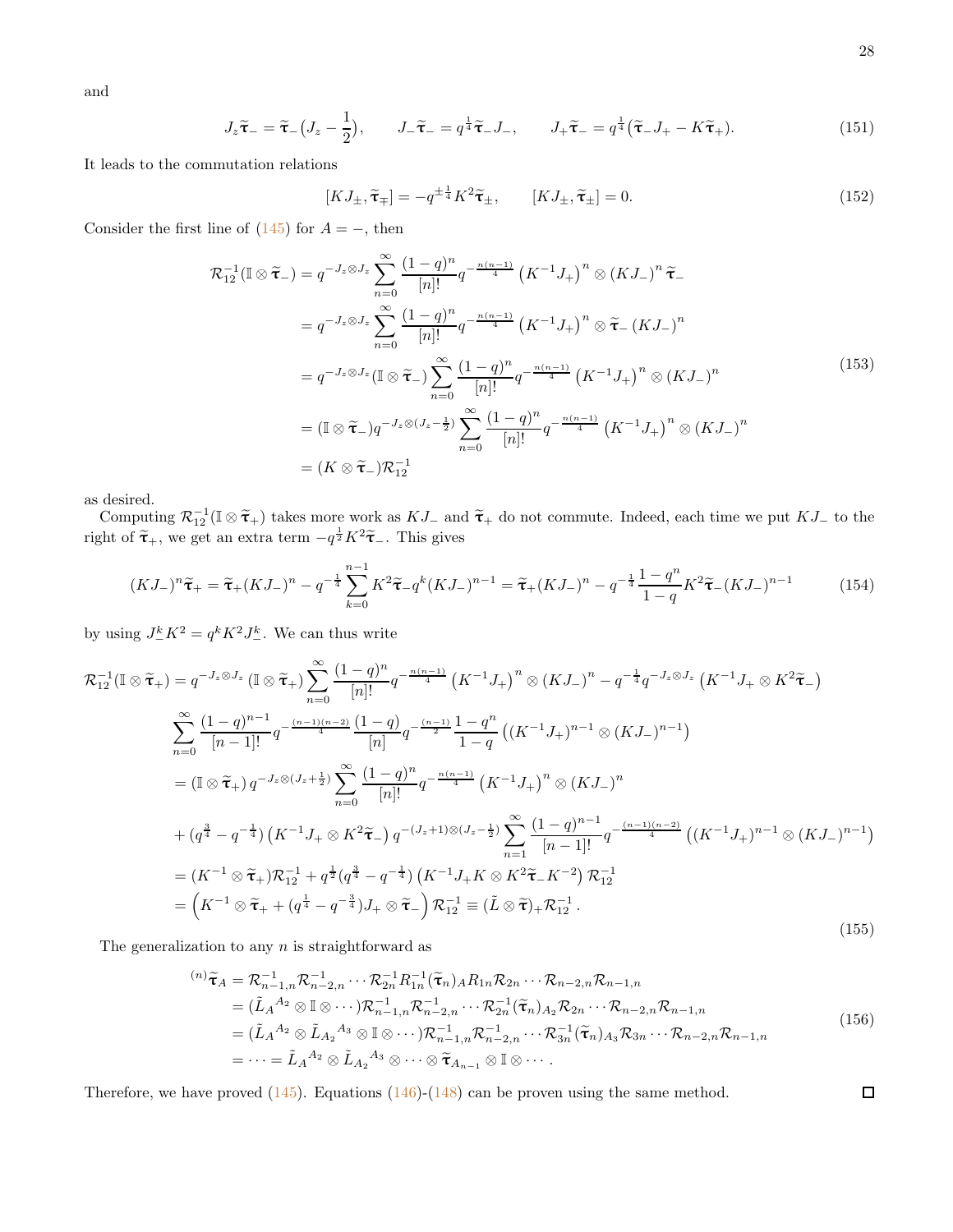<span id="page-28-0"></span>

FIG. 8: The choice of cilium is given by the red bullet. In the  $8a$ , the orientation is anti-clockwise, while in  $8b$ , the orientation is clock-wise. This choice matters since we usually order the tensor product from left to right.

Geometric interpretation. We have just shown that the braiding induced by the R-matrix can be explicitly written as a parallel transport along the ribbons using  $AN_q(2)$  or  $AN_{q^{-1}}(2)$  holonomies<sup>6</sup>. Indeed, equations  $(145)$  –  $(148)$  tell us that the algebraic definition of a tensor operator written in terms of the R-matrix can be replaced by a definition which has a very natural geometrical interpretation when working with ribbons.

Let's illustrate the geometrical definition of the tensor operator  $^{(n)}\tilde{\tau}$  given in [\(145\)](#page-26-1) in terms of parallel transports by  $\tilde{L}$ 's. We put consecutively the ribbon edges, so that they share a vertex. Let us deal again with the case where all the links are incoming. The construction is illustrated in Figure [8.](#page-28-0)

The first step consists in identifying a reference point. This corresponds to choosing a *cilium*. We naturally choose the reference point to sit on the ribbon edge  $R(e_1)$ . The construction of the spinor operators will depend on the orientation chosen for the ordering of the ribbon edges: counterclockwise or clockwise starting from  $R(e_1)$ . Indeed, the source point can be the left- or right-end point. (Left- or right-end point is specified by sitting at the vertex in Γ and looking towards the outgoing direction of the relevant edge.) Let us choose first the right end point to be our cilium as in Figure [8a](#page-28-0) (the vertex in red). This means that  $^{(1)}\tilde{\tau}$  is the reference spinor. We choose to order the ribbons counter-clockwise which is the orientation consistent with the definition of the spinors given in Proposition [V.4.](#page-26-4)

Indeed, the parallel transport by L indicates that we take  $\tilde{\tau}_2$  – which sits at the left-end point of  $R(e_1)$  since the right-end point of  $R(e_2)$  is identified with the left-end point of  $R(e_1)$  – and transport it to the reference point.

We proceed recursively with other ribbons. The object  $\tilde{\tau}_3$  sitting at the right-end point of  $R(e_3)$  which is identified

with the left end point of  $R(e_2)$ . We can transport  $\tilde{\tau}_3$  using  $\tilde{L}$  to  $(2)\tilde{\tau}$ , and so on and so forth.<br>Therefore, the geometrical construction of the spinor operator  $\binom{n}{\tilde{\tau}}$  is obtained by parallel tra sits at the right-end point of ribbon  $R(e_n)$ , along the ribbon short sides using the L's to go from the right-end point to the left-end point of each ribbon until reaching the reference point (the right-end point of  $R(e_1)$ ).

If instead we choose the cilium to be at the left-end point of ribbon 1, this means we use as a reference  $\tilde{t}$ . This means that we order/add ribbons now in a clockwise manner. This is illustrated in the Figure [8b.](#page-28-0)

Now let us discuss the case when the edges do not have the same orientations.

**Flipping ribbons, again.** We again drop the  $\epsilon$  spinor decoration since it does not bring anything to the present discussion. As discussed in section  $\overline{VC}$ , when we flip the orientation of the ribbon, the exchange of variables is performed by  $I$  such that

$$
I(\mathbf{t}) = \tilde{\mathbf{t}}, \quad I(\boldsymbol{\tau}) = \tilde{\boldsymbol{\tau}}, \quad I(L) = S(\tilde{L}), \quad I(\tilde{L}) = \overline{S}(L). \tag{157}
$$

When flipping the orientation of an edge in Proposition  $V.4$ , it is thus enough to apply the operator I, but only to the factor of the tensor product which corresponds to this edge.

<sup>6</sup> Recall the matrix elements of  $AN_q(2)$  and  $AN_{q-1}(2)$  are given by the generators of  $\mathcal{U}_q(\mathfrak{su}(2))$ .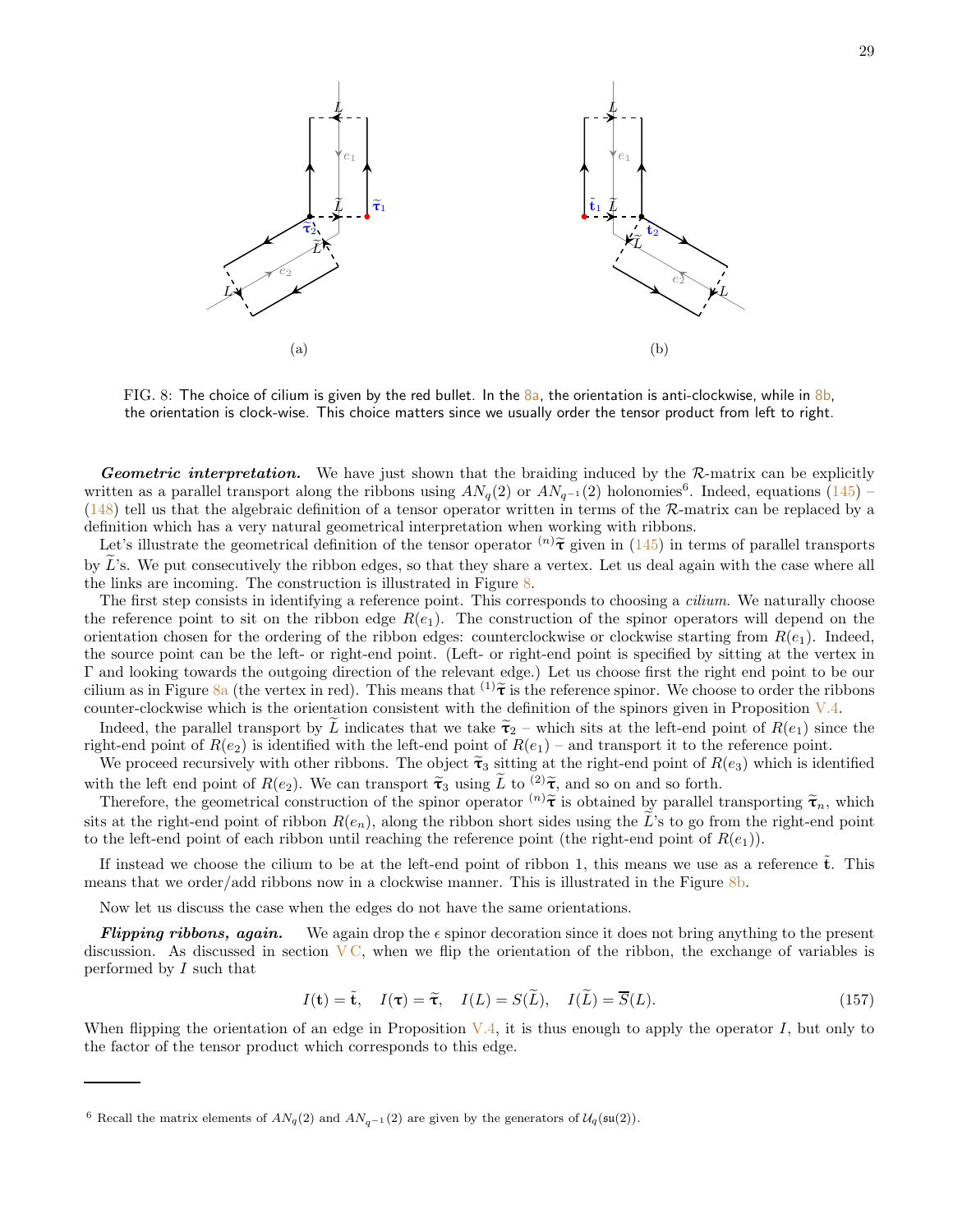<span id="page-29-1"></span>

(a) We transport  $\tilde{\tau}_2$  using  $\tilde{L}$  to the cilium (in red) to define (b) We transport  $\widetilde{\tau}_2$  using  $\overline{S}(L) = \widetilde{L}$  to the cilium (in red) a spinor  $(2)\widetilde{\tau}$ . to recover a spinor  $^{(2)}\tilde{\tau}$ .





(c) We transport  $\tau_2$  using  $\widetilde{L}$  to the cilium (in red) to recover spinor  $^{(2)}$ τ. (d) We transport  $\tau_2$  using  $\overline{S}(L) = \widetilde{L}$  to the cilium (in red) to define a spinor  $(2)$ τ.

FIG. 9: The choice of cilium, the right-end point of ribbon 1, is given by the red bullet. In each case, we transport the relevant spinor living on the right-end point of ribbon 2 using the holonomy in ribbon 1. We recover the same spinor in each case as in the un-flipped case.

For instance, consider  $n = 2$  and reverse the orientation of the edge 2 only (not 1). Then applying I on ribbon 2 (which we henceforth denote  $I_2$ ) to the last line of  $(145)$  gives

<span id="page-29-0"></span>
$$
^{(2)}\boldsymbol{\tau}_A = I_2(\tilde{L}_A{}^B \otimes \tilde{\boldsymbol{\tau}}_B) = \tilde{L}_A{}^B \otimes I(\tilde{\boldsymbol{\tau}}_B) = \tilde{L}_A{}^B \otimes \boldsymbol{\tau}_B
$$
\n(158)

and to the last line of  $(147)$ ,

<span id="page-29-2"></span>
$$
^{(2)}\mathbf{t}_A = S(\tilde{L})_A{}^B \otimes \mathbf{t}_B. \tag{159}
$$

The geometric picture is as follows. The first relation  $(158)$  consists in the case where the cilium is at the right-end point. Because ribbon 2 is flipped, we have  $\tau_2$  that stands at the right-end point of ribbon 2 which is identified with the left-end point of ribbon 1. We then parallel transport  $\tau_2$  using  $\tilde{L}$  on the sector 1 (See Figure [9c\)](#page-29-1). The same applies for  $^{(2)}$ t<sub>A</sub>, when the cilium is taken as the left-end point.

Consider now the case where it is ribbon 1 which is flipped (outgoing) but ribbon 2 is not (it is incoming), see Figure [9b.](#page-29-1) We thus apply I to the first factor of the tensor product in the last lines of  $(145)$  and  $(147)$ ,

$$
^{(2)}\widetilde{\tau}_A = I_1(\widetilde{L}_A{}^B \otimes \widetilde{\tau}_B) = \overline{S}(L)_A{}^B \otimes \widetilde{\tau}_B, \qquad ^{(2)}\widetilde{\mathbf{t}}_A = S(I(\widetilde{L}))_A{}^B \otimes \widetilde{\mathbf{t}}_B = L_A{}^B \otimes \widetilde{\mathbf{t}}_B. \tag{160}
$$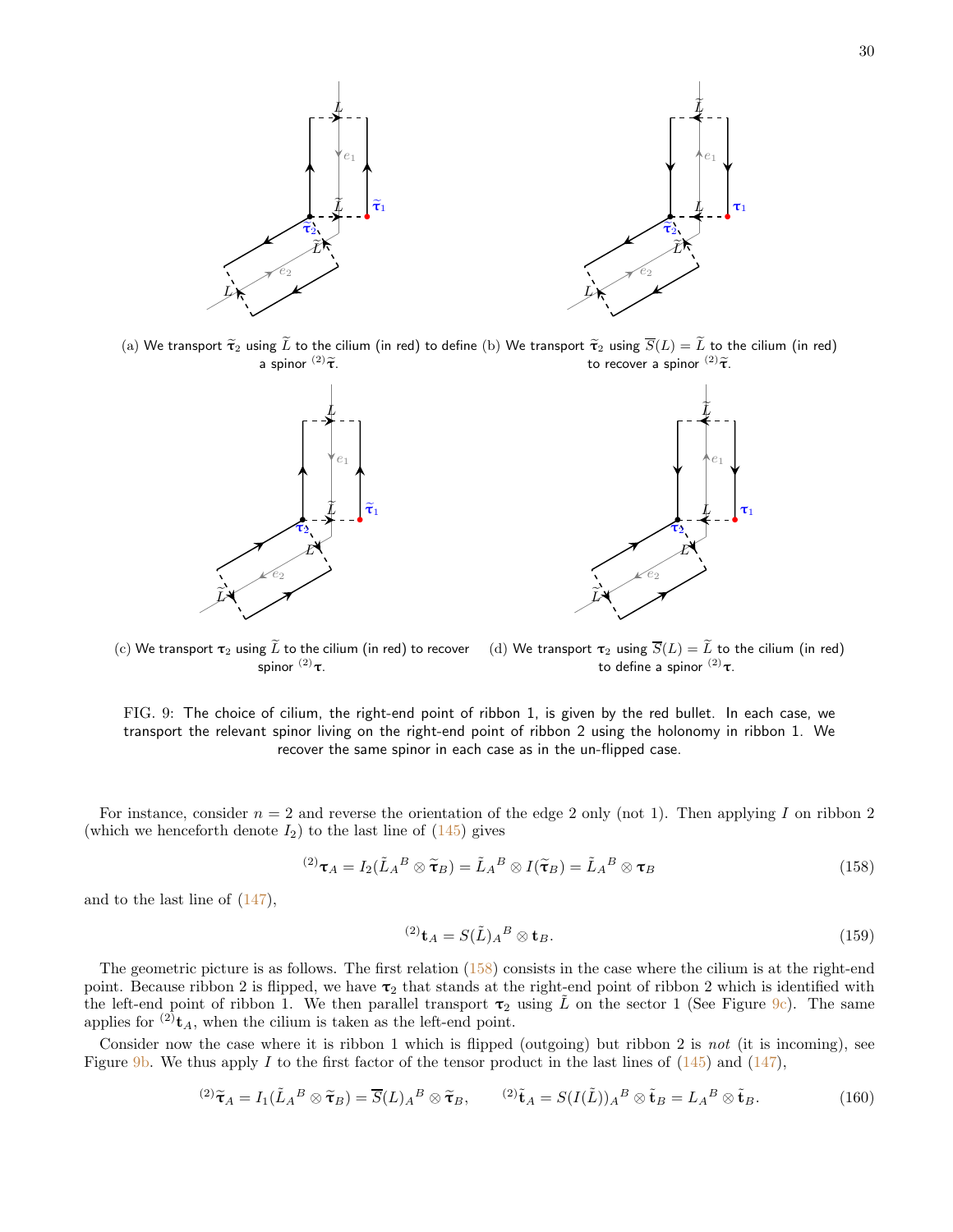In the first case, we take the cilium to be the right-end point of ribbon 1, which is decorated by the spinor  $\tau_1$ . On the right-end point of ribbon 2, identified with the left-end point of ribbon 1, we have  $\tilde{\tau}_2$ . We can define a spinor operator by transporting  $\tilde{\tau}_2$  to the cilium through  $\overline{S}(L)$ , that is  $(\overline{S}(L))_A{}^B\otimes \tilde{\tau}_B$ .

When both ribbon 1 and ribbon 2 are flipped, see figure  $9d$ , we use the map  $I_{12}$  which flips the sectors 1 and 2. As we just discussed, we can define the spinor

<span id="page-30-1"></span>
$$
^{(2)}\boldsymbol{\tau}_A = I_{12}(\tilde{L}_A{}^B \otimes \tilde{\boldsymbol{\tau}}_B) = \overline{S}(L)_A{}^B \otimes \boldsymbol{\tau}_B, \qquad ^{(2)}\boldsymbol{\mathrm{t}}_A = I_{12}(S((\tilde{L}))_A{}^B \otimes \tilde{\boldsymbol{\mathrm{t}}}_B) = L_A{}^B \otimes \boldsymbol{\mathrm{t}}_B. \tag{161}
$$

We still take the right-end point of ribbon 1 as the reference point, we have now  $\tau_1$  sitting at the cilium. At the right-end point of the ribbon 2, coinciding with the left-end point of ribbon 1, we have  $\tau_2$ . We can define a spinor operator by transporting  $\tau_2$  to the cilium through  $\overline{S}(L)$ , that is  $(\overline{S}(L))_A{}^B \otimes \tau_B$ .

To summarize, the definition of the spinor operator on different ribbons does not depend on the orientation of the edges, since for example  $\tilde{L}$  and  $\overline{S}(L)$  are the same operators and so are  $\tilde{\tau}$  and  $\tau$ . So [\(161\)](#page-30-1) is the same as [\(158\)](#page-29-0) and [\(159\)](#page-29-2).

### <span id="page-30-0"></span>E. Observables

We will now proceed to the quantization of the observables defined in Section [III.](#page-12-0) The first part of this subsection has already appeared in [\[12](#page-36-22), [26](#page-36-20), [29\]](#page-37-1). The spinors are promoted to spinor operators as we have discussed previously. The scalar product is obtained by contracting with Clebsch-Gordan coefficients projecting the tensor product of two spin 1/2 representations to the trivial representation.

<span id="page-30-2"></span>**Proposition V.5.** The quantization of the general observable [\(75\)](#page-16-4) living on the edges  $e_i$  and  $e_j$  with  $i \leq j$  is given by, up to some overall normalization constant,

<span id="page-30-3"></span>
$$
\mathbf{E}_{e_ie_j}^{\epsilon_i, \epsilon_j} = \begin{cases} \sum_A (-1)^{\frac{1}{2} + A} q^{-\frac{A}{2}} \;^{(i)} \widetilde{\tau}_{-A}^{\epsilon_i} \;^{(j)} \widetilde{\tau}_{A}^{\epsilon_j} \;^{for \; o_i = o_j = -1} \\ \sum_A (-1)^{\frac{1}{2} + A} q^{-\frac{A}{2}} \;^{(i)} \tau_{-A}^{\epsilon_i} \;^{(j)} \widetilde{\tau}_{A}^{\epsilon_j} \;^{for \; o_i = -o_j = -1} \\ \sum_A (-1)^{\frac{1}{2} + A} q^{-\frac{A}{2}} \;^{(i)} \widetilde{\tau}_{-A}^{\epsilon_i} \;^{(j)} \tau_{A}^{\epsilon_j} \;^{for \; o_i = -o_j = 1} \\ \sum_A (-1)^{\frac{1}{2} + A} q^{-\frac{A}{2}} \;^{(i)} \tau_{-A}^{\epsilon_i} \;^{(j)} \tau_{A}^{\epsilon_j} \;^{for \; o_i = o_j = 1} \end{cases} \tag{162}
$$

Since the quantum operators  $\tau^{\epsilon}$  and  $\tilde{\tau}^{\epsilon}$  have the same matrix element, or as we discussed in section [V C](#page-23-0) the spinors are invariant under the flip of the ribbon, the observables for the different orientations in Proposition  $V.5$  are actually the same<sup>7</sup>. A natural question to enquire is the algebra that they satisfy, if they satisfy one. One can indeed check that if we were to build observables from the fluxes, the algebra of observables would not close (even with no quantum deformation [\[19\]](#page-36-16)). The great advantage of using spinor variables is that they provide a closed algebra of observables [\[19,](#page-36-16) [21,](#page-36-24) [24](#page-36-18)]. In the non-deformed case, the algebra of observables is given in terms of the  $\mathfrak{so}^*(2n)$  Lie algebra [\[24](#page-36-18)] where *n* here stands for the number of edges meeting at the vertex of  $\Gamma$ .

If we denote the generators of  $\mathfrak{so}^*(2n)$  by  $e_{ij}, f_{ij}, \tilde{f}_{ij}, i, j = 1, \cdots, n$ , their commutation relations are

$$
[e_{ij}, e_{kl}] = \delta_{jk} e_{il} - \delta_{il} e_{kj}, \quad [e_{ij}, f_{kl}] = \delta_{il} f_{jk} - \delta_{ik} f_{jl}, \quad [e_{ij}, \tilde{f}_{kl}] = \delta_{jk} \tilde{f}_{il} - \delta_{jl} \tilde{f}_{ik}, [f_{ij}, \tilde{f}_{kl}] = \delta_{jl} e_{ki} + \delta_{ik} e_{lj} - \delta_{jk} e_{li} - \delta_{il} e_{kj}, \quad [f_{ij}, f_{kl}] = [\tilde{f}_{ij}, \tilde{f}_{kl}] = 0.
$$
\n(163)

<span id="page-30-4"></span>We can identify  $\mathfrak{u}(n)$  as a Lie sub-algebra generated by  $\{e_{ij}\}.$ 

We want to show now that a similar statement holds in the deformed case, *i.e.* we have a deformation of the  $\mathfrak{so}^*(2n)$ algebra which contains a deformation of the  $u(n)$  algebra. The deformation of the  $u(n)$  algebra was already identified in [\[29\]](#page-37-1) using the R-matrix formalism. We extend here the construction to have the full deformation of  $\mathfrak{so}^*(2n)$ . We are first going to recover the deformed substructure  $\mathcal{U}_q(\mathfrak{u}(n))$  then the full deformed algebra  $\mathcal{U}_q(\mathfrak{so}^*(2n))$ .

Given a semi-simple Lie algebra, its deformation is given in terms of the Serre-Chevalley relations [\[33\]](#page-37-5). The (Cartan-Weyl) generators are constructed by induction.

<sup>&</sup>lt;sup>7</sup> We remind the readers that the observable defined in [\(162\)](#page-30-3) is not the same as in [\[30\]](#page-37-2) for different orientations. Here the  $\mathbf{E}_{ij}$ 's are defined in the same way for different orientations of  $e_i$  and  $e_j$ , while they are defined differently in [\[30](#page-37-2)] for a uniform action on the intertwiners for different orientation cases.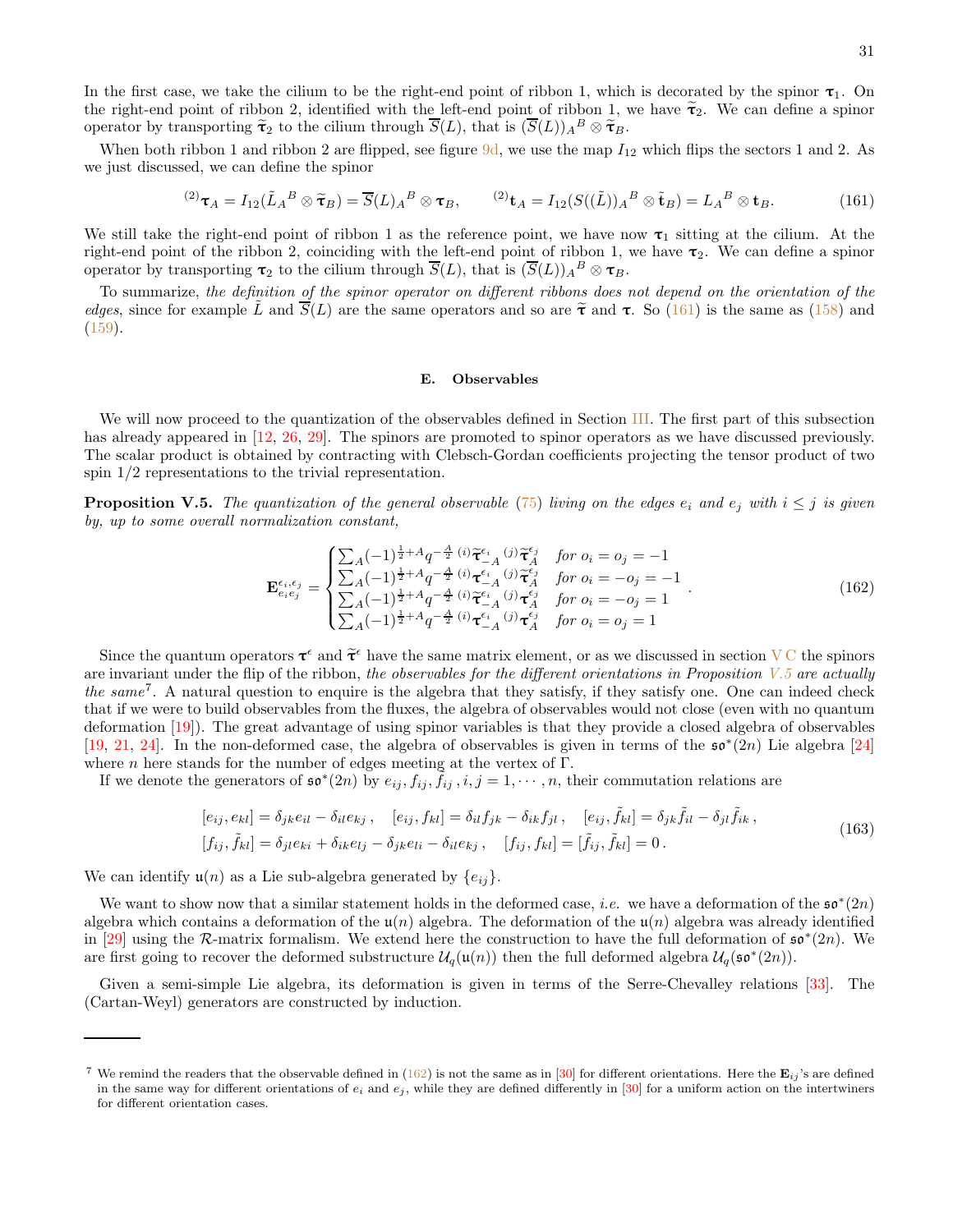We have constructed a set of observables using the spinor parametrization. As we discussed, we can obtain different parametrizations because we can use different types of parallel transport, either L or  $S(L)^{\dagger}$ . Hence in terms of the spinor parameterization, we also have some arbitrariness in terms of the explicit expression of the observables. We know that at the classical level these observables form the algebra  $\mathfrak{so}^*(2n)$ . Hence we could apply the Serre-Chevalley induction for the deformed case. The goal is then to relate this construction to the parameterization in terms of the spinors. We are going to show that the Serre-Chevalley construction picks exclusively the parallel transport induced by  $S(L)^{\dagger}$ . Let us recall more details on the Serre-Chevalley induction process to fix the notations.

The definition of the  $\mathcal{U}_q(\mathfrak{u}(n))$  from the Cartan-Weyl generators  $\mathcal{E}_{ij}$  is as follows [\[41\]](#page-37-11). We first specify the Chevalley set of generators containing  $n-1$  raising,  $n-1$  lowering and  $n-1$  diagonal generators, denoted respectively as  $\mathcal{E}_{i,i+1}$ ,  $\mathcal{E}_{i,i-1}$ , and  $\mathcal{E}_i$ , which satisfy the following commutation relations

<span id="page-31-3"></span>
$$
[\mathcal{E}_{i}, \mathcal{E}_{j}] = 0, \quad [\mathcal{E}_{i}, \mathcal{E}_{j,j+1}] = (\delta_{ij} - \delta_{i,j+1})\mathcal{E}_{j,j+1}, \quad [\mathcal{E}_{i}, \mathcal{E}_{j+1,j}] = (\delta_{i,j+1} - \delta_{ij})\mathcal{E}_{j+1,j}, \quad [\mathcal{E}_{i,i+1}, \mathcal{E}_{j+1,j}] = \delta_{ij}[\mathcal{E}_{i} - \mathcal{E}_{i+1}].
$$
\n(164)

The remaining Cartan-Weyl generators  $\mathcal{E}_{ij}$  and  $\mathcal{E}_{ji}$  with  $j > i + 1$  are defined recursively as follows.

<span id="page-31-0"></span>
$$
\mathcal{E}_{ij} := q^{\frac{N_{j-1}}{2}} \left( \mathcal{E}_{i,j-1} \mathcal{E}_{j-1,j} - q^{\frac{1}{2}} \mathcal{E}_{j-1,j} \mathcal{E}_{i,j-1} \right), \qquad (165a)
$$

$$
\mathcal{E}_{ji} := q^{-\frac{N_{j-1}}{2}} \left( \mathcal{E}_{j,j-1} \mathcal{E}_{j-1,i} - q^{-\frac{1}{2}} \mathcal{E}_{j-1,i} \mathcal{E}_{j,j-1} \right).
$$
 (165b)

By the Jordan map, the Chevalley set can be defined in terms of the q-bosons  $(a_i, a_i^{\dagger}, b_i, b_i^{\dagger})$ :

$$
\mathcal{E}_{i,i+1} = a_i^{\dagger} a_{i+1} q^{\frac{N_{b_i} - N_{b_{i+1}}}{4}} + b_i^{\dagger} b_{i+1} q^{\frac{-N_{a_i} + N_{a_{i+1}}}{4}}, \quad \mathcal{E}_{i+1,i} = a_i a_{i+1}^{\dagger} q^{\frac{N_{b_i} - N_{b_{i+1}}}{4}} + b_i b_{i+1}^{\dagger} q^{\frac{-N_{a_i} + N_{a_{i+1}}}{4}}, \quad \mathcal{E}_i = N_i + 1,
$$
\n(166)

and the other generators in terms of the  $q$ -bosons can be deduced from  $(165)$ . We can then identify directly the relations between the  $U_q(\mathfrak{u}(n))$  Chevalley set of generators and the quadratic operators constructed from the deformed quantum spinors. They simply are:

$$
\mathbf{E}_{i,i+1}^{+,-} = \mathcal{E}_{i,i+1} \,, \quad \mathbf{E}_{i,i+1}^{-,+} = \mathcal{E}_{i+1,i} \,, \quad \mathbf{E}_{i,i}^{+,-} = [\mathcal{E}_i - 1] \,, \quad \mathbf{E}_{i,i}^{-,+} = [\mathcal{E}_i + 1] \,. \tag{167}
$$

For the remaining Cartan-Weyl generators in terms of the quantum spinors, one can make use of the quantum fluxes to connect the spinors from distanced sites. The result is given in the following proposition.

**Proposition V.6.** The Cartan-Weyl generators  $\mathcal{E}_{i,i+p}$  and  $\mathcal{E}_{i+p,i}$  of  $\mathcal{U}_q(\mathfrak{u}(n))$  for any  $p \in \mathbb{N}^+$  can be expressed with the quantum spinors at sites i and  $i+p$  and the quantum fluxes for ribbon edges connecting them. Explicitly, they can be written as

$$
\mathcal{E}_{i,i+p} = q^{\frac{\sum_{k=1}^{p-1} N_{i+k}}{4}} \sum_{\substack{A_i, A_{i+1}, \\ \cdots, A_{i+p}}} (-1)^{\frac{1}{2} + A_i} q^{\frac{A_i}{2}} \tilde{\mathbf{t}}_{i,-A_i}^+ \prod_{k=1}^{p-1} (S(\tilde{L}_{i+k})^\dagger)_{A_{i+k-1}} A_{i+k} \tilde{\mathbf{t}}_{i+p,A_{i+p-1}}^- \,, \tag{168}
$$

$$
\mathcal{E}_{i+p,i} = q^{-\frac{\sum_{k=1}^{p-1} N_{i+k}}{4}} \sum_{\substack{A_i, A_{i+1}, \\ \cdots, A_{i+p}}} (-1)^{\frac{1}{2} - A_i} q^{\frac{A_i}{2}} \tilde{\mathbf{t}}_{i,-A_i}^{-} \prod_{k=1}^{p-1} (S(\tilde{L}_{i+k})^{\dagger})_{A_{i+k-1}} A_{i+k} \tilde{\mathbf{t}}_{i+p,A_{i+p-1}}^{+}.
$$
 (169)

Proof. Notice that the following relations are satisfied.

$$
\widetilde{\tau}_{i,A}^{-} \widetilde{\mathbf{t}}_{i,B}^{+} - q^{\frac{1}{2}} \widetilde{\mathbf{t}}_{i,B}^{+} \widetilde{\tau}_{i,A}^{-} = q^{-\frac{N_i}{4}} (-1)^{\frac{1}{2} - B} q^{\frac{B}{2}} \left( S(\tilde{L}_i)^{\dagger} \right)_A^{-B} \equiv q^{-\frac{N_i}{4}} (-1)^{\frac{1}{2} + A} q^{-\frac{A}{2}} \left( \tilde{L}_i^{\dagger} \right)_B^{-A}, \tag{170a}
$$

$$
\tilde{\mathbf{t}}_{i,A}^- \tilde{\mathbf{t}}_{i,B}^+ - q^{-\frac{1}{2}} \tilde{\mathbf{t}}_{i,B}^+ \tilde{\mathbf{t}}_{i,A}^- = q^{\frac{N_i}{4}} (-1)^{\frac{1}{2} + A} q^{\frac{A}{2}} \left( S(\tilde{L}_i)^{\dagger} \right)_B^{\ -A} = q^{\frac{N_i}{4}} (-1)^{\frac{1}{2} - B} q^{-\frac{B}{2}} \left( \tilde{L}_i^{\dagger} \right)_A^{\ -B} . \tag{170b}
$$

Using the scalar operator of two spinors at the same corner to define the  $\mathcal{U}_q(\mathfrak{u}(n))$  generator

$$
\mathcal{E}_{i,i+1} = \sum_{A_i = \pm \frac{1}{2}} (-1)^{\frac{1}{2} + A_i} q^{\frac{A_i}{2}} \tilde{\mathbf{t}}_{i, -A_i}^+ \tilde{\mathbf{\tau}}_{i+1, A_i}^- , \quad \mathcal{E}_{i+1,i} = \sum_{A_i = \pm \frac{1}{2}} (-1)^{\frac{1}{2} - A_i} q^{\frac{A_i}{2}} \tilde{\mathbf{t}}_{i, -A_i}^- \tilde{\mathbf{\tau}}_{i+1, A_i}^+ ,
$$
\n(171)

and the induction, one can show the validity of  $(168)$  and  $(169)$ .

<span id="page-31-4"></span><span id="page-31-2"></span><span id="page-31-1"></span> $\Box$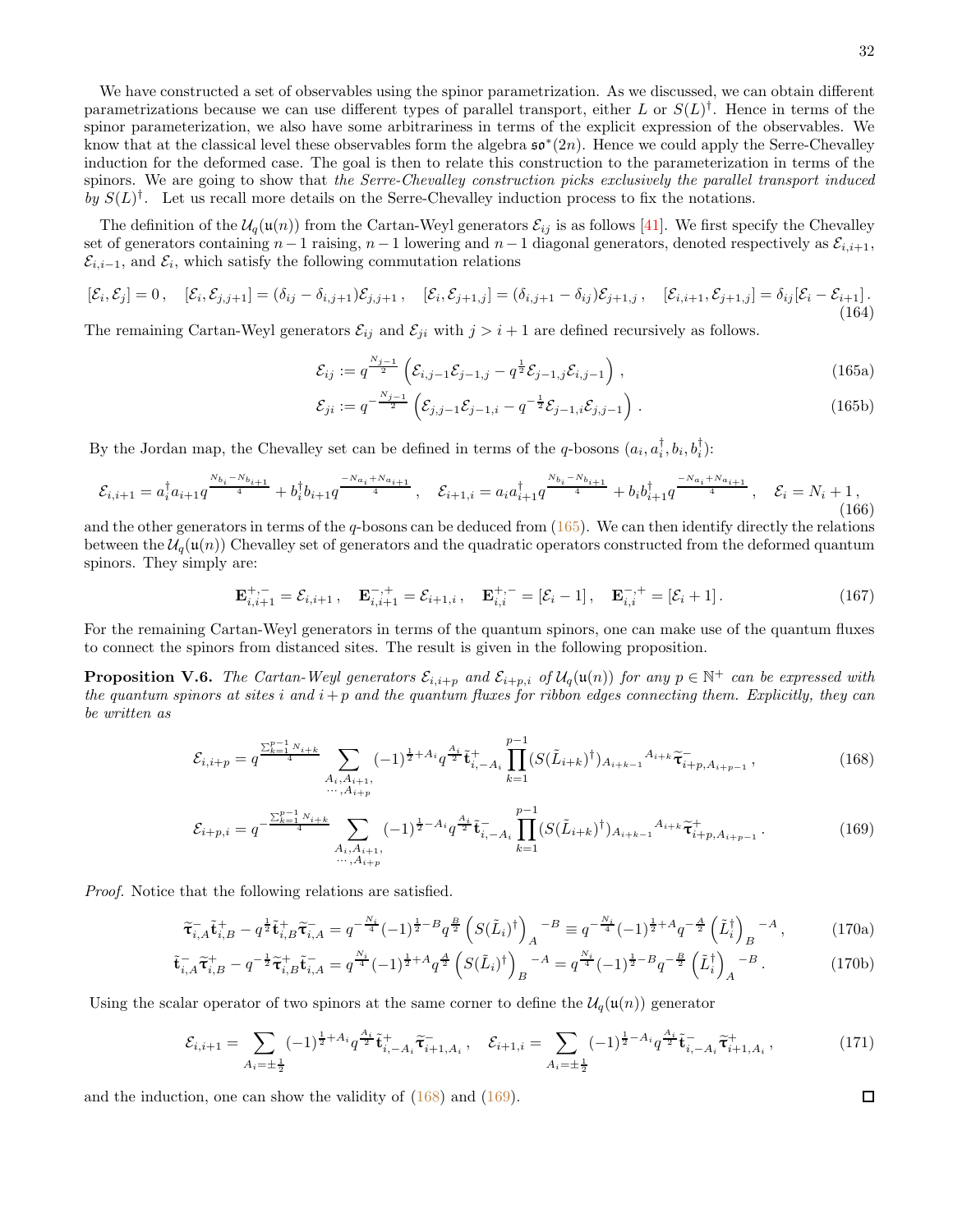We extend the construction to include all the different types of observables and verify that the observables  $\mathbf{E}_{ij}^{\epsilon_i,\epsilon_j}$ are the generators of  $U_q(\mathfrak{so}^*(2n))$ , which is the q-deformation of the algebra  $\mathfrak{so}^*(2n)$  [\[24](#page-36-18)]. Denote for different sectors  $\epsilon_i$  and  $\epsilon_j$  for the quadratic operator  $\mathbf{E}_{ij}^{\epsilon_i,\epsilon_j}$  as

<span id="page-32-1"></span>
$$
\mathcal{E}_{i,i} \equiv \mathcal{E}_i := N_i + 1, \ \mathcal{E}_{i,i+p} := \mathbf{E}_{i,i+p}^{+,-}, \qquad \mathcal{E}_{i+p,i} := \mathbf{E}_{i,i+p}^{-,+}, \n\mathcal{F}_{i,i+p} := \mathbf{E}_{i,i+p}^{-,-}, \qquad \mathcal{F}_{i+p,i} := -\mathcal{F}_{i,i+p}, \ \tilde{\mathcal{F}}_{i,p,i} := -\mathcal{F}_{i,i+p}, \ \tilde{\mathcal{F}}_{i+p,i} := -\tilde{\mathcal{F}}_{i,i+p}.
$$
\n(172)

**Proposition V.7.** The operators  $\mathcal{F}_{i,i+p}$  and  $\widetilde{\mathcal{F}}_{i,i+p}$  with  $p > 1$  defined in [\(172\)](#page-32-1) satisfy the recursion relations in terms of  $\mathcal{E}_{ij}$  as follows.

$$
\mathcal{F}_{i,i+p} = q^{\frac{N_{i+p-1}}{2}} \left( \mathcal{F}_{i,i+p-1} \mathcal{E}_{i+p-1,i+p} - q^{\frac{1}{2}} \mathcal{E}_{i+p-1,i+p} \mathcal{F}_{i,i+p-1} \right) = \left( \mathcal{F}_{i+1,i+p} \mathcal{E}_{i+1,i} - q^{-\frac{1}{2}} \mathcal{E}_{i+1,i} \mathcal{F}_{i+1,i+p} \right), \qquad (173a)
$$

$$
\widetilde{\mathcal{F}}_{i,i+p} = q^{-\frac{N_{i+p-1}}{2}} \left( \mathcal{E}_{i+p,i+p-1} \widetilde{\mathcal{F}}_{i,i+p-1} - q^{-\frac{1}{2}} \widetilde{\mathcal{F}}_{i,i+p-1} \mathcal{E}_{i+p,i+p-1} \right) = \left( \mathcal{E}_{i,i+1} \widetilde{\mathcal{F}}_{i+1,i+p} - q^{\frac{1}{2}} \widetilde{\mathcal{F}}_{i+1,i+p} \mathcal{E}_{i,i+1} \right) . \tag{173b}
$$

The operators  $\mathcal{E}_{i,i+1}$ ,  $\mathcal{F}_{i,i+1}$  and  $\mathcal{F}_{i,i+1}$  defined in [\(172\)](#page-32-1) form the generators of  $\mathcal{U}_q(\mathfrak{so}^*(2n))$  which is a closed algebra. These generators satisfy [\(164\)](#page-31-3) and the following commutation relations.

<span id="page-32-3"></span>
$$
\mathcal{E}_{i,i+1}\mathcal{F}_{j,j+1} - q^{-\frac{1}{2}}\mathcal{F}_{j,j+1}\mathcal{E}_{i,i+1} = \delta_{i,j+1}q^{-\frac{\mathcal{E}_i}{2}}\mathcal{F}_{i+1,i-1}, \quad q^{-\frac{1}{2}}\mathcal{E}_{i+1,i}\mathcal{F}_{j,j+1} - \mathcal{F}_{j,j+1}\mathcal{E}_{i+1,i} = -\delta_{i,j-1}\mathcal{F}_{i,i+2},
$$
\n
$$
\mathcal{E}_{i,i+1}\widetilde{\mathcal{F}}_{j,j+1} - q^{\frac{1}{2}}\widetilde{\mathcal{F}}_{j,j+1}\mathcal{E}_{i,i+1} = \delta_{i,j-1}\widetilde{\mathcal{F}}_{i,i+2}, \quad q^{\frac{1}{2}}\mathcal{E}_{i+1,i}\widetilde{\mathcal{F}}_{j,j+1} - \widetilde{\mathcal{F}}_{j,j+1}\mathcal{E}_{i+1,i} = -\delta_{i,j+1}q^{\frac{\mathcal{E}_i}{2}}\widetilde{\mathcal{F}}_{i+1,i-1},
$$
\n
$$
[\mathcal{E}_i, \mathcal{F}_{j,j+1}] = -(\delta_{ij} + \delta_{i,j+1})\mathcal{F}_{j,j+1}, \quad [\mathcal{E}_i, \widetilde{\mathcal{F}}_{j,j+1}] = (\delta_{ij} + \delta_{i,j+1})\widetilde{\mathcal{F}}_{j,j+1},
$$
\n
$$
[\mathcal{F}_{i,i+1}, \widetilde{\mathcal{F}}_{j,j+1}] = \delta_{ij}([\mathcal{E}_i + \mathcal{E}_{i+1}]) - \delta_{i,j-1}\mathcal{E}_{i+2,i} - \delta_{i,j+1}\mathcal{E}_{i-1,i+1}, \quad [\mathcal{F}_{i,i+1}, \mathcal{F}_{j,j+1}] = [\widetilde{\mathcal{F}}_{i,i+1}, \widetilde{\mathcal{F}}_{j,j+1}] = 0.
$$
\n(174)

The first two lines can be seen directly from  $(173)$ . The rest of the commutation relations can be calculated with the definition [\(172\)](#page-32-1) of the generators and the relation between the spinors and the flux as shown in [\(170\)](#page-31-4). The commutation relations [\(174\)](#page-32-3) are consistent with [\(163\)](#page-30-4) when  $q \to 1$ , and it is in this sense that we view the operators  $\mathcal{E}_{i,i+1}, \mathcal{F}_{i,i+1}$  and  $\widetilde{\mathcal{F}}_{i,i+1}$  as the generators of  $\mathcal{U}_q(\mathfrak{so}^*(2n)).$ 

### <span id="page-32-2"></span><span id="page-32-0"></span>Conclusion

In this article, we have considered the framework of deformed lattice gauge theory introduced in [\[15,](#page-36-12) [26\]](#page-36-20), both classically and quantumly. Our key focus was the definition of a complete set of local observables which are defined for any pairs of edges incident to a vertex. At the classical level, they are defined using the spinors first introduced in [\[13\]](#page-36-10), while the quantum aspect was touched in [\[29\]](#page-37-1). Any functions of the standard holonomies and fluxes can be written in terms of those spinors, hence any observables (invariant functions).

In this paper, we have performed the full quantization of the spinors into spinor operators, and we have proved that it is possible to contruct the quantum holonomy and flux operators from them. The quantization relies on the structure of both  $\mathcal{U}_q(\mathfrak{su}(2))$  and  $\mathcal{U}_{q^{-1}}(\mathfrak{su}(2))$  (and  $\text{SU}_q(2)$  and  $\text{SU}_{q^{-1}}(2)$ ).

We were thus able to quantize the local observables. In particular, they are invariant objects at the quantum level. Interestingly, we noticed that the conjugation by the quantum  $\mathcal{R}_r$ -matrix, which is used to build tensor operators on tensor products, can instead be implemented as parallel transport by the variables L which are around the vertex. While it may not come as a surprise for experts in integrable systems, where the  $L$  operators  $(T)$  operators in the standard notation of integrable systems) and the R-matrix come from  $[40]$ , we find that this observation provides a neat geometric interpretation to the use of the R-matrix in the gauge theory setting. It also simplifies explicit calculations, as the R-matrix can thus be bypassed. This was already noticed in [\[26\]](#page-36-20) and further used in [\[30\]](#page-37-2).

Around each vertex of the lattice, we have shown that the set of quantum local observables forms a deformation of the algebra  $\mathfrak{so}^*(2n)$ , with a  $\mathcal{U}_q(\mathfrak{u}(n))$  sub-algebra. This is obtained by proving the Serre-Chevalley relations, which as we found, picks the parallel transport by  $S(L)$ <sup>†</sup> to implement the conjugation by the R-matrix.

As a first application of this setup, we have equipped the gauge theory with the dynamics of 3D quantum gravity with a cosmological constant in [\[30](#page-37-2)]. Indeed, we considered the Gauss law, which enforces restriction to observables, and the Hamiltonian constraints as a dynamics. The latter are matrix elements of the holonomies around faces in the spinor basis. They can be rewritten as sums of products of the present local observables over the vertices which are along faces. We have then performed the quantization of the Gauss law and of the Hamiltonian constraints. They give rise to difference equations in the spin network basis, from which we were able to derive the building blocks of the Turaev-Viro model as the changes of the coefficients in the spin network basis under Pachner moves.

There are even more interesting follow-ups we could consider.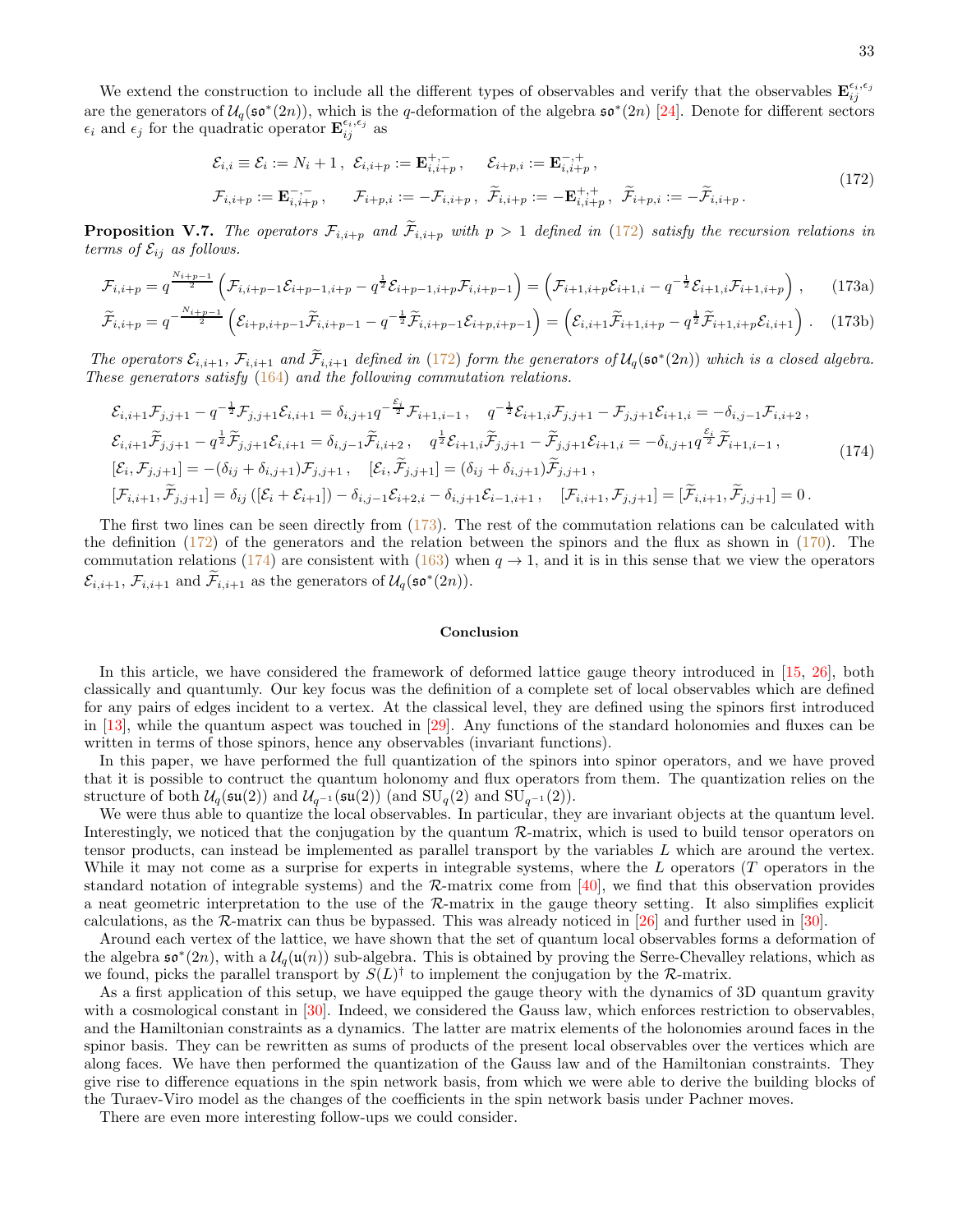Generalization of the spinor formalism. The spinor formalism is tied to the specific choice of group we considered, namely SU(2) and its deformation. It would be interesting to explore in which way the algebra of observables extends for a general Hopf algebra. More specifically, one could use a specific class of representations (such as the fundamental representation for  $SU(2)$  and its deformation) to construct the notion of local observables *i.e.* quantities defined on vertices which are invariant under the action of the dual Hopf algebra. It would be interesting to develop this in the finite dimensional case with finite groups for example. (The construction was already done in the undeformed, non-compact group case  $SU(1, 1)$  [\[14\]](#page-36-11).)

Application to Yang-Mills or Kitaev models. The local observables we have introduced come as a deformation of local observables which were found in the context of loop quantum gravity. They have been extensively used to get a better understanding of the quantum nature of discrete geometries, the dynamical aspects [\[12,](#page-36-22) [29,](#page-37-1) [31](#page-37-3)].It would be interesting to see how this approach could be relevant for other frameworks which also rely on the lattice gauge theory setup. As a first example, we would be interested in exploring how we can reformulate the Hamiltonian of the Kitaev model in terms of such observables. This was already proposed in [\[31](#page-37-3)] where the authors used coherent states in the flat case. With a proper choice of (quantum) group, the Kitaev model can be seen as a model of 3d gravity with particle excitations. Therefore such a reformulation would provide some interesting insights on how to include matter (spin or mass excitations) within the dynamics in 3D gravity.

### <span id="page-33-0"></span>Acknowledgements

The authors would like to thank Etera Livine for early participation of this work. This research was supported in part by Perimeter Institute for Theoretical Physics. Research at Perimeter Institute is supported by the Government of Canada through the Department of Innovation, Science and Economic Development Canada and by the Province of Ontario through the Ministry of Research, Innovation and Science. QP is supported by a NSERC Discovery grant awarded to MD. VB is partially supported by the ANR-20-CE48-0018 "3DMaps" grant, and by the ANR-21-CE48- 0017 LambdaComb grant. The University of Waterloo and the Perimeter Institute for Theoretical Physics are located in the traditional territory of the Neutral, Anishnaabe and Haudenosaunee peoples.

#### <span id="page-33-1"></span>Appendix A: Explicit Poisson brackets for Heisenberg double  $SL(2,\mathbb{C})$

In this appendix, we collect the Poisson brackets for the SU(2) holonomies  $(u, \tilde{u})$  and the AN(2) fluxes  $(\ell, \ell)$  of the phase space described in Section [I.](#page-2-0) The Poisson brackets read

<span id="page-33-2"></span>
$$
\{\ell_1, \ell_2\} = -[r_{21}, \ell_1 \ell_2], \{\ell_1, u_2\} = -\ell_1 r_{21} u_2, \{u_1, \ell_2\} = \ell_2 r u_1, \{u_1, u_2\} = -[r, u_1 u_2],
$$
  
\n
$$
\{\tilde{\ell}_1, \tilde{\ell}_2\} = [r_{21}, \tilde{\ell}_1 \tilde{\ell}_2], \{\tilde{\ell}_1, \tilde{u}_2\} = -\tilde{u}_2 r_{21} \tilde{\ell}_1, \{\tilde{u}_1, \tilde{\ell}_2\} = \tilde{u}_1 r \tilde{\ell}_2, \{\tilde{u}_1, \tilde{u}_2\} = [r, \tilde{u}_1 \tilde{u}_2],
$$
  
\n
$$
\{\ell_1, \tilde{u}_2\} = -r_{21} \ell_1 \tilde{u}_2, \{\tilde{\ell}_1, u_2\} = -\tilde{\ell}_1 u_2 r_{21}, \{u_1, \tilde{\ell}_2\} = \tilde{\ell}_2 u_1 r, \{\tilde{u}_1, \ell_2\} = r \tilde{u}_1 \ell_2,
$$
  
\n
$$
\{\tilde{\ell}_1, \ell_2\} = 0, \{\tilde{u}_1, u_2\} = 0.
$$
\n(A1)

It is important to note that  $(A1)$  is not enough to describe the full Poisson structure. Notice that the  $\mathfrak{an}(2)$  Lie algebra is preserved under  $\rho^i \to (\rho^i)^{\dagger}$ , one can switch  $r \to -r^{\dagger} = r_{21}$  in [\(A1\)](#page-33-2) and write the Poisson brackets

$$
\begin{array}{rcl}\n\left\{\begin{array}{l}\n\{\ell_1^{\dagger},\ell_2\}=-\ell_1^{\dagger}r\ell_2+\ell_2r\ell_1^{\dagger}\n\end{array}\right., & \left\{\begin{array}{l}\n\{\ell_1^{\dagger},\ell_2^{\dagger}\}=[r_{21},\ell_1^{\dagger}\ell_2^{\dagger}], & \left\{\begin{array}{l}\n\{\ell_1^{\dagger},u_2\}=-r\ell_1^{\dagger}u_2\right., & \left\{\begin{array}{l}\n\{\ell_1^{\dagger},\tilde{u}_2\}=-\ell_1^{\dagger}r\tilde{u}_2\right., \\
\left\{\ell_1,\ell_2^{\dagger}\}=-\ell_1r_{21}\ell_2^{\dagger}+\ell_2^{\dagger}r_{21}\ell_1\right., & \left\{\begin{array}{l}\n\{\ell_1^{\dagger},\tilde{\ell}_2\}=0\right., & \left\{\begin{array}{l}\n\{\ell_1^{\dagger},u_2\}=-r\ell_1^{\dagger}u_2\,, & \left\{\begin{array}{l}\n\{\ell_1^{\dagger},\tilde{u}_2\}=-\ell_2^{\dagger}r\tilde{u}_2\,, \\
\left\{\begin{array}{l}\n\{\tilde{u}_1,\ell_2^{\dagger}\}=r_{21}u_1\ell_2^{\dagger}\,, & \left\{\begin{array}{l}\n\tilde{u}_1,\ell_2^{\dagger}\}=r\tilde{u}_2^{\dagger}r_{21}\tilde{u}_1\,,\n\end{array}\right.\n\end{array}\right.\n\end{array}\n\end{array}
$$

<span id="page-33-3"></span>
$$
\begin{vmatrix}\n\{\tilde{\ell}^{\dagger}, \tilde{\ell}_{2}\} = \tilde{\ell}_{1}^{\dagger} r \tilde{\ell}_{2} - \tilde{\ell}_{2} r \tilde{\ell}_{1}^{\dagger}, \\
\{\tilde{\ell}_{1}, \tilde{\ell}_{2}^{\dagger}\} = \tilde{\ell}_{1} r_{21} \tilde{\ell}_{2}^{\dagger} - \tilde{\ell}_{2}^{\dagger} r_{21} \tilde{\ell}_{1}, \qquad \qquad \begin{vmatrix}\n\{\tilde{\ell}_{1}^{\dagger}, \ell_{2}\} = 0, \\
\{\tilde{\ell}_{1}^{\dagger}, \tilde{\ell}_{2}^{\dagger}\} = -[r_{21}, \tilde{\ell}_{1}^{\dagger} \tilde{\ell}_{2}^{\dagger}], \\
\{\tilde{\ell}_{1}^{\dagger}, \tilde{\ell}_{2}^{\dagger}\} = -[r_{21}, \tilde{\ell}_{1}^{\dagger} \tilde{\ell}_{2}^{\dagger}], \\
\{u_{1}, \tilde{\ell}_{2}^{\dagger}\} = u_{1} r_{21} \tilde{\ell}_{2}^{\dagger}, \qquad \{\tilde{u}_{1}, \tilde{\ell}_{2}^{\dagger}\} = \tilde{u}_{1} \tilde{\ell}_{2}^{\dagger} r_{21}.\n\end{vmatrix}.\n\tag{A2}
$$

We parametrize them into  $2 \times 2$  matrices

$$
\ell = \begin{pmatrix} \lambda & 0 \\ z & \lambda^{-1} \end{pmatrix}, \quad \tilde{\ell} = \begin{pmatrix} \tilde{\lambda} & 0 \\ \tilde{z} & \tilde{\lambda}^{-1} \end{pmatrix}, \quad u = \begin{pmatrix} \alpha & -\bar{\beta} \\ \beta & \bar{\alpha} \end{pmatrix}, \quad \tilde{u} = \begin{pmatrix} \tilde{\alpha} & -\bar{\tilde{\beta}} \\ \tilde{\beta} & \bar{\tilde{\alpha}} \end{pmatrix}, \tag{A3}
$$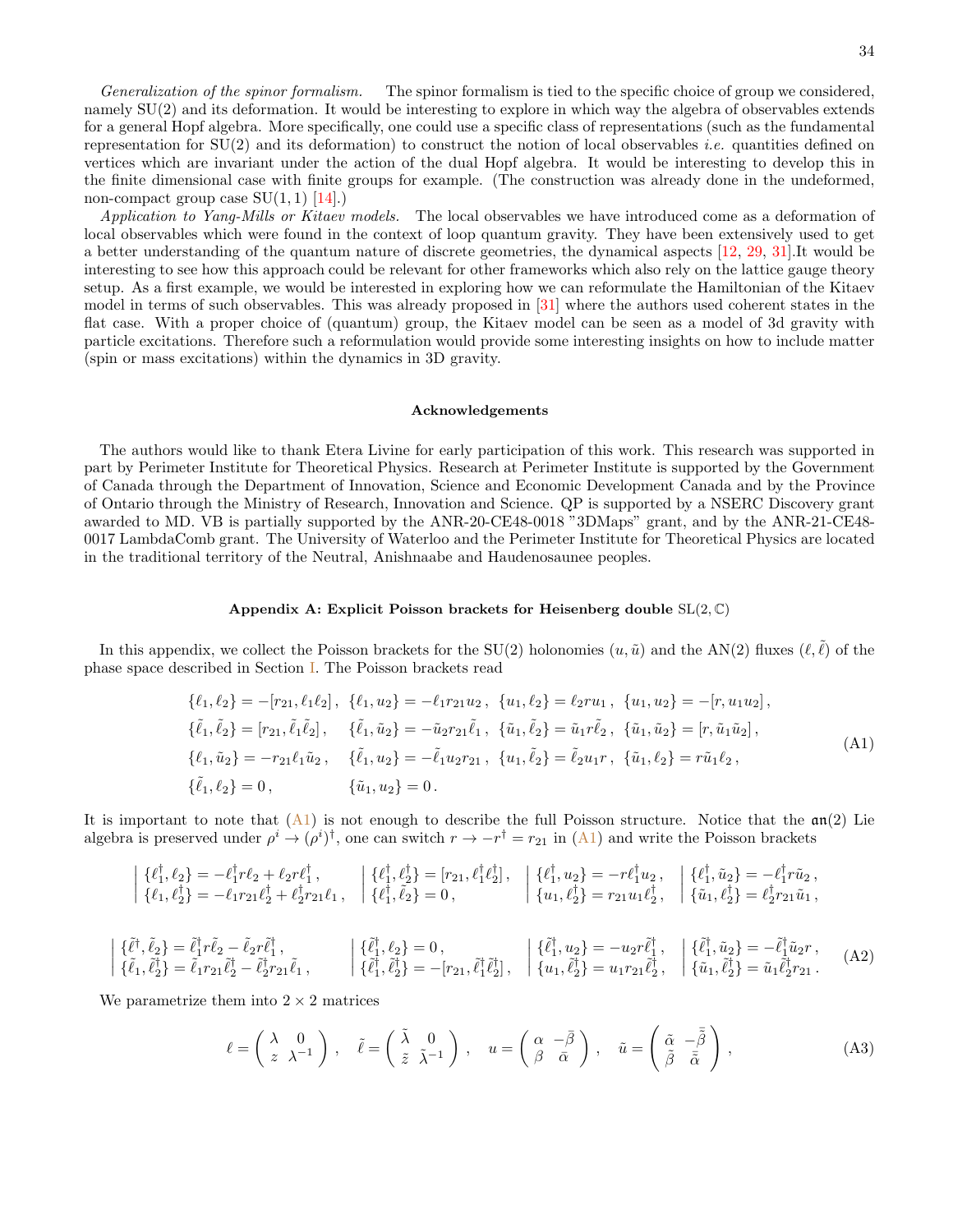where  $\lambda, \tilde{\lambda} \in \mathbb{R}^+$  and other parameters are complex. With this parametrization, the Poisson brackets in  $(A1)$  and [\(A2\)](#page-33-3) are explicitly

<span id="page-34-1"></span>
$$
\{\lambda, z\} = \frac{i\kappa}{2}\lambda z, \qquad \{\lambda, \bar{z}\} = -\frac{i\kappa}{2}\lambda \bar{z}, \qquad \{\bar{z}, \bar{z}\} = i\kappa(\lambda^2 - \lambda^{-2}).
$$
\n
$$
\{\alpha, \beta\} = -\frac{i\kappa}{2}\alpha\bar{\beta}, \qquad \{\alpha, \bar{\beta}\} = \frac{i\kappa}{2}\bar{\alpha}\bar{\beta}, \qquad \{\alpha, \bar{\alpha}\} = \frac{i\kappa}{4}\lambda\bar{\alpha}, \qquad \{\lambda, \beta\} = \frac{i\kappa}{4}\lambda\bar{\alpha}, \qquad \{\lambda, \beta\} = \frac{i\kappa}{4}\lambda\bar{\alpha}, \qquad \{\lambda, \beta\} = \frac{i\kappa}{4}\lambda\bar{\beta}, \qquad \{\lambda, \beta\} = -\frac{i\kappa}{4}\lambda\bar{\beta}, \qquad \{\lambda, \beta\} = \frac{i\kappa}{4}\lambda\bar{\beta}, \qquad \{\lambda, \beta\} = \frac{i\kappa}{4}\lambda\bar{\beta}, \qquad \{\lambda, \beta\} = -\frac{i\kappa}{4}\lambda\bar{\beta}, \qquad \{\lambda, \beta\} = -\frac{i\kappa}{4}\lambda\bar{\beta}, \qquad \{\lambda, \beta\} = -\frac{i\kappa}{4}\lambda\bar{\beta}, \qquad \{\lambda, \bar{\beta}\} = -\frac{i\kappa}{4}\lambda\bar{\beta}, \qquad \{\lambda, \bar{\beta}\} = \frac{i\kappa}{4}\bar{z}\bar{\beta}, \qquad \{\tilde{\alpha}, \bar{\beta}\} = \frac{i\kappa}{2}\bar{\alpha}\bar{\beta}, \qquad \{\tilde{\alpha}, \bar{\beta}\} = -\frac{i\kappa}{2}\bar{\alpha}\bar{\beta}, \qquad \{\tilde{\alpha}, \bar{\beta}\} = -\frac{i\kappa}{2}\bar{\alpha}\bar{\beta}, \qquad \{\tilde{\alpha}, \bar{\delta}\} = -\frac{i\kappa}{4}\lambda\bar{\alpha}, \qquad \{\tilde{\lambda}, \bar{\beta}\} = -\frac{i\kappa}{4}\lambda\bar{\beta}, \qquad \{\tilde{\beta}, \bar{\beta}\} = 0, \qquad \{\tilde{\lambda}, \bar{\alpha}\} = -\frac{i\kappa}{4}\lambda\bar{\alpha}, \qquad \{\tilde{\lambda}, \bar{\beta}\} = -\frac{i\kappa}{2}\bar{\alpha}\bar{\beta}, \qquad \{\tilde{\beta}, \bar{\beta}\} = -\frac
$$

and others vanish. These explicit Poisson brackets are used to check the validity of the spinor parametrization in Section [II.](#page-6-0)

### <span id="page-34-0"></span>Appendix B:  $\mathcal{U}_q(\mathfrak{su}(2))$  and  $\text{SU}_q(2)$

In this appendix, we give the definitions of the quasitriangular Hopf algebras,  $(\mathcal{U}_q(\mathfrak{su}(2)), \mathcal{R})$  and the dual quasitriangular Hopf algebra  $(SU_q(2), \mathcal{R})$  and summarize some of their properties we use in the present paper. We follow the terminology of [\[42](#page-37-12)].

In order to relate these Hopf algebras and certain Lie bialgebra at the infinitesimal limit, we take  $q = e^{\kappa \hbar}$ . The infinitesimal limit is obtained at  $\hbar \to 0$ .  $\kappa$  is a real parameter.

**Definition B.1**  $((\mathcal{U}_q(\mathfrak{su}(2)), \mathcal{R}))$ . The quasitriangular Hopf algebra  $(\mathcal{U}_q(\mathfrak{su}(2)), \mathcal{R})$  is generated by the identity and  $J_{\pm}, K = q^{\frac{J_z}{2}}$  with the relations

<span id="page-34-4"></span>
$$
KJ_{\pm}K^{-1} = q^{\pm \frac{1}{2}}J_{\pm} , \quad [J_{+}, J_{-}] = [2J_{z}], \quad \text{with } [n] \equiv \frac{q^{\frac{n}{2}} - q^{-\frac{n}{2}}}{q^{\frac{1}{2}} - q^{-\frac{1}{2}}}. \tag{B1}
$$

It forms a Hopf algebra with the following coproduct and antipode

<span id="page-34-2"></span>
$$
\Delta(J_{\pm}) := J_{\pm} \otimes K + K^{-1} \otimes J_{\pm}, \quad \Delta(K) := K \otimes K, \quad S(J_{\pm}) := -q^{\pm \frac{1}{2}} J_{\pm}, \quad S(K) := K^{-1}.
$$
 (B2)

while the counit  $\epsilon$  is defined by  $\epsilon K = 1$  and  $\epsilon J_{\pm} = 0$ . It is furthermore quasitriangular, with the R-matrix  $\mathcal{R} \in$  $\mathcal{U}_q(\mathfrak{su}(2))\otimes \mathcal{U}_q(\mathfrak{su}(2))$ :

<span id="page-34-3"></span>
$$
\mathcal{R} = q^{J_z \otimes J_z} \sum_{n=0}^{\infty} \frac{(1 - q^{-1})^n}{[n]!} q^{\frac{n(n-1)}{4}} \left( q^{\frac{J_z}{2}} J_+ \right)^n \otimes \left( q^{-\frac{J_z}{2}} J_- \right)^n . \tag{B3}
$$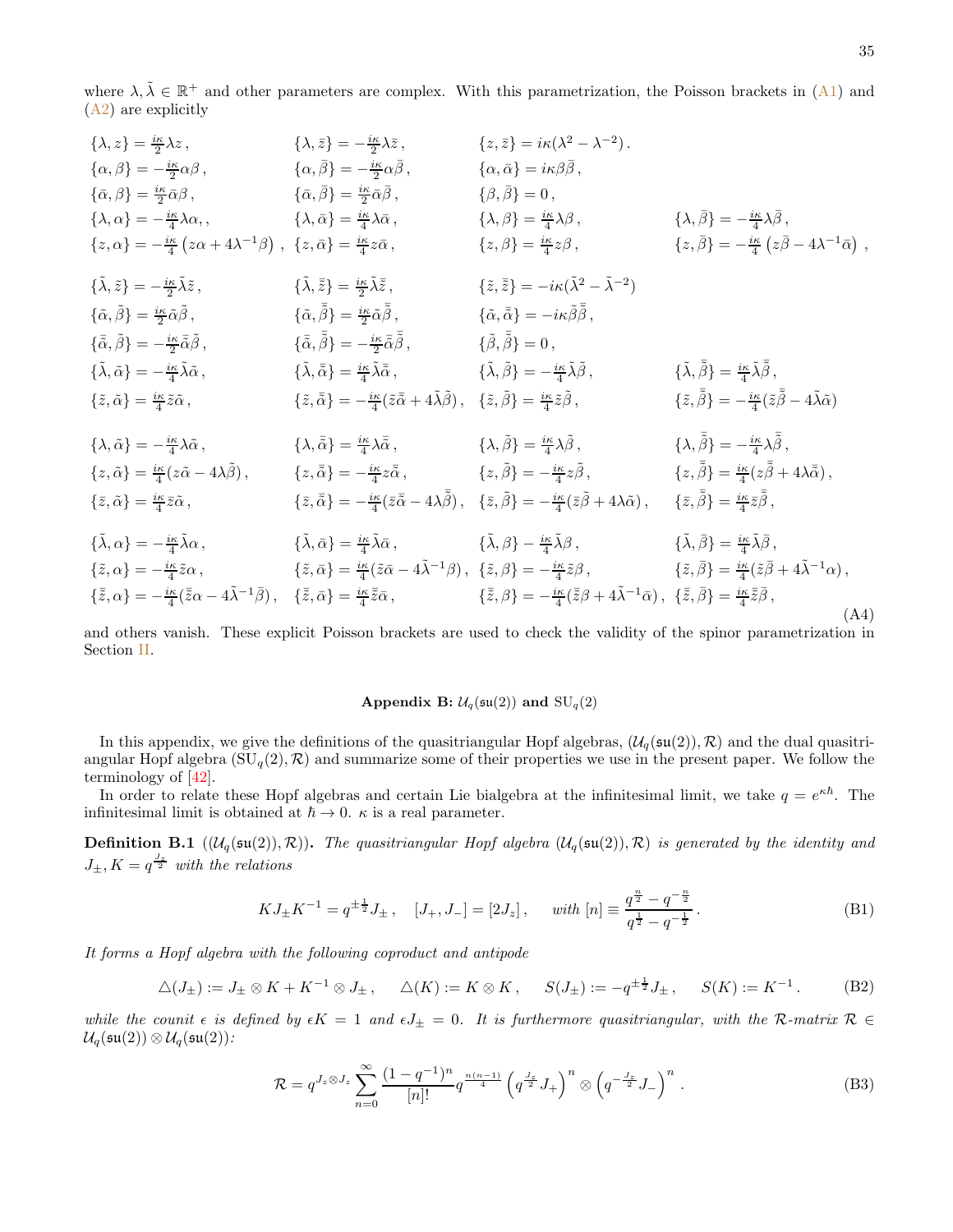The R-matrix is the quantum version of the classical r-matrix and it satisfies the quantum Yang-Baxter equation (QYBE)

$$
\mathcal{R}_{12}\mathcal{R}_{13}\mathcal{R}_{23} = \mathcal{R}_{23}\mathcal{R}_{13}\mathcal{R}_{12} ,\qquad (B4)
$$

where we have used the standard notation  $\mathcal{R}_{12} = \sum \mathcal{R}_{(1)} \otimes \mathcal{R}_{(2)} \otimes \mathbb{I}$ ,  $\mathcal{R}_{23} = \sum \mathbb{I} \otimes \mathcal{R}_{(1)} \otimes \mathcal{R}_{(2)}$ ,  $\mathcal{R}_{13} = \sum \mathcal{R}_{(1)} \otimes \mathbb{I} \otimes \mathcal{R}_{(2)}$ . In the fundamental representation  $(j = 1/2)$ , the generators are represented as  $2 \times 2$  matrices

$$
\rho(J_-) = \begin{pmatrix} 0 & 0 \\ 1 & 0 \end{pmatrix}, \quad \rho(J_+) = \begin{pmatrix} 0 & 1 \\ 0 & 0 \end{pmatrix}, \quad \rho(K) = \begin{pmatrix} q^{\frac{1}{4}} & 0 \\ 0 & q^{-\frac{1}{4}} \end{pmatrix}.
$$
 (B5)

Thus the  $\mathcal{R}$ -matrix [\(B3\)](#page-34-3) takes the form

<span id="page-35-2"></span>
$$
R = \begin{pmatrix} q^{\frac{1}{4}} & 0 & 0 & 0\\ 0 & q^{-\frac{1}{4}} & q^{-\frac{1}{4}}(q^{\frac{1}{2}} - q^{-\frac{1}{2}}) & 0\\ 0 & 0 & q^{-\frac{1}{4}} & 0\\ 0 & 0 & 0 & q^{\frac{1}{4}} \end{pmatrix}
$$
 (B6)

in the fundamental representation. Clearly, the classical r-matrix  $(3)$  in the fundamental representation is recovered at the first order,

$$
R = \mathbb{I} \otimes \mathbb{I} + i\hbar r + O(\hbar^2). \tag{B7}
$$

We are particularly interested in the  $\mathcal{U}_q(\mathfrak{su}(2))$  elements written as  $2 \times 2$  matrix operators. These elements, denoted as  $Q^{\pm} = \{(q^{\pm})^i{}_j \in \mathcal{U}_q(\mathfrak{su}(2))(i,j=\pm)\},\,$  are [\[42](#page-37-12)]

$$
Q^{+} = \begin{pmatrix} K & 0 \\ q^{-\frac{1}{4}}(q^{\frac{1}{2}} - q^{-\frac{1}{2}})J_{+} & K^{-1} \end{pmatrix}, \quad Q^{-} = \begin{pmatrix} K^{-1} & -q^{\frac{1}{4}}(q^{\frac{1}{2}} - q^{-\frac{1}{2}})J_{-} \\ 0 & K \end{pmatrix}.
$$
 (B8)

The coproduct and counit of  $Q^{\pm}$  are given by

$$
\Delta(Q^{\pm}) = Q^{\pm} \otimes Q^{\pm} , \quad \epsilon(Q^{\pm}) = \mathbb{I} , \quad i.e. \quad \Delta((q^{\pm})^i{}_j) = \sum_k (q^{\pm})^i{}_k \otimes (q^{\pm})^k{}_j , \quad \epsilon((q^{\pm}))^i{}_j = \delta^i_j . \tag{B9}
$$

They satisfy

$$
Q_1^{\pm} Q_2^{\pm} R = R Q_2^{\pm} Q_1^{\pm} , \quad Q_1^{-} Q_2^{+} R = R Q_2^{+} Q_1^{-} . \tag{B10}
$$

 $U_{q^{-1}}(\mathfrak{su}(2))$  is generated by the same generators as  $U_q(\mathfrak{su}(2))$  with the same commutation relations [\(B1\)](#page-34-4) but possessing a different coproduct and a different antipode, denoted as  $\overline{\triangle}$  and  $\overline{S}$  respectively. They act on the generators as

<span id="page-35-0"></span>
$$
\overline{\Delta}(J_{\pm}) := J_{\pm} \otimes K^{-1} + K \otimes J_{\pm}, \quad \overline{\Delta}(K) := K \otimes K, \quad \overline{S}(J_{\pm}) := -q^{\mp \frac{1}{2}} J_{\pm}, \quad \overline{S}(K) := K^{-1}.
$$
 (B11)

The two coproducts and two antipodes are related by

$$
\overline{\triangle} = \sigma \circ \triangle , \quad \overline{S} = S^{-1} ,
$$

where  $\sigma$  is the permutation operator acting on the tensor space as  $\sigma(a \otimes b) = b \otimes a$ .

<span id="page-35-1"></span>**Definition B.2** ( $(SU_q(2), \mathcal{R})$ ). The dual quasitriangular Hopf algebra  $(SU_q(2), \mathcal{R})$  is generated by the identity and the coordinate functions  $T =$  $\begin{pmatrix} t_{--} & t_{-+} \\ t_{+-} & t_{++} \end{pmatrix}$  on the space of 2 × 2 matrices satisfying

<span id="page-35-3"></span>
$$
RT_1T_2 = T_2T_1R, \t\t (B12)
$$

where R is defined in [\(B6\)](#page-35-2), and quotient with the q-determinant  $\det_q T \equiv t_{-+++} - q^{-\frac{1}{2}}t_{-+}t_{+-} = \mathbb{I}$ . The antipode, coproduct and counit are given by

$$
S(T) = \begin{pmatrix} t_{++} & -q^{\frac{1}{2}}t_{-+} \\ -q^{-\frac{1}{2}}t_{+-} & t_{--} \end{pmatrix} \quad \triangle(T) = T \otimes T \,, \quad \epsilon(T) = \mathbb{I} \,, \quad i.e. \quad \triangle(t^i{}_j) = \sum_{k=\pm} t^i{}_k \otimes t^k{}_j \,, \quad \epsilon(t^i{}_j) = \delta^i_j \,, \quad i, j = \pm \,.
$$
\n(B13)

This Hopf algebra is dual quasitriangular with the R-matrix defined in [\(B3\)](#page-34-3) which is viewed as a map  $\mathcal{R}: \mathrm{SU}_q(2) \otimes$  $\mathrm{SU}_q(2)\to\mathbb{C}.$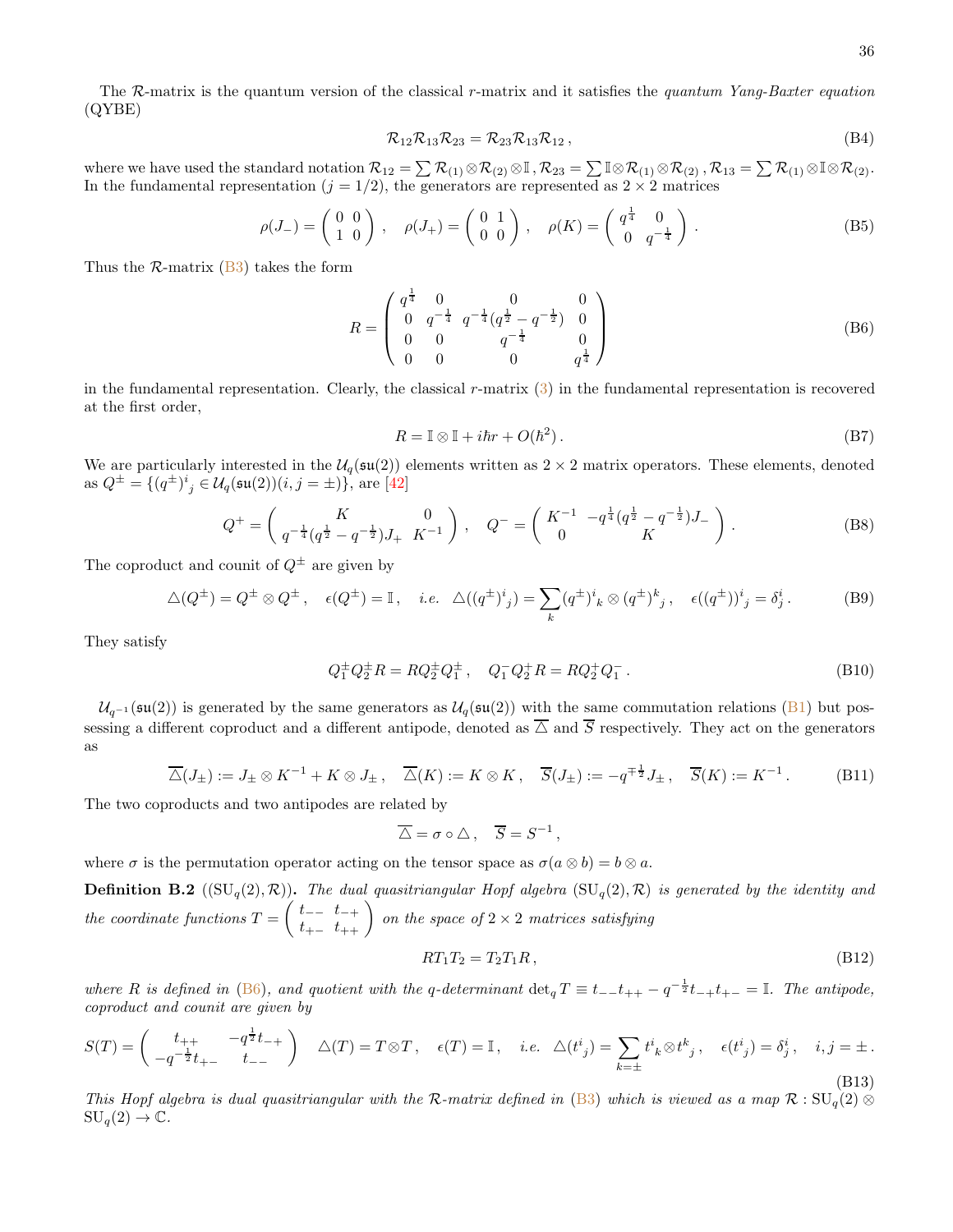The commutation relation  $(B12)$  is equivalent to the following relations.

$$
t_{-}t_{-} = q^{-\frac{1}{2}}t_{-} + t_{-}, \quad t_{-}t_{+} = q^{-\frac{1}{2}}t_{+} - t_{-}, \quad t_{-}t_{+} = q^{-\frac{1}{2}}t_{+} + t_{-},
$$
  
\n
$$
t_{+} - t_{+} = q^{-\frac{1}{2}}t_{+} + t_{+}, \quad t_{-} + t_{+} = t_{+} - t_{-}, \quad [t_{-} + t_{+}] = -(q^{\frac{1}{2}} - q^{-\frac{1}{2}})t_{-} + t_{+}.
$$
\n(B14)

The two Hopf algebras  $U_q(\mathfrak{su}(2))$  and  $SU_q(2)$  form a dual pair. The duality can be represented by the bilinear map between the operator matrices  $Q^{\pm}$  and T [\[42](#page-37-12)] (See e.g. [\[33\]](#page-37-5) for a more detailed proof of this duality relation):

<span id="page-36-0"></span>
$$
\langle T_1, Q_2^+ \rangle = R, \quad \langle T_1, Q_2^- \rangle = R_{21}^{-1}, \quad i.e. \quad \langle t^i{}_j, (q^+)^k{}_l \rangle = R^i{}_j{}^k{}_l, \quad \langle t^i{}_j, (q^-)^k{}_l \rangle = (R^{-1})^i{}_j{}^k{}_l, \tag{B15}
$$

where  $R_{21} = \sigma \circ R = \sum R_{(2)} \otimes R_{(1)}$ .

- <span id="page-36-1"></span>[1] J. Kogut and L. Susskind, "Hamiltonian formulation of Wilson's lattice gauge theories," Phys. Rev. D 11 (Jan, 1975) 395–408.
- <span id="page-36-2"></span>[2] C. Rovelli, *Quantum Gravity*. Cambridge Monographs on Mathematical Physics. Cambridge University Press, 2004.
- <span id="page-36-3"></span>[3] D. V. Boulatov, "Quantum Deformation of Lattice Gauge Theory," Commun. Math. Phys. 186 (1997) 295–322, [arXiv:hep-th/9604117](http://arXiv.org/abs/hep-th/9604117).
- <span id="page-36-4"></span>[4] L. D. Faddeev, "On the Exchange Matrix for WZNW Model," Commun. Math. Phys. 132 (1990) 131–138.
- <span id="page-36-5"></span> $[5]$  A. Y. Alekseev and L. D. Faddeev, " $(T^*G)(t)$ : A Toy model for conformal field theory," Commun. Math. Phys. 141 (1991) 413–422.
- <span id="page-36-23"></span>[6] A. Stern and I. Yakushin, "Deformation quantization of the isotropic rotator," Mod. Phys. Lett. A 10 (1995) 399–408, [arXiv:hep-th/9312125](http://arXiv.org/abs/hep-th/9312125).
- <span id="page-36-6"></span>[7] A. Y. Alekseev and L. D. Faddeev, "A involution and dynamics for the q deformed quantum top," Zap. Nauchn. Semin. 200 (1992) 3–16, [arXiv:hep-th/9406196](http://arXiv.org/abs/hep-th/9406196).
- <span id="page-36-7"></span>[8] O. Buerschaper, J. Martin Mombelli, M. Christandl, and M. Aguado, "A hierarchy of topological tensor network states," Journal of Mathematical Physics 54 (1, 2013).
- <span id="page-36-8"></span>[9] C. Meusburger, "Kitaev lattice models as a Hopf algebra gauge theory," Commun. Math. Phys. 353 (2017), no. 1, 413–468, [arXiv:1607.01144](http://arXiv.org/abs/1607.01144).
- <span id="page-36-9"></span>[10] S. Major and L. Smolin, "Quantum deformation of quantum gravity," Nuclear Physics B 473 (Aug, 1996) 267–290.
- [11] J. Lewandowski and A. Okolow, "Quantum group connections," J. Math. Phys. 50 (2009) 123522, [arXiv:0810.2992](http://arXiv.org/abs/0810.2992).
- <span id="page-36-22"></span>[12] M. Dupuis and F. Girelli, "Quantum hyperbolic geometry in loop quantum gravity with cosmological constant," Phys. Rev. D 87 (2013), no. 12, 121502, [arXiv:1307.5461](http://arXiv.org/abs/1307.5461).
- <span id="page-36-10"></span>[13] M. Dupuis, F. Girelli, and E. R. Livine, "Deformed Spinor Networks for Loop Gravity: Towards Hyperbolic Twisted Geometries," Gen. Rel. Grav. 46 (2014), no. 11, 1802, [arXiv:1403.7482](http://arXiv.org/abs/1403.7482).
- <span id="page-36-11"></span>[14] F. Girelli, P. K. Osei, and A. Osumanu, "Semidual Kitaev lattice model and tensor network representation," JHEP 09 (2021) 210, [arXiv:1709.00522](http://arXiv.org/abs/1709.00522).
- <span id="page-36-12"></span>[15] V. Bonzom, M. Dupuis, F. Girelli, and E. R. Livine, "Deformed phase space for 3d loop gravity and hyperbolic discrete geometries," [arXiv:1402.2323](http://arXiv.org/abs/1402.2323).
- <span id="page-36-13"></span>[16] C. Meusburger and D. K. Wise, "Hopf algebra gauge theory on a ribbon graph," [arXiv:math.QA/1512.03966](http://arXiv.org/abs/math.QA/1512.03966).
- <span id="page-36-14"></span>[17] B. Dittrich and T. Thiemann, "Are the spectra of geometrical operators in Loop Quantum Gravity really discrete?," J. Math. Phys. 50 (2009) 012503, [arXiv:0708.1721](http://arXiv.org/abs/0708.1721).
- <span id="page-36-15"></span>[18] C. Rovelli, "Partial observables," Phys. Rev. D 65 (2002) 124013, [arXiv:gr-qc/0110035](http://arXiv.org/abs/gr-qc/0110035).
- <span id="page-36-16"></span>[19] F. Girelli and E. R. Livine, "Reconstructing quantum geometry from quantum information: Spin networks as harmonic oscillators," Class. Quant. Grav. 22 (2005) 3295–3314, [arXiv:gr-qc/0501075](http://arXiv.org/abs/gr-qc/0501075).
- [20] E. R. Livine and S. Speziale, "A New spinfoam vertex for quantum gravity," Phys. Rev. D 76 (2007) 084028, [arXiv:0705.0674](http://arXiv.org/abs/0705.0674).
- <span id="page-36-24"></span>[21] L. Freidel and E. R. Livine, "The Fine Structure of SU(2) Intertwiners from U(N) Representations," J. Math. Phys. 51 (2010) 082502, [arXiv:0911.3553](http://arXiv.org/abs/0911.3553).
- [22] E. F. Borja, L. Freidel, I. Garay, and E. R. Livine, "U(N) tools for Loop Quantum Gravity: The Return of the Spinor," Class. Quant. Grav. 28 (2011) 055005, [arXiv:1010.5451](http://arXiv.org/abs/1010.5451).
- <span id="page-36-17"></span>[23] E. R. Livine and J. Tambornino, "Spinor Representation for Loop Quantum Gravity," J. Math. Phys. 53 (2012) 012503, [arXiv:1105.3385](http://arXiv.org/abs/1105.3385).
- <span id="page-36-18"></span>[24] F. Girelli and G. Sellaroli, "SO\*(2N) coherent states for loop quantum gravity," J. Math. Phys. 58 (2017), no. 7, 071708, [arXiv:1701.07519](http://arXiv.org/abs/1701.07519).
- <span id="page-36-19"></span>[25] E. R. Livine and J. Tambornino, "Holonomy Operator and Quantization Ambiguities on Spinor Space," Phys. Rev. D 87 (2013), no. 10, 104014, [arXiv:1302.7142](http://arXiv.org/abs/1302.7142).
- <span id="page-36-20"></span>[26] V. Bonzom, M. Dupuis, and F. Girelli, "Towards the Turaev-Viro amplitudes from a Hamiltonian constraint," Phys. Rev. D 90 (2014), no. 10, 104038, [arXiv:1403.7121](http://arXiv.org/abs/1403.7121).
- <span id="page-36-21"></span>[27] V. Rittenberg and M. Scheunert, "Tensor operators for quantum groups and applications," J. Math. Phys. 33 (1992) 436–445.